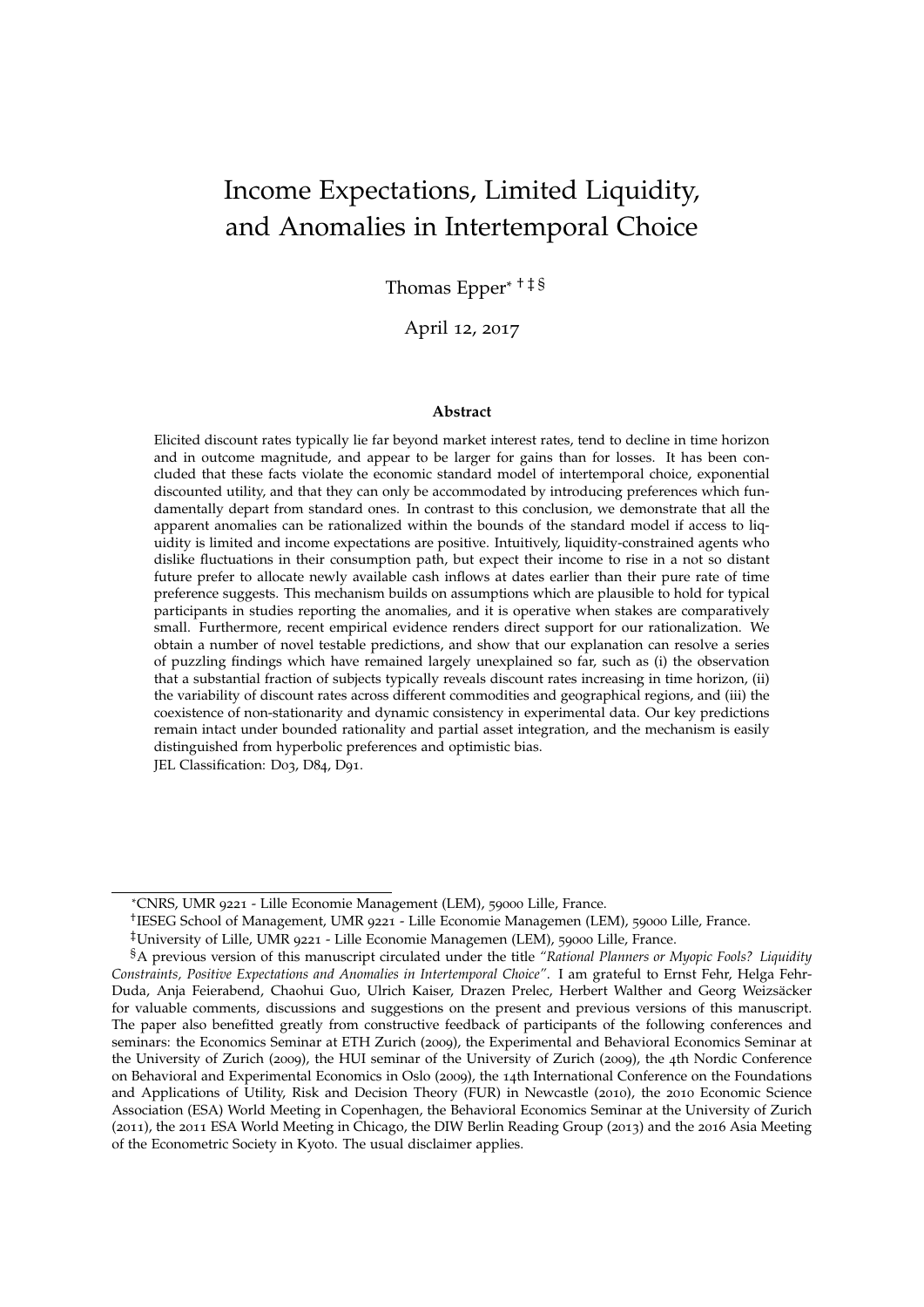### <span id="page-1-0"></span>**1 Introduction**

Many of the most important choices we make involve alternatives with consequences materializing at different points in time. Prominent examples are how much to save for retirement, when to pay off debts or in which training to invest. Understanding what drives these choices is paramount for predicting individual behavior and market outcomes. In particular, the design of incentive mechanisms, information programs or optimal defaults preventing individuals from undersaving or taking other actions which are detrimental to their own future wealth or health needs to be based on a sound knowledge of where and how to intervene.

This paper makes three key contributions: First, it is - to the best of our knowledge the first study on intertemporal choice investigating and formalizing the interaction between constraints and expectations. Previous research (reviewed below) focussed either on liquidity constraints or expectations, but did not examine the important interplay between these two dimensions. Introspection suggests that expectations are possibly most relevant for agents facing severe constraints. Indeed, this is exactly what our formal derivation substantiates. Second, we demonstrate that the interaction of constraints and expectations is key for understanding the joint (non-)occurrence of anomalously appearing behavior in lab and field data. More specifically, it appears that departures from exponential discounting along the dimensions time, outcome, sign and context are strongly interrelated. The present literature lacks an elaborate examination of these interactions. Third, we obtain a number of new and testable predictions beyond the standard anomalies widely discussed in the literature. An example comprises our predictions on domain-dependency of discounting behavior. In particular, we derive predictions about how discount rates and departures from exponential discounting differ between monetary outcomes, real effort and primary rewards if our mechanism is at play. As we argue below, these predictions match well to recent empirical findings on intertemporal choice.

Our work is motivated by a number of puzzling findings apparently inconsistent with exponential discounted utility, the canonical economic model in this domain. Indeed, most solutions proposed in the literature addressing these issues suffer from fundamental shortcomings: They typically address one or two anomalies only, impose nonconventional restrictions on preferences, and, thus fail to predict a series of important stylized facts as well as interactions between them. Hyperbolic preference models [\(Ainslie,](#page-35-0) [1975](#page-35-0); [Herrnstein,](#page-38-0) [1981](#page-38-0); [Mazur,](#page-39-0) [1987](#page-39-0); [Laibson,](#page-38-1) [1997](#page-38-1); [Harris and Laibson,](#page-38-2) [2001](#page-38-2)), for instance, capture excessive short-run discounting only. These models, however, do not provide an explanation for why individual behavior differs from standard predictions in many other important ways.

Empirical evidence documents the following findings. First, aggregate-level behavior departs in systematic ways from exponential discounting [\(Loewenstein and Thaler,](#page-39-1) [1989](#page-39-1); [Loewenstein and Prelec,](#page-39-2) [1992](#page-39-2); [Frederick, Loewenstein, and O'Donoghue,](#page-37-0) [2002](#page-37-0)). Quite robust anomalies are that discount rates lie far beyond market interest rates, decline in time horizon and in outcome magnitude, and are larger for gains as compared to losses. A coherent explanation encompassing all these findings is still missing.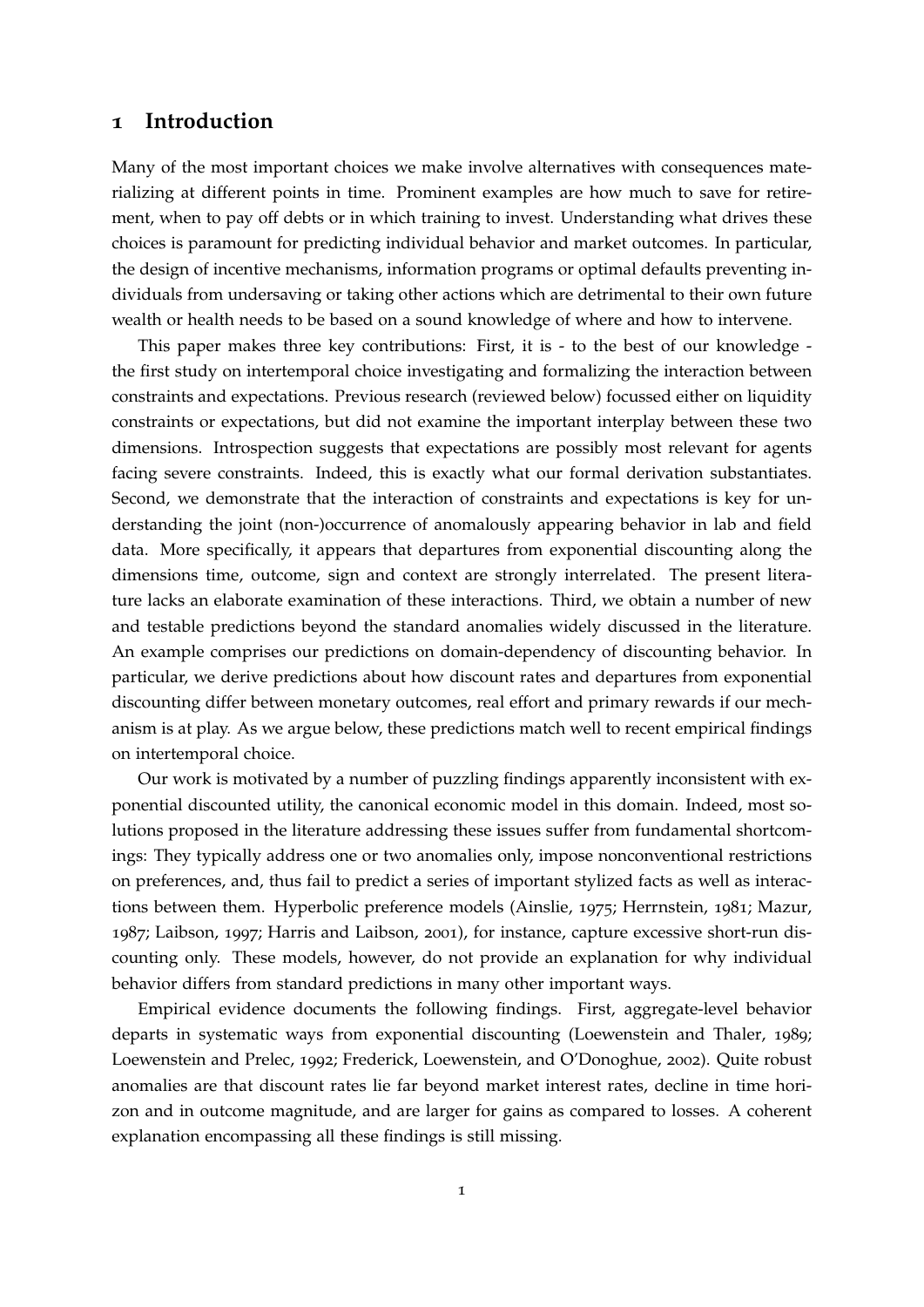Second, quantitative results, such as the magnitude of estimated discount rates or the extent of departures from exponential discounting, vary tremendously across and within studies (see e.g. [Frederick, Loewenstein, and O'Donoghue](#page-37-0)  $(2002)$  $(2002)$  $(2002)$ ).<sup>[1](#page-2-0)</sup> This seems puzzling as most studies reporting quantitatively distinct results are based on similar experimental designs and are conducted among similar cohorts, i.e. subjects that are relatively homogenous with respect to their wealth, age and education. Related to this finding, important behavioral differences are documented among studies involving monetary and primary outcomes and among studies conducted across different geographic regions. Specifically, discount rates substantially differ between wealth and health outcomes [\(Chapman](#page-36-0) ([1996](#page-36-0)), among others) as well as between money and effort outcomes [\(Augenblick, Niederle, and Sprenger,](#page-35-1) [2015](#page-35-1)). While some studies (e.g. [Reuben, Sapienza, and Zingales](#page-40-0) ([2010](#page-40-0)) and [Ubfal](#page-41-0) ([2016](#page-41-0))) find strong and significant correlations between monetary and primary outcomes, others do not (e.g. [Chap](#page-36-0)[man](#page-36-0) ([1996](#page-36-0))). Regarding regional differences, [Tanaka and Munro](#page-41-1) ([2014](#page-41-1)) document that farmers living in less favorable agro-climatic zones discount future rewards more steeply than those living in more favorable zones. Taken together, these results indicate that particular characteristics of the good in question (such as the possibility to intertemporally reallocate units of it or the existence of markets) are detrimental factors driving cross-commodity heterogeneity in time discounting.

Third, longitudinal studies show that behavior is not as temporally stable as the prevalent preference models predict [\(Airoldi, Read, and Frederick,](#page-35-2) [2012](#page-35-2)). This indicates that intertemporal choices are influenced by factors other than deep preferences. Indeed, in a recent experimental study, [Halevy](#page-37-1) ([2015](#page-37-1)) finds that static preference reversals cannot fully explain dynamic inconsistencies. His data suggests that a considerable fraction of subjects change behavior over the passage of time in a way not predicted by models imposing particular restrictions on the discount function.

Finally, many studies report a substantial fraction of subjects exhibiting discount rates increasing in time horizon [\(Read, Frederick, Orsel, and Rahman,](#page-40-1) [2005](#page-40-1); [Sayman and](#page-40-2) Öncüler, [2007](#page-40-2); [Airoldi, Read, and Frederick,](#page-35-2) [2012](#page-35-2); [Abdellaoui, Attema, and Bleichrodt,](#page-35-3) [2010](#page-35-3); [Epper,](#page-37-2) [Fehr-Duda, and Bruhin,](#page-37-2) [2011](#page-37-2); [Abdellaoui, Bleichrodt, and l'Haridon,](#page-35-4) [2013](#page-35-4); [Attema, Ble](#page-35-5)[ichrodt, Gao, Huang, and Wakker,](#page-35-5) [2016](#page-35-5)).<sup>[2](#page-2-1)</sup> So far, it is not clear whether this behavior is due to mistakes, traits or possibly rational reasons.

The present paper addresses the question to what extent the above behavioral patterns can be rationalized within the bounds of standard economic theory. We build on the following intuition: When rational economic agents attempt to sustain a smooth consumption path, but are prevented from doing so because they only hold limited liquid assets and cannot borrow money at a reasonably low rate, their expectations about future income flows can affect their intertemporal choices in important ways. Opting for new alternatives materializ-

<span id="page-2-0"></span><sup>1</sup>[Frederick, Loewenstein, and O'Donoghue](#page-37-0) ([2002](#page-37-0)) report discount rates ranging from -6 percent per annum to infinity.

<span id="page-2-1"></span><sup>2</sup>Related findings are reported by [Frederick](#page-37-3) ([1999](#page-37-3)); [Rubinstein](#page-40-3) ([2003](#page-40-3)); [Read, Airoldi, and Loewe](#page-40-4) ([2005](#page-40-4)) and [Attema, Bleichrodt, Rohde, and Wakker](#page-35-6) ([2010](#page-35-6)).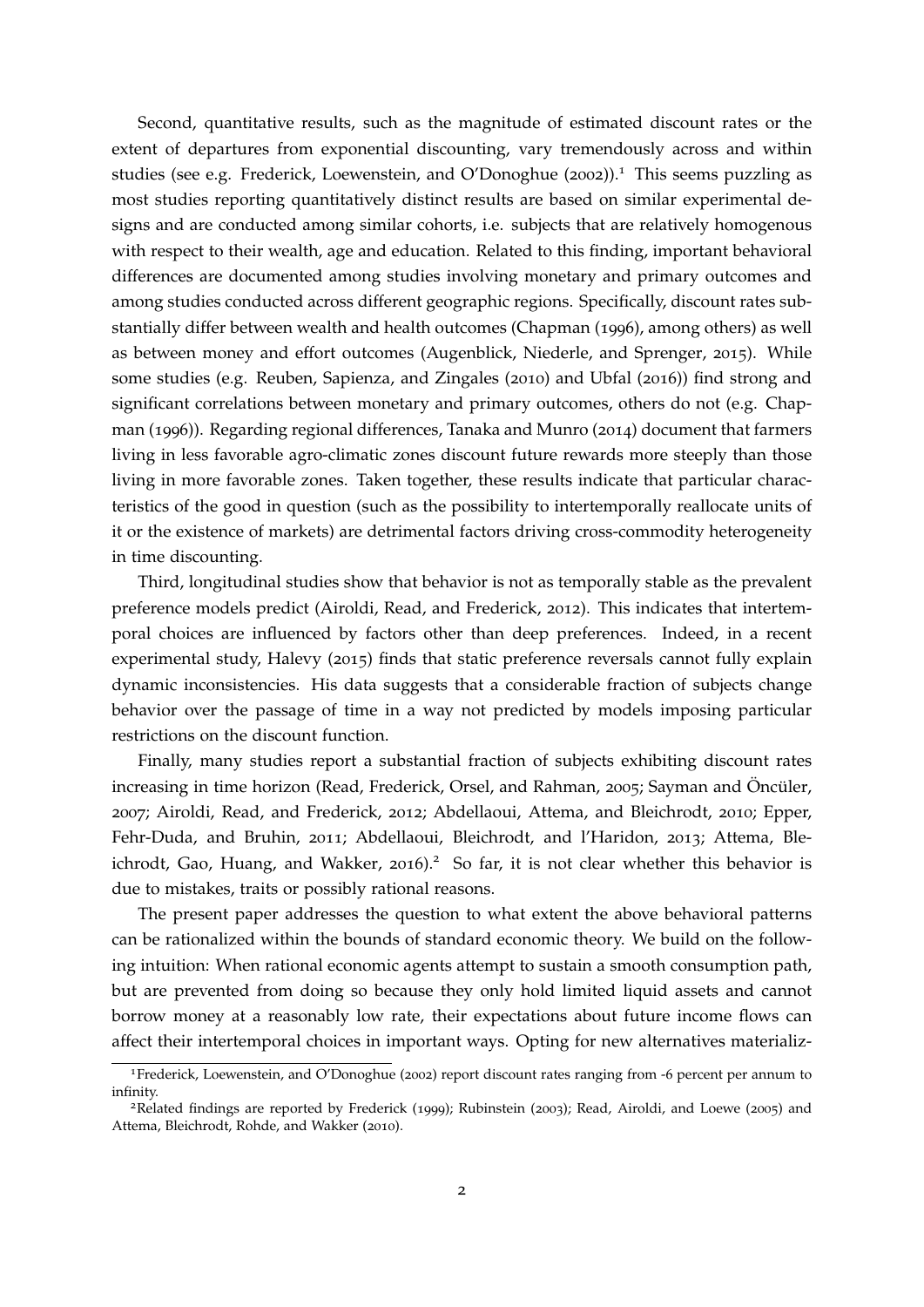ing at dates when consumption is expected to be comparatively low permits these agents to reach consumption paths which better measure up to their goals (i.e. their preferences). Put differently, due to the fact that near-present low consumption periods cannot be smoothed away, the marginal utility of allocating new consumption earlier exceeds the marginal utility of allocating new consumption later.

That limited access to liquidity can amplify discount rates is supported by the empirical literature. In a study conducted among rural households in developing countries, [Holden,](#page-38-3) [Shiferaw, and Wik](#page-38-3) ([1998](#page-38-3)) find that liquidity-constrained households show much higher discount rates than households not facing such constraints. [Pender](#page-39-3) ([1996](#page-39-3)) measures discount rates in rural India, and argues along similar lines: Exorbitantly high real interest rates charged by moneylenders generate binding credit constraints, which in turn can explain individuals' excess impatience. More recently, [Dean and Sautmann](#page-36-1) ([2016](#page-36-1)) report evidence consistent with the idea that credit constraints confound measures of time preferences. Using data from a panel study in Mali, they find that measured marginal rates of substitution are not very informative about underlying time preferences by means that partial credit constraints can drive a substantial wedge between behavior and deep preferences. A previous version of this manuscript [\(Epper,](#page-36-2) [2010](#page-36-2)) documents related evidence for two samples of Swiss university students: Students being cash constrained during the time of the experiment discount future rewards much steeper than those who are not.<sup>[3](#page-3-0)</sup> Recently, [Carvalho, Meier, and Wang](#page-36-3) ([2016](#page-36-3)) report very direct support for the mechanism we motivate here. They examine intertemporal choices of US low-income households before and after payday. While subjects in their sample face considerable shortage of liquidity, this shortage is more pronounced before than after receiving the pay check. Furthermore, subjects also exhibit a significant present bias before payday, but not shortly afterwards. This finding is perfectly consistent with the predictions we obtain here: Liquidity constraints together with positive income expectations (i.e. the expected arrival of the pay check) can generate excessive short-run discounting.[4](#page-3-1)

The novelty of the present paper is that we study how liquidity constraints together with income expectations can unravel anomalies and a series of other puzzling findings in intertemporal choice. We argue that new alternatives are not evaluated in full isolation, as it is usually assumed in the empirical (and, in particular, the experimental) literature, but that there are situations where subjective income expectations are reflected in individuals' in-

<span id="page-3-0"></span><sup>&</sup>lt;sup>3</sup>[Epper, Fehr-Duda, and Schubert](#page-37-4) ([2011](#page-37-4)) find comparable results for a sample of the broad Swiss germanspeaking population.

<span id="page-3-1"></span><sup>4</sup>Liquidity constraints have also been found to be instrumental in explaining empirical regularities in consumer behavior. [Deaton](#page-36-4) ([1991](#page-36-4)), for example, shows that such constraints can produce more realistic consumption patterns than models abstracting from constraints. Related to this, [Kaplan and Violante](#page-38-4) ([2014](#page-38-4)) demonstrate that even agents holding substantial illiquid assets may behave like poor agents in that they reveal marginal propensities to consume close to one (or, in the words of [Kaplan and Violante](#page-38-4) ([2014](#page-38-4)), they are "wealthy hand-to-mouth" consumers). About one-third of all US households appear to be "hand-to-mouth" consumers, of which about two-thirds can be considered as wealthy (i.e. they hold significant illiquid assets) and about one-third can be considered as poor (i.e. they hold zero illiquid assets). Wealthy hand-to-mouth types can emerge when there are substantial transaction cost to liquidate illiquid assets, there are reasonably higher rates of return for illiquid assets or consumer credit comes at a high cost. Our model is compatible with [Kaplan and Violante](#page-38-4) ([2014](#page-38-4))'s findings as we are only imposing restrictions on the *liquidity* agents have access to, but not on their overall wealth.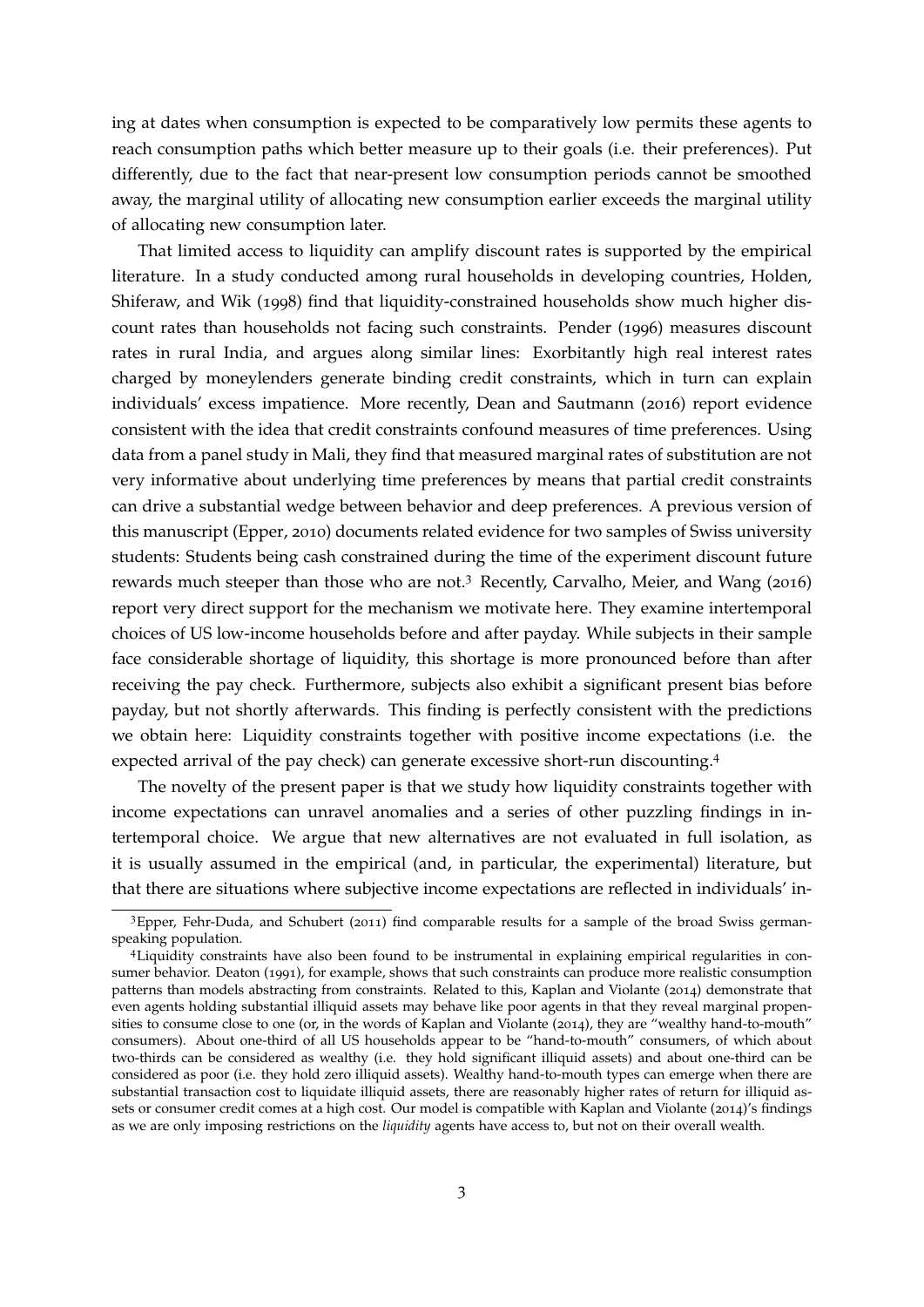tertemporal choices. Indeed, there is evidence that narrow bracketing (Rabin and Weizsäcker, [2009](#page-40-5)) fails in the kind of choice situations we study here (see e.g. [Epper](#page-36-2) ([2010](#page-36-2)); [Dean and](#page-36-1) [Sautmann](#page-36-1) ([2016](#page-36-1)); [Ubfal](#page-41-0) ([2016](#page-41-0))). [Epper](#page-36-2) ([2010](#page-36-2)) (Section 3), for example, shows that subjects partially integrate experimental income with their out-of-lab consumption plans and that this happens even when stakes are comparatively small.

We present the following insights. First, we show that all the allegedly anomalous patterns naturally arise for liquidity-constrained, relatively impatient<sup>[5](#page-4-0)</sup> agents with positive rational expectations. In fact, and in contrast to existing explanations, all the "anomalies" are predicted to be closely intertwined with each other. As a result, our model prognosticates strong interaction effects among various violations of exponential discounted utility. In addition, behavior that appears to be hyperbolic from a static point of view, is not necessarily (time-)inconsistent from a dynamic point of view. Consequently, and in line with recent empirical evidence [\(Halevy,](#page-37-1) [2015](#page-37-1)), our findings challenge the view that static and dynamic preference reversals are one and the same.<sup>[6](#page-4-1)</sup> Heterogeneity in the constraints agents face and the expectations they hold can provide a reason for why subjects with otherwise fairly homogenous characteristics substantially differ in their intertemporal choices.

Second, our approach is first to provide a rationale for so far unexplained behavioral patterns documented in the literature. As time passes, the agents life and job situation is subject to change as is the economic environment. The agents' opportunities to access liquidity and their consumption plans will therefore vary over the life cycle. Our approach can therefore provides a justification for the apparent dynamic instability ("time variance") of choice behavior. Moreover, if an agent expects her income to substantially decline in the not so distant future (e.g. due to an anticipated temporary period of unemployment), but is unable to accumulate sufficient liquid assets to smooth away the upcoming low-consumption periods, she will exhibits discount rates increasing in time horizon. The distribution of exponential, hyperbolic and reverse-hyperbolic types in the population may therefore be largely governed by the liquidity constraints subjects face and the expectations they hold at the time of decision.

Third, we relax the assumption of perfect rationality to obtain a possibly more plausible model of intertemporal choice. We pursue two routes: In a first extension, we discuss the possibility that agents only partially integrate new consumption opportunities with their existing plans. There are two knife-edge cases: (i) The model we motivated before, i.e. the case where all new incomes are fully integrated with existing plans *(perfect asset integration)*, and (ii) a model where all plans outside of the scope of the current decision situation are completely ignored *(narrow bracketing)*. In the former case, choices will typically be more informative about subjective constraints and expectations than preferences, while, in the latter

<span id="page-4-0"></span><sup>5</sup>By "relatively impatient" we mean that the pure rate of time preferences exceeds the market interest rate (see Section [2](#page-7-0) for further elaborations).

<span id="page-4-1"></span><sup>6</sup>Through the same channel, our approach can also explain violations of (time-)separability in intertemporal choice. Using revealed preference tests, [Echenique, Imai, and Saito](#page-36-5) ([2015](#page-36-5)) find that only about 52% of all subjects in the [Andreoni and Sprenger](#page-35-7) ([2012](#page-35-7)a) data and only about 43% of all subjects in the [Carvalho, Meier, and Wang](#page-36-3) ([2016](#page-36-3)) data have preferences which are rationalizable by time-separable utility. Similar findings are reported by [Ericson and Noor](#page-37-5) ([2015](#page-37-5)), who find that separable discounted utility is rejected for 68% of all subjects in their sample. These subjects exhibit magnitude-dependent discounting (but see our discussion later).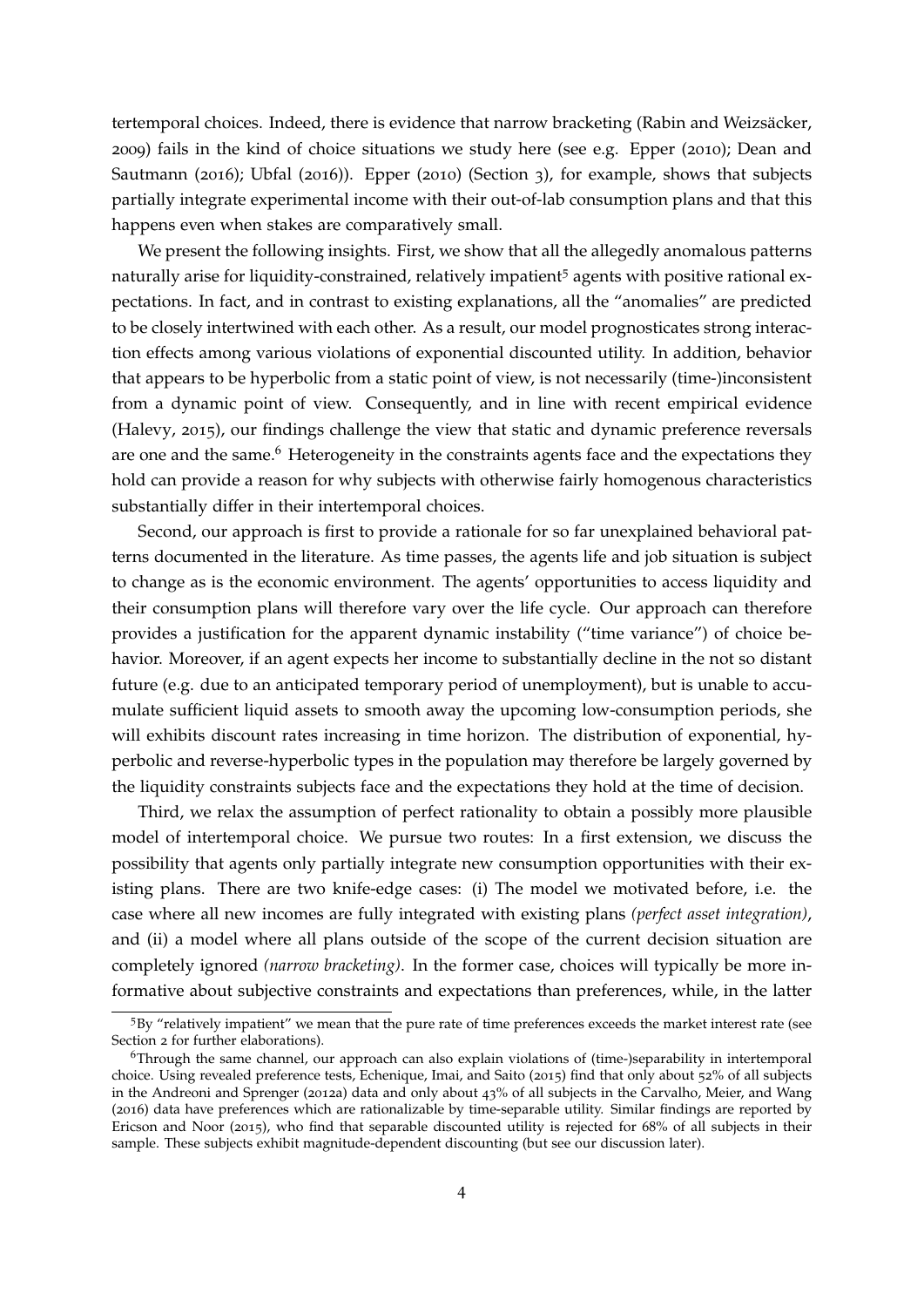case, they will be fully informative about preferences. Empirical evidence suggests that reality lies somewhere in between these two extremes (see e.g. [Epper](#page-36-2) ([2010](#page-36-2)), Section 3). This poses challenges for testing intertemporal choice models and, in particular, for recovering deep preferences from choice.

In a second extension, we explore the possibility that agents hold overly optimistic beliefs about the future, but do not (necessarily) face liquidity constraints. This alternative explanation for a link between subjective expectations and time discounting is motivated by the finding that subjects often have optimistically biased beliefs when it comes to assessing future life events, such as future income flows [\(Weinstein,](#page-41-2) [1980](#page-41-2), [1987](#page-41-3); [Dominitz,](#page-36-6) [1998](#page-36-6); [Armor](#page-35-8) [and Taylor,](#page-35-8) [2002](#page-35-8)). Similar to agents with hyperbolic preferences and contrary to agents in the above rational model, such agents' behavior will be dynamically inconsistent, however. Recent research also hints that the same mechanism may explain why people suffer from self-control problems. [Nordgren, van Harreveld, and van der Pligt](#page-39-4) ([2009](#page-39-4)) find that people often overestimate their capacity for impulse control, leading them to overexpose themselves to temptations.[7](#page-5-0)

There are ways to distinguish between competing explanations of anomalously-appearing intertemporal choices, i.e. hyperbolic preferences, optimistically biased beliefs and liquidity constraints together with positive income expectations, and we point at some possible directions to do so.

The present paper is related to recent contributions analyzing the role of constraints and expectations in intertemporal choice. The following paragraphs briefly distinguish our work from others. We first review the literature on constraints and then introduce several relevant papers investigating the role of expectations. [Dean and Sautmann](#page-36-1) ([2016](#page-36-1)) examine the effect of credit constraints on elicited time preferences.<sup>[8](#page-5-1)</sup> While their empirical findings can be seen as supportive evidence for the mechanism we motivate here, their theoretical analysis differs in several important ways from ours. First, in contrast to the present work, [Dean and Sautmann](#page-36-1) ([2016](#page-36-1)) do not attempt to rationalize anomalies in intertemporal choice within the standard model. In fact, they *assume* that preferences are quasi-hyperbolic. Our approach differs in that we obtain hyperbolic discounting as a *result*, given that certain conditions about the agent's access to liquidity and her expectations are met. Second, [Dean and Sautmann](#page-36-1) ([2016](#page-36-1))'s primary interest lies on income and expenditure *shocks*, while we are mainly concerned with how news are integrated into existing plans.[9](#page-5-2) Relevant in our case is the *anticipated* change in future income. Indeed, our most central findings are the result of an interplay between liquidity constraints and the agent's income expectations. What motivates our approach is direct empirical evidence reporting strong correlations between expected income and discount rates.

<span id="page-5-0"></span><sup>7</sup>There may be rational reasons for the lack of self-control. Agents are required to exert willpower in order to resist temptation. If they (temporarily) only possess limited cognitive resources, they may not be able to exhibit the self control they need. The degree of (rational) inattention may therefore depend on the actual cognitive load the agents face. For other approaches viewing self control behavior as rational see [Thaler and Shefrin](#page-41-4) ([1981](#page-41-4)) or [Fudenberg and Levine](#page-37-6) ([2006](#page-37-6)).

<span id="page-5-2"></span><span id="page-5-1"></span> $8$ [Pender](#page-39-3) ([1996](#page-39-3)), [Cubitt and Read](#page-36-7) ([2007](#page-36-7)), and [Meier and Sprenger](#page-39-5) ([2010](#page-39-5)) argue along similar lines.

<sup>9</sup>For experimental evidence on the effect of income shocks on time discounting see [Haushofer, Schunk, and](#page-38-5) [Fehr](#page-38-5) ([2013](#page-38-5)).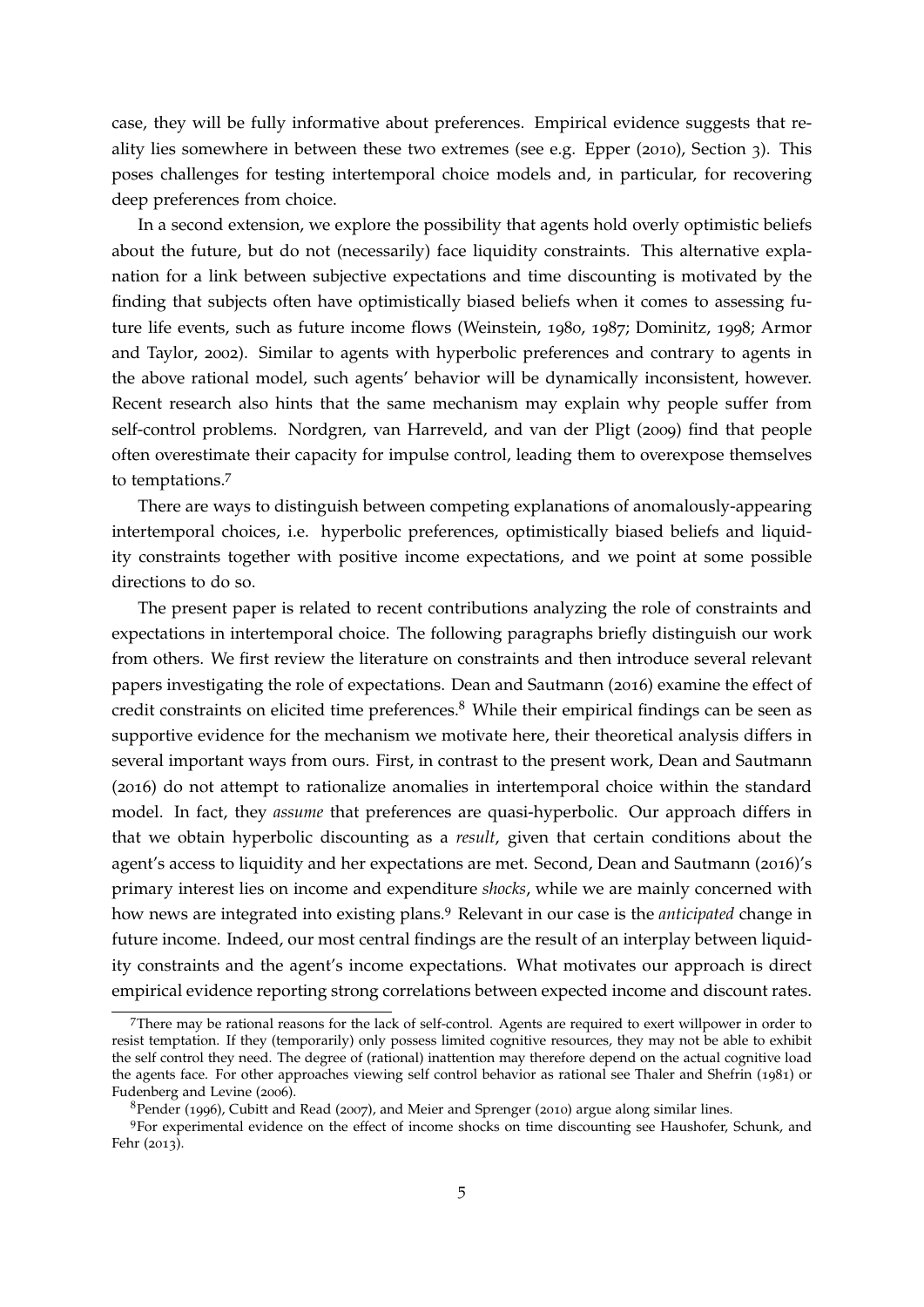[Epper](#page-36-2) ([2010](#page-36-2)), Section 3, for example shows that students' out-of-lab income expectations are predictive for discount rates revealed in the laboratory. Finally, [Dean and Sautmann](#page-36-1) ([2016](#page-36-1)) and the present paper can be distinguished in the way they model constraints. [Dean and](#page-36-1) [Sautmann](#page-36-1) ([2016](#page-36-1)) follow [Harris and Laibson](#page-38-2) ([2001](#page-38-2)) and model constraints by letting the *interest rate* to depend negatively on actual savings, i.e. by assuming that borrowing gets more expensive the more credit the agent is demanding. In contrast, we build on assumptions found in the household finance literature (e.g. [Deaton](#page-36-4) ([1991](#page-36-4))), and assume the interest rate to be exogenously given and the agent's liquid wealth to be (weakly) positive.<sup>[10](#page-6-0)</sup> In our case, liquidity constraints become binding when the agent's liquid assets become relatively small, but the *pure rate of time preference* exceeds the real interest rate.

[Ambrus, Asgeirsdottir, Noor, and Sandor](#page-35-9) ([2015](#page-35-9)) provide experimental evidence for the hypothesis that income expectations influence elicited discount rates. They find that subjects with constant income expectations exhibit less present bias than subjects with non-constant income expectations. Together with the results presented in [Carvalho, Meier, and Wang](#page-36-3) ([2016](#page-36-3)) and [Epper](#page-36-2) ([2010](#page-36-2)), this is possibly the most clear evidence we can find for expectations determining discounting behavior. Contrary to the present paper, [Ambrus, Asgeirsdottir,](#page-35-9) [Noor, and Sandor](#page-35-9) ([2015](#page-35-9)) do not attempt to provide a *unifying* explanation for the behavioral patterns we seek to explain in this paper. However, the method they propose to compensate for the confounding effect of income expectations on discount rates may be particularly useful for testing the mechanism we outline here.

Along similar lines, [Noor](#page-39-6) ([2009](#page-39-6)) and [Gerber and Rohde](#page-37-7) ([2015](#page-37-7)) point at issues when measuring discount rates in the presence of background consumption changing over time. They derive practical implications for eliciting time preferences. Both papers conclude that preference reversals can be produced by changes in baseline consumption. However, they both remain silent about the origin of non-constant consumption plans. The present paper fills this gap and thus complements their work. We seek to uncover the mechanism generating the "anomalies" reported in the literature, while this previous strand of research mainly focuses on describing one particular anomaly and providing valuable tools for experimentalists to control for potential bias in elicited time preferences.

The remainder of this paper is structured as follows. Section [2](#page-7-0) introduces our theoretical model. Section [3](#page-12-0) derives predictions under the assumption of perfect rationality and compares these predictions to well-documented empirical findings. Section [4](#page-25-0) discusses some relevant extensions and implications. In particular, it covers the case of bounded rationality, biased beliefs and possibilities to discriminate between alternative mechanisms. The case of stochastic consumption plans is deferred to the appendix. Section [5](#page-31-0) concludes.

<span id="page-6-0"></span><sup>&</sup>lt;sup>10</sup>Once again, we say nothing about illiquid assets, and, hence, our approach is fully compatible with [Kaplan](#page-38-4) [and Violante](#page-38-4) ([2014](#page-38-4)).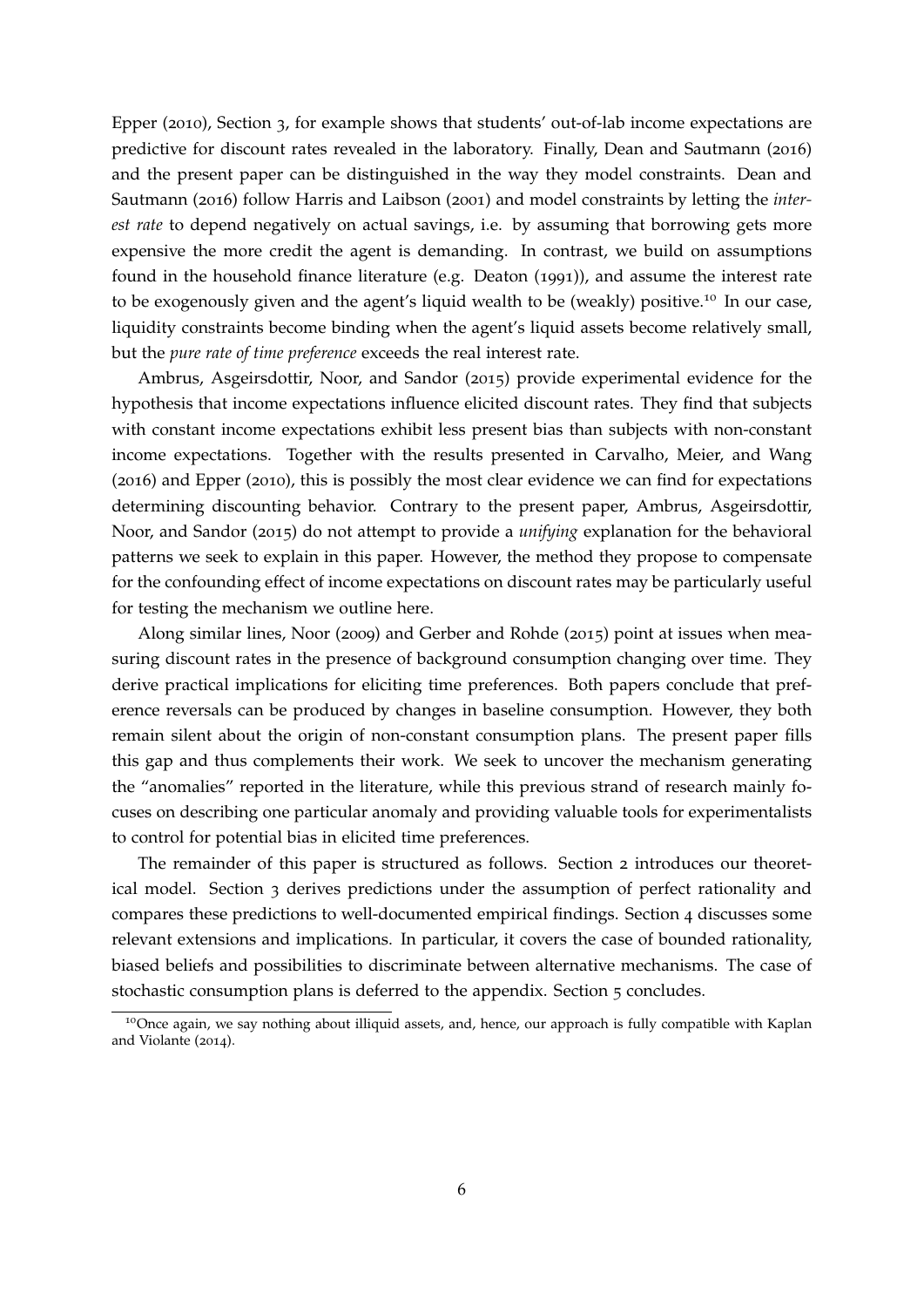### <span id="page-7-0"></span>**2 Model**

This section introduces our basic model. We first focus on behavior of an agent with rational expectations who only holds few liquid assets and is limited with respect to her borrowing opportunities. The particular situation we are interested in is how this rational agent evaluates new alternatives by integrating them into her existing consumption plan. We remain completely within standard economic theory and follow standard preference assumptions (see e.g. [Fishburn and Rubinstein](#page-37-8) ([1982](#page-37-8)) and [Manzini and Mariotti](#page-39-7) ([2009](#page-39-7))).

The agent we consider is characterized by the following preferences. First, the agent has constant impatience, i.e. for any two points in time with fixed temporal distance she has the same propensity to exchange later for earlier consumption, ceteris paribus. Under this assumption, the agent attributes weight  $d(t) = \delta^t$ , with  $\delta \in (0,1]$ , to future consumption utility, where *d* is the discount function and  $\eta = -\ln(\delta)$  her (constant) pure rate of time preference. [Strotz](#page-41-5) ([1955](#page-41-5)) shows that such preferences are a necessity for dynamically consistent behavior.[11](#page-7-1) We further assume that the agent is *relatively impatient*, i.e. that her rate of time preference *η* exceeds the real interest rate *r*. Only if this condition is satisfied, the agent has a need for additional liquidity sooner rather than later and, hence, she will demand credit or prefer to dissave from her (liquid) assets (see [Deaton](#page-36-4) ([1991](#page-36-4))). Second, the agent has an aversion towards consumption fluctuations, i.e. she favors less variable consumption paths over more variable consumption paths, ceteris paribus. Her preference over consumption quantities is captured by an instantaneous utility function *u* satisfying standard regularity conditions [\(Inada,](#page-38-6) [1963](#page-38-6)).<sup>[12](#page-7-2)</sup> Comparatively more concave utility functions imply a stronger preference for consumption smoothing.[13](#page-7-3)

The agent has a consumption plan. This plan consists of a sequence of expected future consumption spendings. To form a plan, the agent uses her current information about future income. We assume rational expectations, i.e., on average, predicted income  $\hat{y}_t$  coincides with realized income  $y_t$  at any given point in time *t*, such that  $\mathbb{E}[\hat{y}_t - y_t] = 0.14$  $\mathbb{E}[\hat{y}_t - y_t] = 0.14$  Three types of income expectations are distinguished: An agent who does not expect her income to change within the relevant time horizon is said to hold *constant income expectations*. Similarly, an agent who expects her income to substantially rise within the relevant time horizon is said to hold *positive income expectations*. The reverse is the case for *negative income expectations*.

Borrowing and saving permit the agent to transfer income back and forth in time. Likewise, an agent may dissave from her assets during periods with low income, but save during periods with high income. This allows her to sustain a smooth consumption path even if

<span id="page-7-2"></span><span id="page-7-1"></span><sup>&</sup>lt;sup>11</sup>As we will see later, such preferences are not sufficient to establish dynamic consistency, however.

<sup>&</sup>lt;sup>12</sup>Viz. the utility function fulfills the following conditions: (1)  $u(0) = 0$ , (2) continuous differentiability, (3)  $u' > 0$  (monotonicity/non-satiation) and  $u'' < 0$  (concavity), (4)  $u'(0) = \infty$  and  $u'(\infty) = 0$ .

<span id="page-7-3"></span><sup>&</sup>lt;sup>13</sup>Comparatively more concave in terms of an Arrow-Pratt-type measure  $-xu''(x)/u'(x)$ . Note that utility embodies a very similar preference property in atemporal settings, where a comparatively more concave utility function expresses a stronger aversion towards variability of outcomes across *states* (instead of time).

<span id="page-7-4"></span><sup>14</sup>More precisely, the actual realization of consumption then deviates from expectations by some symmetric, independent random error, i.e. an error term which has an expected value of zero, is i.i.d. and uncorrelated with the information the agent holds at the relevant point in time.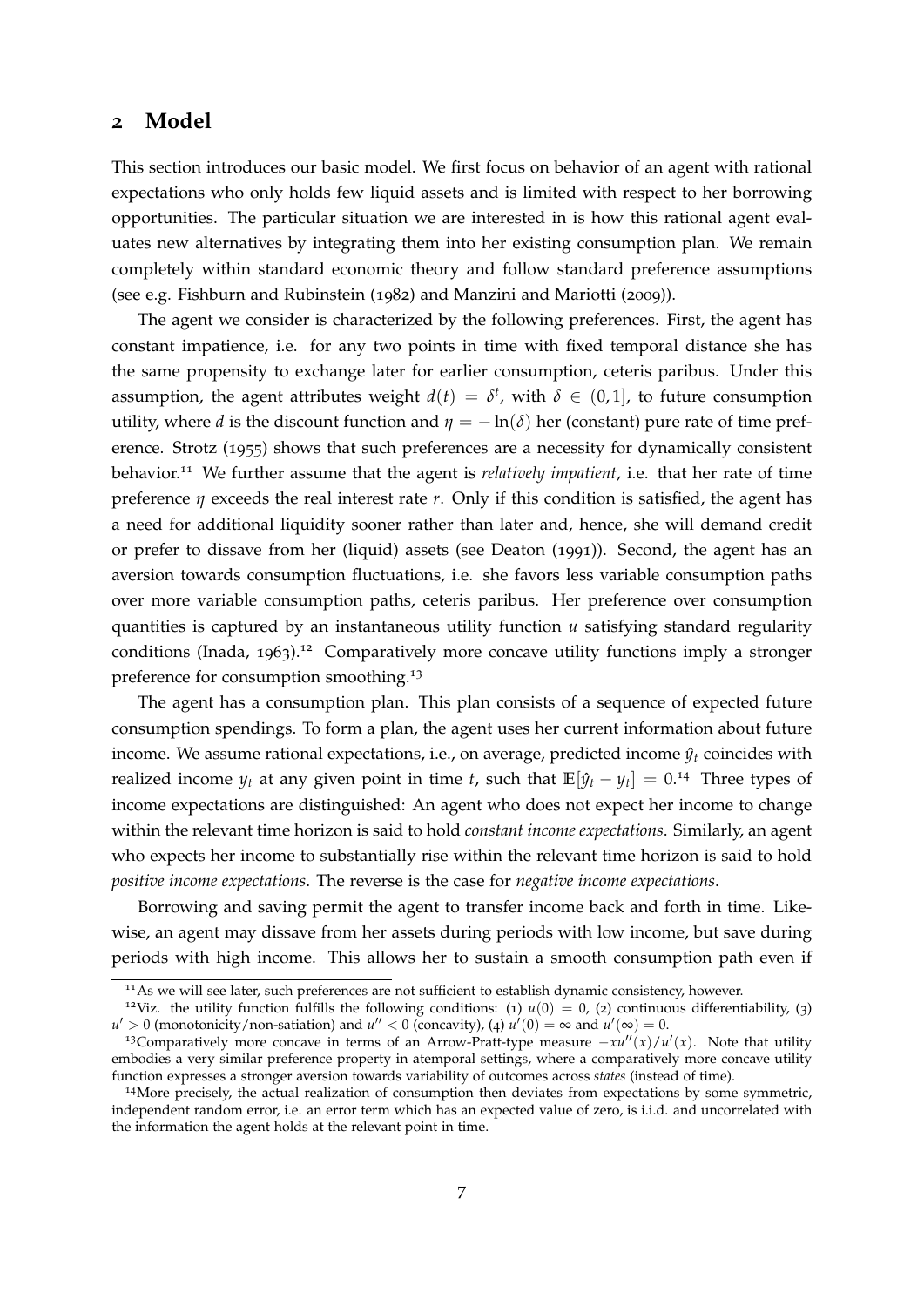income is subject to variation. Consequently, if access to liquidity is not restricted, expected short-term income changes should have little effect on actual consumption spendings.<sup>[15](#page-8-0)</sup> It is only the expected lifetime income, but not its variation, which governs current consumption in this case [\(Modigliani and Brumberg,](#page-39-8) [1954](#page-39-8); [Friedman,](#page-37-9) [1957](#page-37-9)).

Predictions differ fundamentally when the agent is limited with respect to her possibilities to access sources of liquidity, either because she faces liquidity constraints or because market frictions limit her scope of action.<sup>[16](#page-8-1)</sup> In what follows, we analyze behavior of a relatively impatient agent who is neither permitted to borrow, nor is endowed with substantial liquid assets. Nonetheless, as liquidity constraints only hamper borrowing, but not saving, such an agent may still overcome expected future low-income periods. Her limited borrowing opportunities together with the sparse liquid assets she holds, however, prevent her from smoothing away any enduring low-income period preceding a substantial rise in future income. As a result, consumption will respond asymmetrically to expected short-term income changes. The agent's expectations about changes in future income thus contain information about her behavior only if income expectations are positive, but not if they are negative or constant.[17](#page-8-2)

That liquidity constraints are relevant is motivated by the following facts. First, there exists evidence that a substantial fraction of the population in both, rich and poor countries is affected by such limitations [\(Zeldes](#page-41-6) ([1989](#page-41-6)), [Deaton](#page-36-4) ([1991](#page-36-4)), [Kaplan and Violante](#page-38-4) ([2014](#page-38-4))). Estimates from the Panel Study of Income Dynamics (PSID), for example, suggest that about 20% of U.S. households are credit constrained [\(Hall and Mishkin,](#page-37-10) [1982](#page-37-10); [Jappelli,](#page-38-7) [1990](#page-38-7)).<sup>[18](#page-8-3)</sup> It is striking that most empirical evidence on anomalies in intertemporal choice is based on experiments conducted among students or among inhabitants of developing countries, i.e. with subjects who are likely to be exceptionally exposed to constraints. For obvious reasons, we can also expect that those subjects with the most immediate need for liquidity will also be those with the highest likelihood to select into studies promising monetary rewards. Second, there is direct empirical support for constraints affecting time discounting and consumption behavior. [Holden, Shiferaw, and Wik](#page-38-3) ([1998](#page-38-3)), for instance, find that liquidity-constrained households in developing countries exhibit much higher discount rates than households not facing such

<span id="page-8-0"></span><sup>&</sup>lt;sup>15</sup>Similar predictions arise for a patient agent with  $\eta \leq r$  even if there are limited borrowing opportunities (see [Deaton](#page-36-4) ([1991](#page-36-4)) for an elaborate discussion). For  $\eta = r$ , [Schechtman](#page-40-6) ([1976](#page-40-6)) and [Bewley](#page-36-8) ([1977](#page-36-8)) show that, under i.i.d. or stationary stochastic income processes, consumption converges to the mean of income even if liquidity constraints are present, permitting the agent to reach a perfectly smooth consumption path. Similarly, if *η* < *r*, the agent will save indefinitely. As [Deaton](#page-36-4) ([1991](#page-36-4)) formulates it: *"[...] saving, not borrowing, is [such an agent's] main concern"* (p.1225, text in brackets added).

<span id="page-8-1"></span> $16$ An example are high transaction cost which exacerbate the possibility to liquidate illiquid assets (see e.g. [Kaplan and Violante](#page-38-4) ([2014](#page-38-4))).

<span id="page-8-2"></span><sup>17</sup>Contrarily, if a poor agent is neither permitted to borrow nor to save, responses are predicted to be symmetric. Her consumption plan then perfectly reflects her income expectations, or, in other words, there will be a comovement of consumption and income.

<span id="page-8-3"></span><sup>&</sup>lt;sup>18</sup>[Epper, Fehr-Duda, and Schubert](#page-37-4) ([2011](#page-37-4)) conduct experiments with Swiss university students and a representative sample of the Swiss German-speaking population. Self-reports indicate that 44.8% of the university students and and 9.7% of the general population were cash-constrained during the time of the survey. Related to this, [Kaplan and Violante](#page-38-4) ([2014](#page-38-4)) find that about one-third of all US households in the Survey of Consumer Finances hold close to zero liquid assets. These households thus exhibit marginal propensities to consume close to one.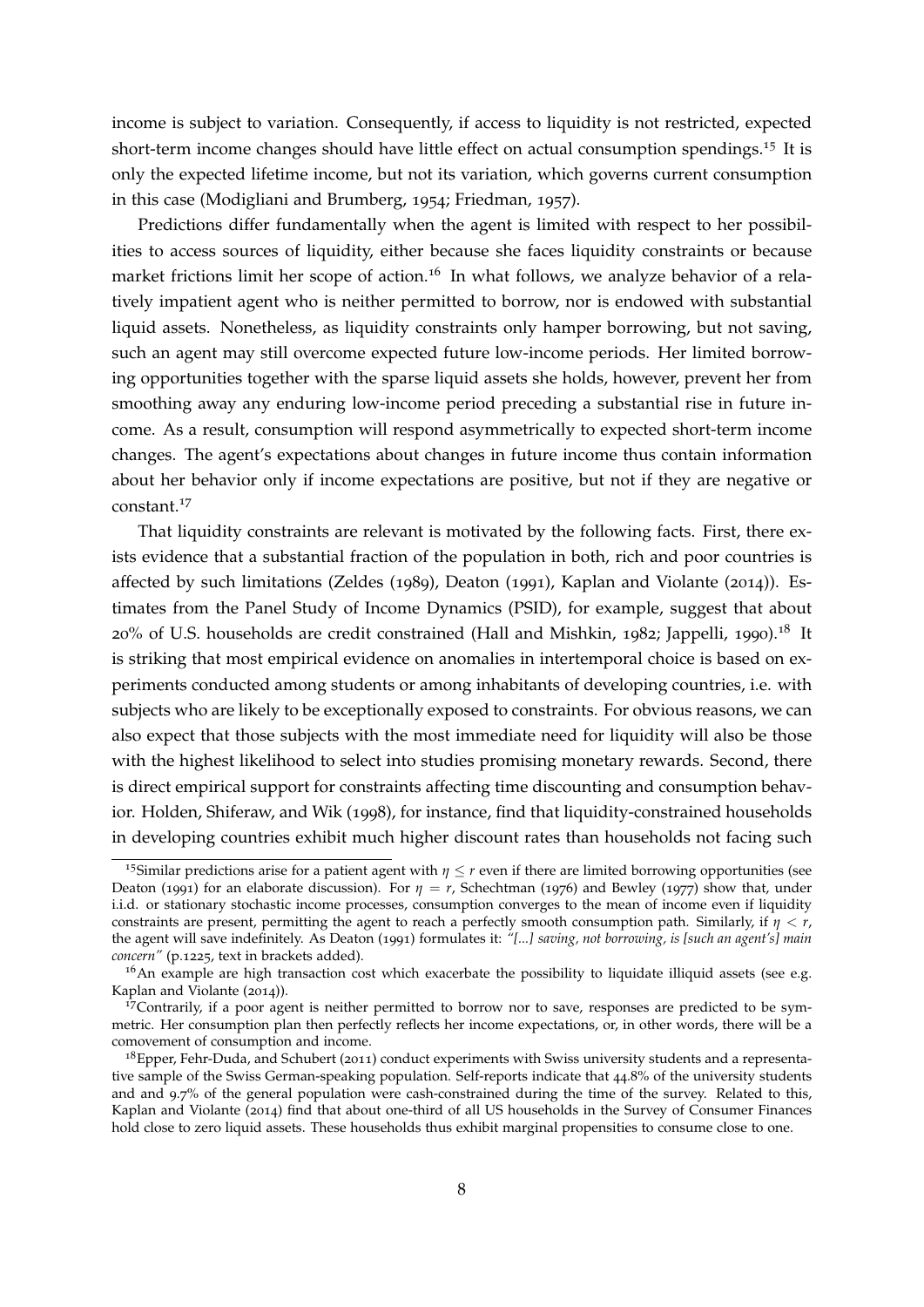constraints. Related findings are reported in [Pender](#page-39-3) ([1996](#page-39-3)); [Epper](#page-36-2) ([2010](#page-36-2)); [Epper, Fehr-Duda,](#page-37-4) [and Schubert](#page-37-4) ([2011](#page-37-4)); [Dean and Sautmann](#page-36-1) ([2016](#page-36-1)); [Carvalho, Meier, and Wang](#page-36-3) ([2016](#page-36-3)) (see our literature review in Section [1](#page-1-0)). Others [\(Altonji and Siow,](#page-35-10) [1987](#page-35-10); [Shea,](#page-40-7) [1995](#page-40-7); [Drakos,](#page-36-9) [2002](#page-36-9)) find that (aggregate) consumption moves asymmetrically with predictable changes in income, a pattern in line with liquidity constraints, but not myopia.

We now derive our formal model. To do this, we build on standard exponential discounted utility theory [\(Samuelson,](#page-40-8) [1937](#page-40-8); [Fishburn and Rubinstein,](#page-37-8) [1982](#page-37-8)). We do, however, introduce liquidity constraints. Our basic assumptions closely follow those imposed by [Deaton](#page-36-4) ([1991](#page-36-4)).<sup>[19](#page-9-0)</sup> The agent chooses a consumption allocation which maximizes her total expected discounted consumption utility such that

$$
\max_{(c_0,\dots,c_T)} \mathbb{E}\left[\sum_{\tau=0}^T \delta^\tau u(c_\tau)\middle| I_0\right],\tag{1}
$$

where  $\mathbb{E}[\cdot|I_0]$  is her expectation conditional on the information *I* available at the decision date  $τ = 0$ ,  $c_τ$  is her *planned consumption* at period  $τ$ , and *T* is her planning horizon. In period  $\tau$  + 1, the agent's (liquid) assets are  $w_{\tau+1} = (1 + r)(w_{\tau} + y_{\tau} - c_{\tau})$ , where *r* is the real interest rate and  $y<sub>τ</sub>$  her exogenous (net) labor income earned in period *τ*. The borrowing restriction takes the form  $w<sub>\tau</sub> > 0$ . The agent is only allowed to consume out of cash inflows from her "cash-on-hand"  $w_{\tau} + y_{\tau}$ . That is, consumption  $c_{\tau}$  is bounded from above at  $w_{\tau} + y_{\tau}$  and from below at zero, such that  $0 \leq c_{\tau} \leq w_{\tau} + y_{\tau}$ . We shall further assume that  $w_{\tau}$  is relatively small. The nonnegative, but small liquid assets the agent maintains are only intended to insure herself against transitory and small negative income shocks. If not stated otherwise, it will therefore be convenient to presume that the agent can sustain a constant consumption path before and after a substantial and anticipated rise in income. This is possible because small income fluctuations are easily smoothed away by consuming out of the small buffer amount the agent holds.<sup>[20](#page-9-1)</sup>

Our primary interest lies in how new, i.e. previously unanticipated, alternatives are integrated into the agent's existing (ex-ante) consumption plan once they become available. Thereby, we restrict our attention to singular and certain cash in- or out-flows (henceforth referred to as outcomes) of which the agent learns at time  $\tau = 0$ . An alternative is a dated outcome  $x_t$ , where x is the outcome amount and t is the outcome date.<sup>[21](#page-9-2)</sup> Information about liquidity constraints is contained in the consumption plan. As limited access to liquidity makes it impossible to transfer future income to earlier dates positive income expectations will be reflected in improving baseline consumption plans. Nevertheless, as saving is still

<span id="page-9-1"></span><span id="page-9-0"></span><sup>19</sup>Similar assumptions can be found in [Schechtman](#page-40-6) ([1976](#page-40-6)), [Bewley](#page-36-8) ([1977](#page-36-8)), among others.

<sup>20</sup>Small fluctuations of (disposable) income can be expected to occur more regularly than substantial changes or shocks in income or wealth. A forward-looking agent may therefore anticipate such small fluctuation and hold a sufficiently large buffer-stock to smooth them away.

<span id="page-9-2"></span><sup>&</sup>lt;sup>21</sup>In the typical intertemporal choice experiment, subjects have to choose between smaller sooner and larger later outcomes. Commonly, it is impossible for the subject to anticipate these outcomes prior to entering the lab or study as she does only have limited information about what is going to happen in the experiment, what size the payoffs will have and when they eventually will be paid out.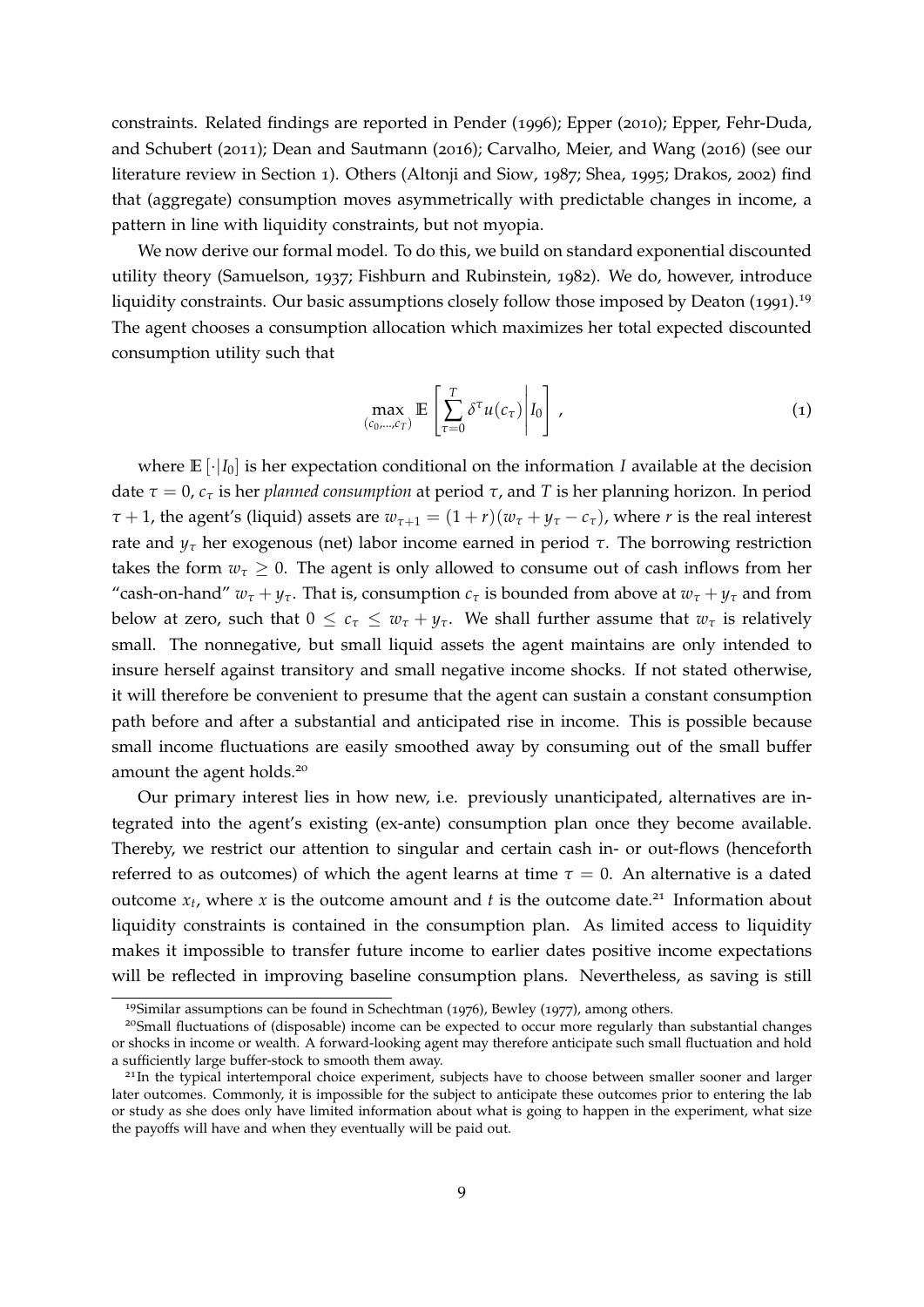allowed, this will not be the case for negative income expectations.<sup>[22](#page-10-0)</sup> Consequently, liquidity constraints limit the agent's possibilities to adjust her ex-ante consumption plan during the evaluation of new alternatives.

Figure [1](#page-11-0) illustrates how expected income is transformed into an ex-post consumption plan in the presence and absence of liquidity constraints, respectively. The figure's annotations give a detailed description of this process.

To further illustrate this formally, consider an agent who is indifferent between two new alternatives, a present outcome  $z_0$  and a future outcome  $x_t$ .<sup>[23](#page-10-1)</sup> Suppose that she fully integrates *z*<sub>0</sub> and *x*<sub>*t*</sub> into her ex-ante consumption plan ( $c_0$ , ...,  $c_T$ ). The indifference *z*<sub>0</sub> ∼ *x<sub>t</sub>* can then be expressed by

<span id="page-10-2"></span>
$$
u(c_0 + z_0) + \mathbb{E}\left[\delta^t u(c_t) | I_0\right] = u(c_0) + \mathbb{E}\left[\delta^t u(c_t + x_t) | I_0\right].
$$
 (2)

Note that only the two time periods  $\tau = 0$  and  $\tau = t$  appear in Equation [2](#page-10-2). For all other time periods  $\tau \notin \{0, t\}$ , the consumption remains the same irrespective of which alternative would be chosen, i.e. these expected discounted period utilities cancel out from Equation [2](#page-10-2). By rearranging the above equality, we obtain

$$
u(c_0 + z_0) - u(c_0) = \mathbb{E}\left[\delta^t\Big(u(c_t + x_t) - u(c_t)\Big)\Big|I_0\right],\tag{3}
$$

where the left-hand side of the equation denotes the utility increment from increasing consumption by *z* today, and the right-hand side of the equation denotes the utility increment from increasing consumption by *x* at *t*. If not stated otherwise, we set  $c_0 = u(c_0) \stackrel{!}{=} 0$ , and denote the change in baseline consumption relative to current consumption by  $g_t = c_t - c_0$ . This is motivated by the fact that typical intertemporal choice data will not permit identification of absolute levels of consumption (but see later).

Under these assumptions, the agent values any newly available dated outcome  $x_t$  relative to the expected change of consumption over the relevant time horizon. The dated outcome  $x_t$ is thus evaluated by

<span id="page-10-4"></span>
$$
U_0(x_t) = \mathbb{E}\left[\delta^t\Big(u(g_t + x_t) - u(g_t)\Big)\Big|I_0\right].
$$
\n(4)

The availability of new alternatives opens up new possibilities for the agent to, at least partly, overcome her scarce liquid assets and her limited borrowing capabilities. Intuitively, a liquidity-constrained agent with the above preferences and positive income expectations can make the huge gap between low and high baseline consumption periods smaller by allocating new outcomes at earlier dates where baseline consumption is expected to be comparatively low. Due to concavity of instantaneous utility, marginal utility of consumption is larger at periods where planned consumption is low compared to when it is high.<sup>[24](#page-10-3)</sup> This result directly

<span id="page-10-0"></span><sup>&</sup>lt;sup>22</sup>An agent with substantial negative income expectations requires sufficiently many opportunities to put money aside during high-income periods. Only if this is the case, she will be able to smooth away the anticipated lowconsumption periods (see later).

<span id="page-10-1"></span> $^{23}$ In this paper, we only consider binary choices. However, the model is easily extended to the case where choices involve larger sets of alternatives.

<span id="page-10-3"></span><sup>24</sup>As for example [Browning and Crossley](#page-36-10) ([2001](#page-36-10)) (page 4) phrase it *"[...] within the life-cycle framework, smoothing does not mean keeping consumption or expenditures constant - far from it. Rather, smoothing means that agents try to keep*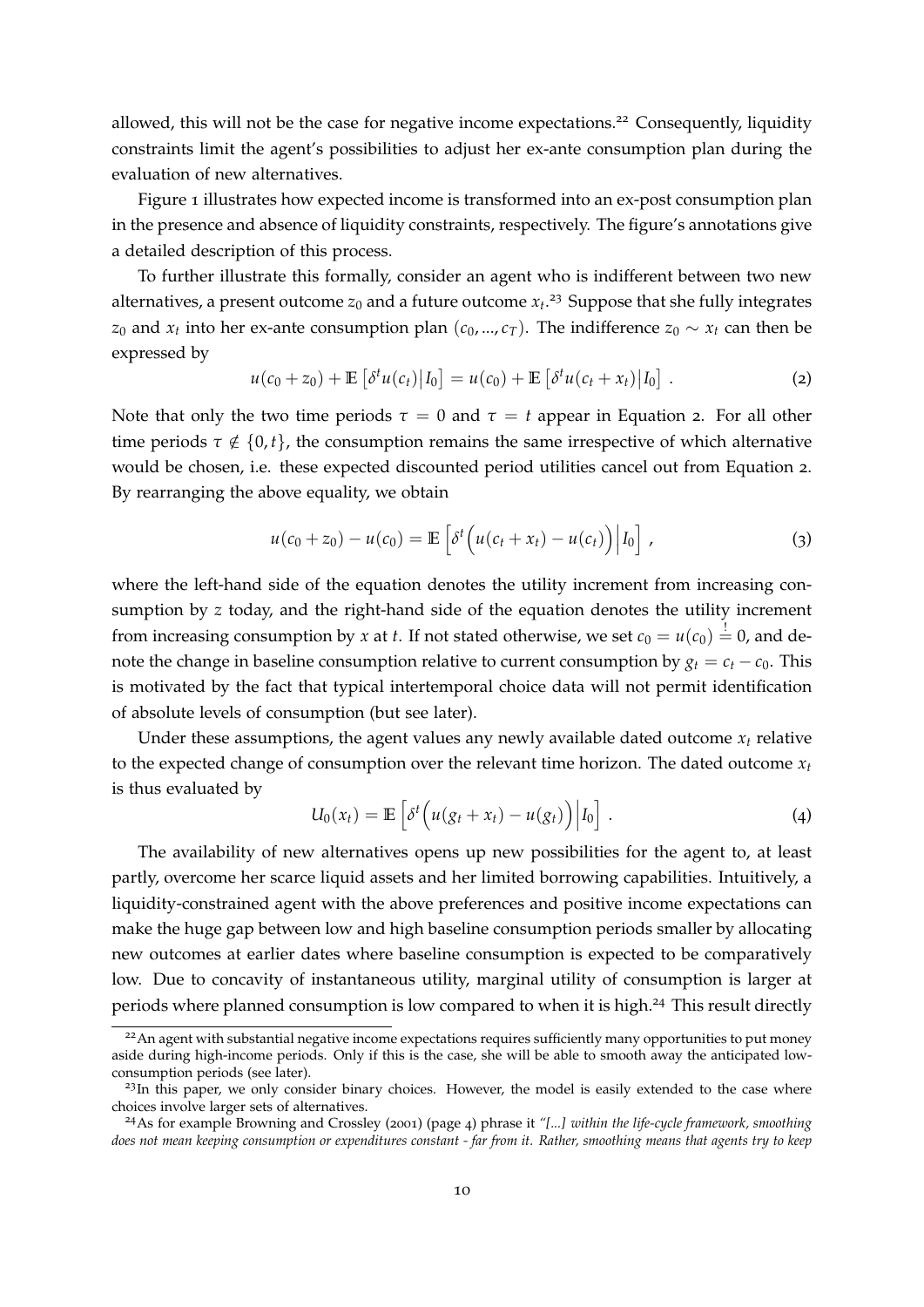

<span id="page-11-0"></span>Figure <sup>1</sup>: Illustration - Income Expectations and Consumption Plans

11 For illustrative purposes, we assume that the agent possesses a sufficiently small amount of liquid assets. The agent's preferences are characterized by a constant pure rate of time preference slightly above the real interest rate and <sup>a</sup> strictly concave instantaneous utility function. Here, we explore the case, where the agen<sup>t</sup> expects herincome to rise within the relevant time horizon. The upper **Row <sup>A</sup>** depicts the situation where the agen<sup>t</sup> has full access to the credit market. **Panel <sup>A</sup><sup>1</sup>** <sup>p</sup>ictures her positive income expectations. In **Panel <sup>A</sup>2**, the agen<sup>t</sup> borrows against future labor income, and, hence, increase here short-run consumption in exchange to longer-run consumption. The resulting consumption plan is smooth (solid black line). **Panel A3** introduces the choice between a smaller sooner payment  $\underline{x}_0$  and a larger later paymen<sup>t</sup> *<sup>x</sup>t*. The agen<sup>t</sup> opts for the paymen<sup>t</sup> at *t* (marked by <sup>∗</sup>). **Panel <sup>A</sup><sup>4</sup>** <sup>p</sup>lots the resulting consumption path, which has <sup>a</sup> pea<sup>k</sup> at *<sup>t</sup>*, but is constant otherwise. The lower row **Row <sup>B</sup>** depicts behavior in the presence of liquidity constraints. **Panel <sup>B</sup><sup>1</sup>** <sup>p</sup>ictures the positive income expectations. As borrowing is not possible, these income expectations are fully reflected in the ex-ante consumption plan **(Panel <sup>B</sup>2)**. Being confronted with the same two payments as in the upper row, the agen<sup>t</sup> opts for  $\underline{x}_0$  (Panel B3). Intuitively, this is the case, as marginal utility from increasing consumption at  $\tau=0$  is larger than marginal utility from increasing consumption at  $\tau$  = *t*. Choosing the smaller sooner payment is a direct consequence of a preference for consumption smoothing. In other words, the availability of the new alternatives can be seen as <sup>a</sup> device to (partly) overcome the limited access to the capital market. **Panel <sup>B</sup>4** <sup>p</sup>lots the ex-pos<sup>t</sup> consumption <sup>p</sup>lan, with <sup>a</sup> pea<sup>k</sup> in the present, and <sup>a</sup> pattern reflecting the positive income expectations afterwards.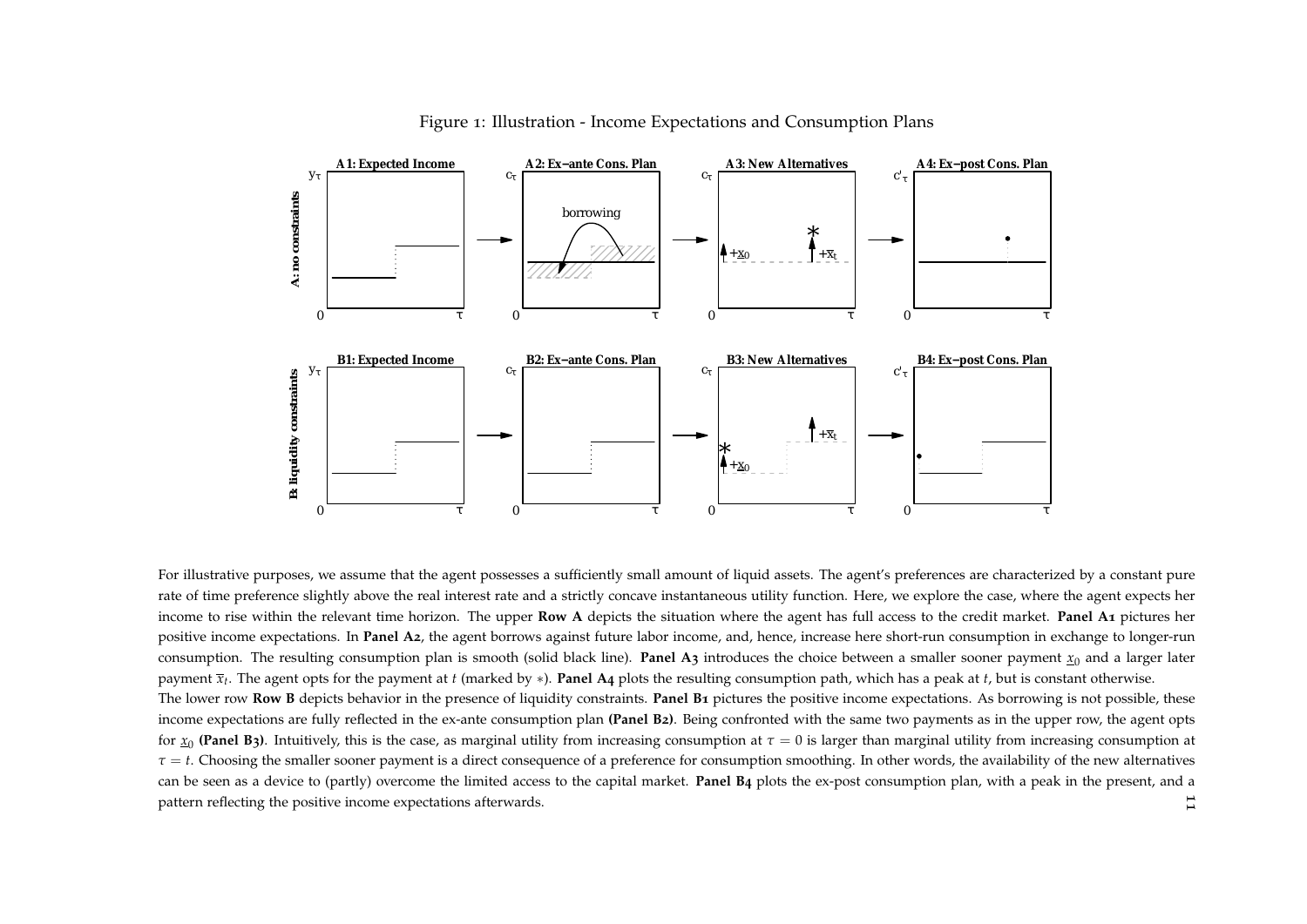follows from Equation [4](#page-10-4). Note that the relatively low quantity of cash-on-hand together with the limited access to credit and the agent's relative impatience implies that, if there is no uncertainty, she does not have an incentive to spread consumption over the remaining lowincome periods. Rather, she will consume the entire amount at the point in time it materializes (see e.g. [Deaton](#page-36-4) ([1991](#page-36-4))), i.e. she will exhibit a marginal propensity to consume out of new cash inflows of one, given that the outcomes are sufficiently small.

### <span id="page-12-0"></span>**3 Predictions**

In this section, we present the model predictions and contrast them with existing empirical evidence. To do so, we first predict the present equivalent  $\hat{z}_0$  making the agent indifferent to the dated outcome  $x_t$ , such that  $\hat{z}_0 \sim x_t$ , using the model we introduced previously. We then calculate the imputed annual discount rate  $\hat{\eta}$  from the equality  $\hat{z}_0 = e^{-\hat{\eta}t}x_t$ , such that

<span id="page-12-1"></span>
$$
\hat{\eta} = -\frac{1}{t} \ln \left( \frac{\hat{z}_0}{x_t} \right) . \tag{5}
$$

Note that this procedure closely follows the empirical literature, in which discount rates are commonly inferred from tradeoffs between smaller sooner and larger later outcomes. It therefore permits a direct comparison of our model's predictions with actual observations documented in this literature.

We make a number of assumptions which facilitate our analysis. First, if not stated otherwise, we assume isoelastic utility. We discuss the effect of alternative utility specifications at a later stage. Second, for expositional simplicity, we also presume that there is no uncertainty about the agent's (ex-ante) consumption plan, i.e. that  $(c_0, ..., c_T)$  is *a priori* known. This permits us to drop the expectation operator. However, as we discuss in the appendix, this assumption does not impose much of a limitation as any uncertain consumption plan can be replaced by its certainty-equivalent consumption plan leaving the qualitative results we obtain intact.

We are primarily interested in comparing behavior of a liquidity-constrained, relatively impatient agent holding positive income expectations with that of an agent who does either not face such constraints, because she holds sufficient liquid assets, is able to borrow at a low rate, is sufficiently patient, or has constant income expectations. Remember that according to our rational model, income expectations only contain information about the agent's behavior if she is limited with respect to her access to liquidity.

The next subsections are devoted to illustrate the dependency of predicted discount rates on time horizon, outcome magnitude and outcome sign. Further predictions are sketched out in a special part at the end of this section.

*the marginal utility of money constant over time, which may involve quite variable expenditures."*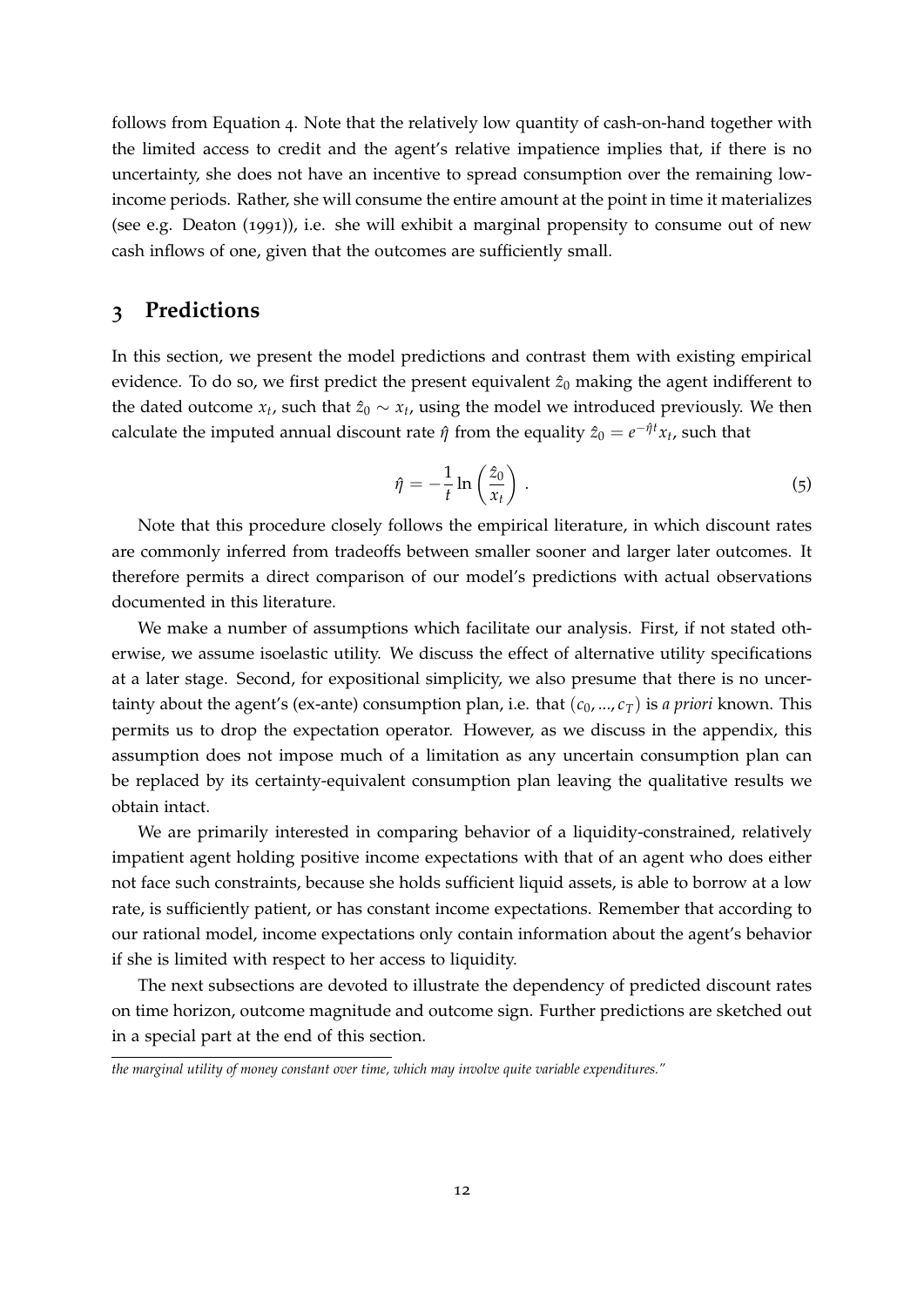#### **3.1 Time Horizon**

We first analyze the impact of time horizon on predicted discount rates. Our model's predictions are a direct result of the basic intuition provided earlier: Liquidity-constrained agents with positive income expectations allocate new cash inflows at dates where baseline consumption is expected to be comparatively low. In this situations, low-consumption periods precede high-consumption periods. As a consequence, liquidity-constrained agents are predicted to exhibit a comparatively more pronounced preference for more immediate payoffs than agents who do not face such constraints or expect to be able to maintain a constant baseline consumption path, ceteris paribus. The effect diminishes as the delay grows larger, however, resulting in predicted discount rates declining hyperbolically in time horizon and converging towards constant long-run rates. Intuitively, the marginal utility of allocating consumption in low baseline consumption periods is higher than the marginal utility of allocating consumption in high baseline consumption periods. This, again, is a direct result of an aversion towards consumption fluctuations. For a liquidity-constrained, relatively impatient agent positive income expectations therefore generate a markup on otherwise constant discount rates. The extent of the markup is predominantly driven by how large the agent expects her income to rise within the relevant time horizon and by how large the outcomes are.

To see this, consider the following formal derivation. According to our model, the predicted present equivalent  $\hat{z}_0$  making the agent indifferent to the dated outcome  $x_t$  is equal to

$$
\hat{z}_0 = u^{(-1)} \left( \mathbb{E} \left[ \delta^t \left( u(c_t + x_t) - u(c_t) \right) \middle| I_0 \right] + u(c_0) \right) - c_0
$$
\n
$$
= u^{(-1)} \left( \delta^t \left( u(g_t + x_t) - u(g_t) \right) \right), \tag{6}
$$

<span id="page-13-0"></span>where the second line takes into account our assumptions that the consumption plan is *a priori* known and that  $c_0 = u(c_0) \stackrel{!}{=} 0$ . Recall that information about the agent's liquidity contraints is already contained in the ex-ante consumption plan. For our results to hold, it is important that the expected rise in consumption occurs sometimes in between the point in time the decision is made and the point in time the dated outcome is materializing.

Calculating the discount rate inferred from our model by inserting the predicted present equivalent in Equation [6](#page-13-0) into Formula [5](#page-12-1), differentiating with respect to *t* and rearranging, gives

<span id="page-13-1"></span>
$$
\frac{\partial \hat{\eta}}{\partial t} = -\frac{1}{t} \left[ -\frac{1}{t} \ln \left( \frac{\hat{z}_0}{x_t} \right) - \underbrace{(-\ln(\delta))}_{\eta} \underbrace{\frac{u(\hat{z}_0)}{\hat{z}_0 u'(\hat{z}_0)}}_{1/\varepsilon} \right]. \tag{7}
$$

The interpretation of the term in square brackets is straightforward. It is the difference between the agent's *behavior*, i.e. the predicted discount rate *η*ˆ, and her *deep preferences*, i.e. the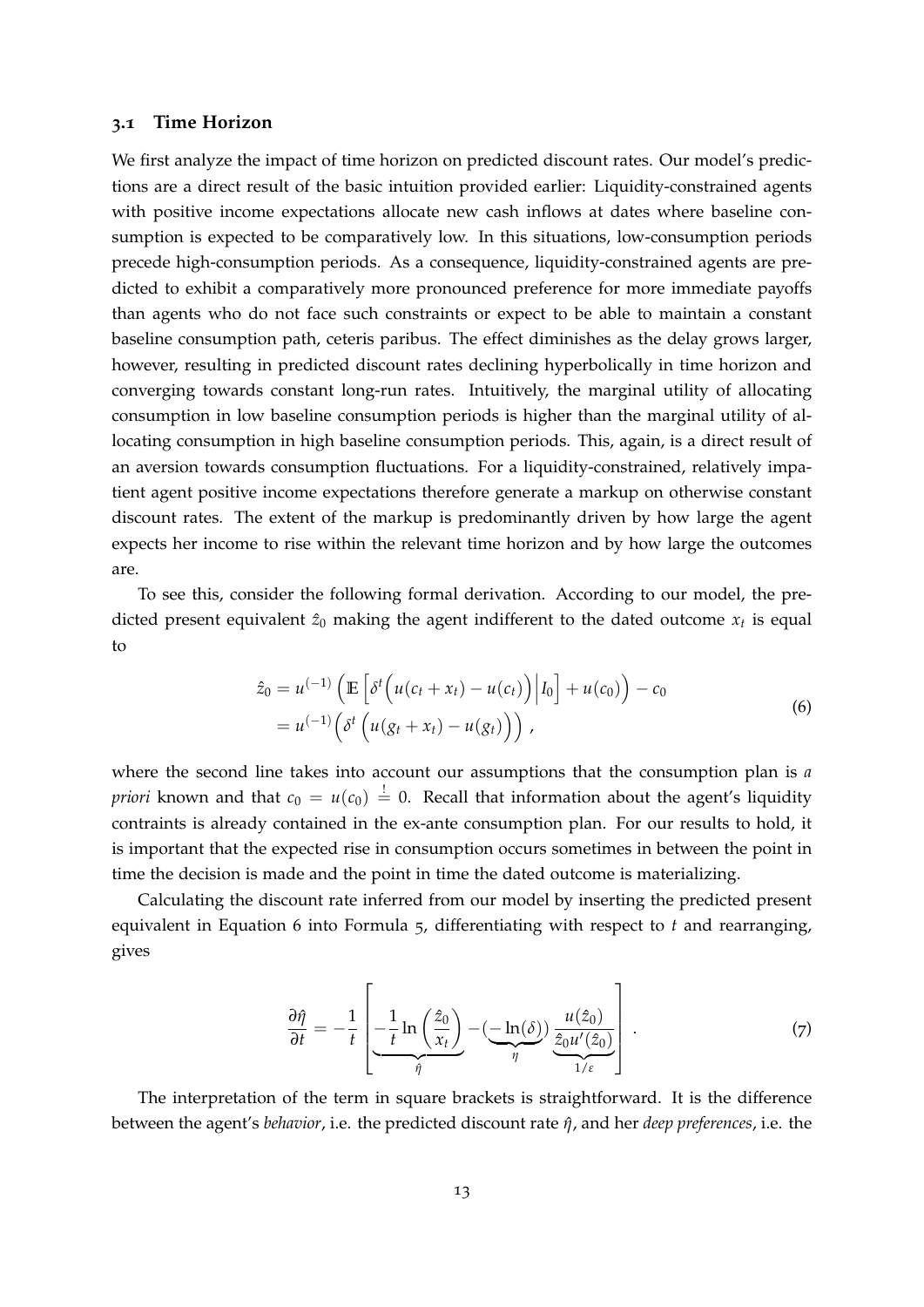product of the pure rate of time preference *η* and the reciprocal of the elasticity of the utility function 1/*ε*. The subsequent comparative static analysis illustrates the basic mechanism driving short-run excess discouting.

For  $u'' < 0$  and  $g_t > 0$ , the fraction  $\hat{z}_0 / x_t$  decreases as  $g_t$  increases, ceteris paribus. This is the case since larger *gt*s produce stronger discounting of prospective consumption utility, i.e. due to concavity of *u*, the utility difference  $u(g_t + x_t) - u(g_t)$  becomes smaller the larger the expected change in consumption  $g_t$  gets. As  $\delta^t$  is a constant with  $\delta^t \in (0,1]$ , and the function *u*<sup>(−1)</sup> is strictly monotonically increasing in its argument, the predicted discount rate *η*ˆ increases as consumption expectations *g<sup>t</sup>* grow larger. Under isoelastic utility, the fraction  $1/\varepsilon$  is constant. Given all this, the difference in square brackets is positive and, hence, it holds that *∂η*ˆ/*∂t* < 0. In plain terms, predicted discount rates decline in time horizon, with higher consumption expectations producing a more pronounced gap between behavior and deep preferences.

A number of additional findings directly emerge from Equation [7](#page-13-1). First, anticipated baseline consumption changes do not take effect under utility linear in consumption, simply because  $g_t$  cancels out in  $\hat{\eta}$  and  $1/\varepsilon = 1$ . Similarly, no effect is predicted for  $g_t = 0$  if *u* is isoelastic. As a consequence, both, a preference for consumption smoothing and an improving consumption plan are necessary to produce discount rates decreasing in time horizon. Second, in the long run, predicted discount rates are not distinguishable from constant rates even if *g<sup>t</sup>* > 0, since lim *∂η*ˆ/*∂t* = 0. Third, contrary to hyperbolic discounting models, decreasing *t*→∞ discount rates are not a consequence of the agent's deep preferences, but they are the result of her income expectations and the borrowing limitations preventing her from smoothing away the preceding low-consumption periods. In our model, the size of the effect therefore depends on anticipated consumption changes *g<sup>t</sup>* , a dependency not predicted by hyperbolic preference models. Fourth, it directly follows from Equation [7](#page-13-1) that there is an interaction between decreasing discount rates and the magnitude effect. Holding *g<sup>t</sup>* constant, predicted discount rates decline less strongly in time horizon the larger *x* becomes, ceteris paribus.[25](#page-14-0) A more elaborate discussion of this effect follows in the next subsection.

As a remark, consider the case where the elasticity of utility is not constant. There are two cases for which this applies: Either the utility function does not have the power/logarithmic form, or the nonzero (absolute) level of baseline consumption  $c_0$  is an argument of the otherwise isoelastic utility function (see the first line in Equation [6](#page-13-0)). An example for the former case is exponential utility. In the latter case,  $c_0$  takes the role of an 'anti-index' of concavity of *u* (see [Wakker](#page-41-7) ([2008](#page-41-7)) for details). Both, exponential utility and nonzero absolute levels of consumption are able to generate discount rates decreasing in time horizon as well as the other "anomalies" without necessitating the mechanism motivated here. However, within plausible parameter ranges, such utility specifications are only able to produce effects which are *too small* to reconcile the empirical findings.<sup>[26](#page-14-1)</sup> Furthermore, the direct empirical evidence

<span id="page-14-0"></span> $^{25}$ It is a direct consequence of this finding that violations of separability between the evaluation of outcomes and time are predicted by our model.

<span id="page-14-1"></span> $26$  Elaborate calibration results are beyond the scope of this paper. Interested readers are referred to [Noor](#page-39-9) ([2011](#page-39-9))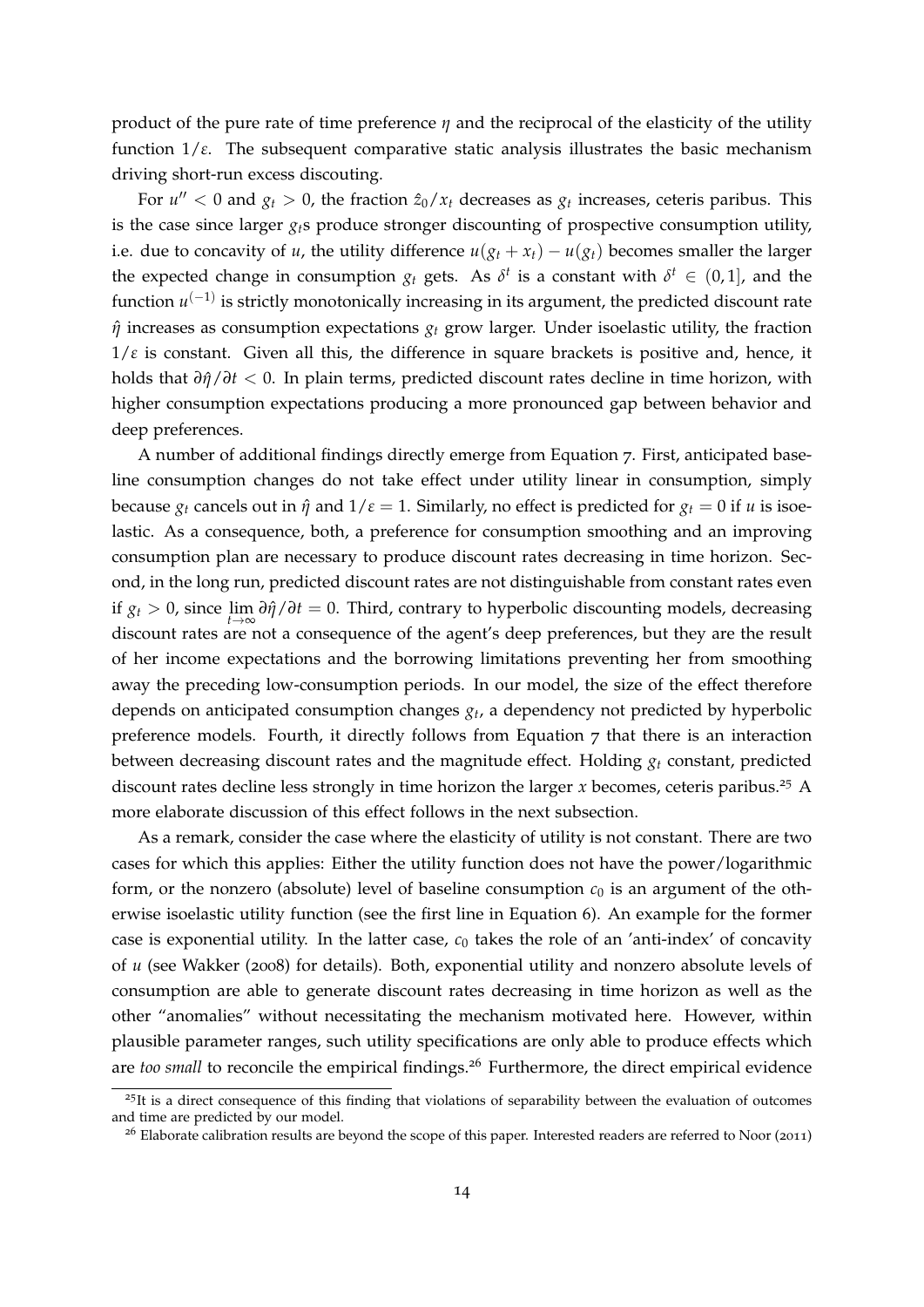linking liquidity constraints and income expectations to elicited discount rates (see the literature review at the beginning of this manuscript) clearly speaks against the conjecture that non-constant elasticity of utility is the main driving force behind observed violations of exponential discounted utility.

Figure 2: Graphical Depiction of Model Predictions

<span id="page-15-0"></span>

The three panels depict our model's key predictions. **Panel A:** For constant consumption plans,  $g_t = 0$ , the predicted discount rate *η*ˆ is constant in time delay *t* (dashed horizontal line). Improving consumption plans,  $g_t > 0$ , produce a markup on these discount rates. The predicted discount rates decline in time horizon (solid hyperbolic curve). **Panel B:** For constant consumption plans,  $g_t = 0$ , the predicted discount rate does not depend on outcome magnitude *x* holding *t* fixed (dashed horizontal line). Improving consumption plans,  $g_t > 0$ , lead to excessive discounting for small stakes (solid hyperbolic curve). This effect diminishes as stakes grow larger. **Panel C:** This figure plots the difference between discount rates predicted for gains and discount rates predicted for losses, i.e.  $\Delta \hat{\eta} = \hat{\eta}^+ - \hat{\eta}^-$  against time delay *t*. No meaningful gain-loss asymmetry is predicted for  $g_t = 0$ . For  $g_t > 0$ , however, the asymmetry between gains and losses is most pronounced for short delays *t*, but it diminishes when increasing the delay *t*. Similar results obtain when plotting the difference in domain-specific discount rates against outcome magnitude *x*. *Side note:* Graphical illustrations assume that the agent expects an increase of (baseline) consumption sometimes between the point in time the decision is made and the point in time the outcome materializes. The following parameters were used to construct the graphs:  $\eta = 10\%$ ,  $u(z) = z^{0.9}$ ,  $g_t = 2$ ; Panel A:  $x = 40$ ; Panel B:  $t = 1/12$ ; Panel C:  $x = 1$ .

Panel A of Figure [2](#page-15-0) illustrates our findings. It plots predicted discount rates for both, an agent with an improving consumption plan (solid curve) and an agent with a constant consumption plan (dashed line). As can be seen, improving consumption plans induce decreasing discount rates, ceteris paribus. Short-run discount rates therefore appear much larger than long-run discount rates. Despite the agent having a constant pure rate of time preference, her expectations drive a significant wedge between her time preferences and her discounting behavior. Very similar results can be obtained for losses, i.e. consumption reductions rather than consumption increases.<sup>[27](#page-15-1)</sup> However, due to concavity of the utility function, predicted

who provides results for such a calibration exercise for the case of the magnitude effect. Similar arguments can be found in the domain of choice under risk, where the concavity of the utility function is not sufficient to produce meaningful degrees of loss aversion (see [Rabin](#page-40-9) ([2000](#page-40-9)) and others). Related to this, a previous version of this paper (see [Epper, Fehr-Duda, and Bruhin](#page-37-2) ([2011](#page-37-2))) provides estimation results for a constraints-expectations model. It shows that comparatively modest expectations in the range of several hundred USD per month are sufficient to rationalize the average departures from exponential discounting.

<span id="page-15-1"></span><sup>&</sup>lt;sup>27</sup>Obviously, this either requires total consumption to be nonnegative, or an appropriate normalization of the utility function.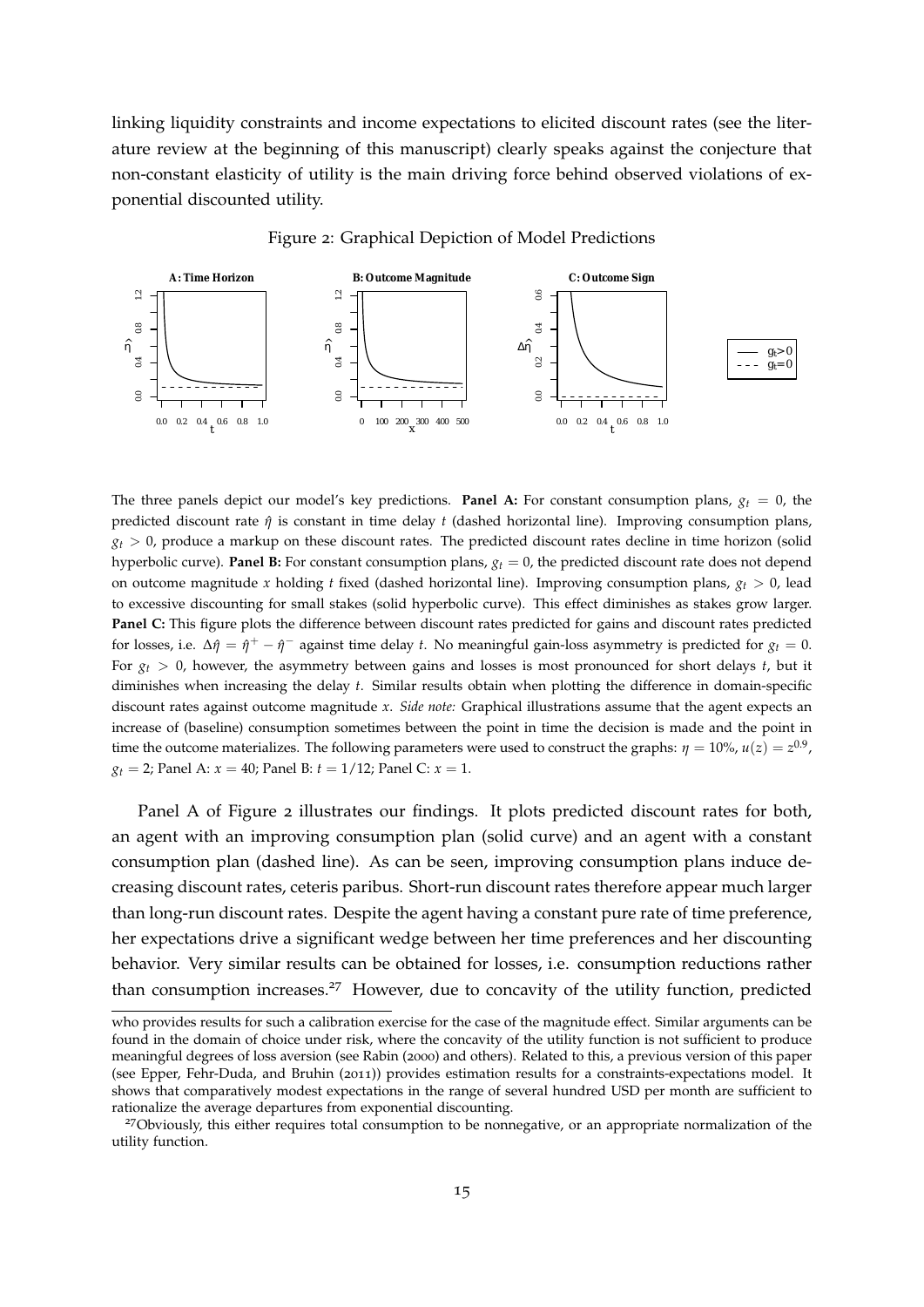discount rates converge faster towards constant rates in the loss domain.<sup>[28](#page-16-0)</sup> We come back to this result in Section [3](#page-22-0).3.

The predictions of the liquidity-constraints model accord well with the empirical evidence on intertemporal choice. For monetary rewards, [Thaler](#page-41-8) ([1981](#page-41-8)) observes annualized median discount rates of several dozens to hundreds percent. Discount rates decline sharply in time horizon. Similar findings are reported in [Benzion, Rapoport, and Yagil](#page-35-11) ([1989](#page-35-11)) and many other studies (see e.g. [Redelmeier and Heller](#page-40-10) ([1993](#page-40-10)); [Chapman and Elstein](#page-36-11) ([1995](#page-36-11)); [Chapman](#page-36-0) ([1996](#page-36-0)); [Pender](#page-39-3) ([1996](#page-39-3)); [Frederick, Loewenstein, and O'Donoghue](#page-37-0) ([2002](#page-37-0)); [Epper, Fehr-Duda,](#page-37-2) [and Bruhin](#page-37-2) ([2011](#page-37-2)); [Halevy](#page-37-1) ([2015](#page-37-1))).<sup>[29](#page-16-1)</sup> Empirical evidence also supports our long-run predictions. [Pender](#page-39-3) ([1996](#page-39-3)), for example, finds that discount rates far away from the present cannot be distinguished from constant ones. Similar results are reported for negatively signed outcomes [\(Benzion, Rapoport, and Yagil,](#page-35-11) [1989](#page-35-11); [Chapman,](#page-36-0) [1996](#page-36-0)). Most studies find much lower discount rates in this domain, a finding corresponding well with our predictions.<sup>[30](#page-16-2)</sup>

Two important properties of intertemporal preferences have been widely discussed in the literature. The first property, *stationarity*, says that preferences should not revert when moving two dated outcomes along the time axis while keeping the temporal distance between them fixed. Stationarity is a static property. It involves comparison of two pairs of differently dated outcomes viewed from the same point in time. Formally, stationarity is defined as follows:

#### **Definition 1** (Stationarity) If  $x_t \sim z_{t+\lambda}$ *, then*  $x_s \sim z_{s+\lambda}$ *,*  $\forall x, z$ *, and*  $0 \le t < s$ *,*  $\lambda > 0$ *.*

According to this property, preferences are fully determined by the temporal distance  $\lambda$ . In other words, changing the delay of the two outcomes relative to the point in time the decision is made should not alter preferences. It has been shown that stationarity is necessary for exponential discounted utility [\(Strotz,](#page-41-5) [1955](#page-41-5); [Fishburn and Rubinstein,](#page-37-8) [1982](#page-37-8)), and that preference reversals of the form  $x_t \succ z_{t+\lambda}$  and  $x_s \prec z_{s+\lambda}$  are the critical property instantiated by hyperbolic preference models [\(Prelec,](#page-39-10) [2004](#page-39-10); [Bleichrodt, Rohde, and Wakker,](#page-36-12) [2009](#page-36-12)).

The second property, *dynamic consistency*, says that preferences should not revert when reevaluating a choice at some later point in time. As its name says, dynamic consistency is a

<span id="page-16-0"></span><sup>&</sup>lt;sup>28</sup>Due to concavity, subtracting *x* units from  $c_t$  leads to a utility loss which is in absolute terms larger than the utility gain when adding *x* units to *ct* . In utility terms, losses loom larger than gains.

<span id="page-16-1"></span><sup>&</sup>lt;sup>29</sup>Some studies do not find support for discount rates declining in time horizon. Examples are [Andreoni and](#page-35-7) [Sprenger](#page-35-7) ([2012](#page-35-7)a) and [Augenblick, Niederle, and Sprenger](#page-35-1) ([2015](#page-35-1)). The authors argue that decreasing discount rates may be a consequence of not holding transaction costs constant across different payment dates or not making all payments equally reliable. Clearly, these are important factors which can produce or amplify decreasing discount rates. Related research [\(Epper, Fehr-Duda, and Bruhin,](#page-37-2) [2011](#page-37-2)), however, finds that, even when controlling for equal transaction costs and taking all efforts to make payments equally reliable, there is still a majority of subjects exhibiting such behavior. We hypothesize that the differences between these conflicting results may be due to sample differences (richer vs. poorer subjects, i.e. due to the mechanism described in the present paper) or due to the different elicitation methods used in these studies [\(Andreoni and Sprenger](#page-35-7) ([2012](#page-35-7)a) and [Augenblick, Niederle,](#page-35-1) [and Sprenger](#page-35-1) ([2015](#page-35-1)) use convex time budgets, while most other studies cited in this paper use binary choices or choice lists). [Carvalho, Meier, and Wang](#page-36-3) ([2016](#page-36-3))'s findings speak in favor of the former (i.e. our) explanation (see our discussion in the introductory section). Recent research [\(Balakrishnan, Haushofer, and Jakiela,](#page-35-12) [2015](#page-35-12)) also indicates that the immediacy of the "sooner" payments is crucial for detecting present bias.

<span id="page-16-2"></span><sup>&</sup>lt;sup>30</sup>It should be noted, however, that it is usually not possible to implement real losses in laboratory experiments, as it is normally not permitted for researchers to extract a net amount of money from participants (for an exception see [Etchart-Vincent and l'Haridon](#page-37-11) ([2011](#page-37-11))). The results in this domain may therefore be influenced by framing decisions.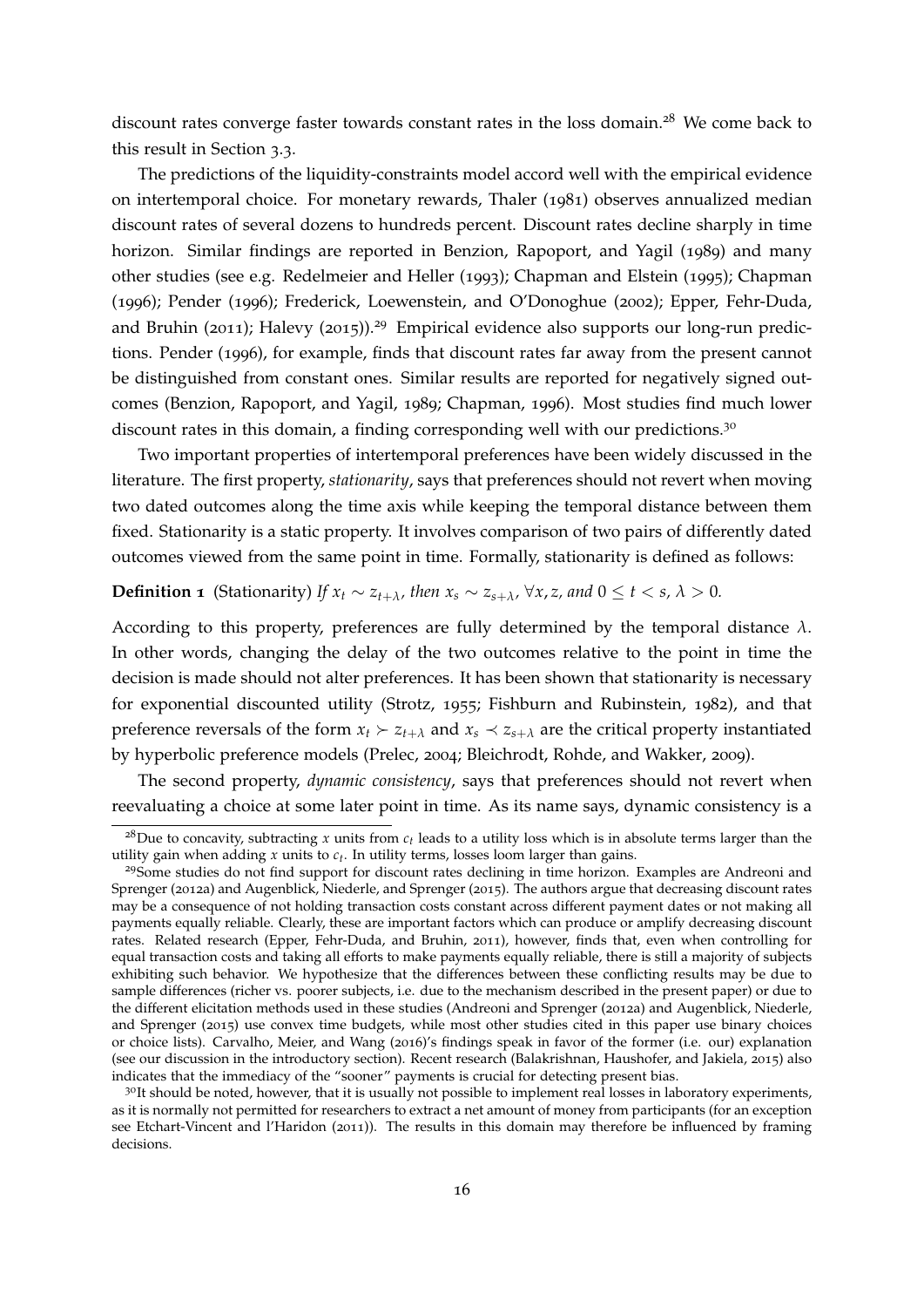dynamic property. It involves comparison of the very same pairs of dated outcomes viewed from different points in time. Formally, dynamic inconsistency is defined as follows:

### **Definition 2** (Dynamic consistency) If  $x_s \sim z_{s+\lambda}$ , then  $x_{s-\theta} \sim^{\theta} z_{s+\lambda-\theta}$ ,  $\forall x, z$ , and  $\lambda > 0$ ,  $0 <$ *θ* ≤ *s,*

where ∼*<sup>θ</sup>* denotes indifference at the later point in time, *θ* time units after the original assessment. According to this property, preferences should be fully determined at one single point in time. Put differently, the point in time from which the two dated outcomes are evaluated should not affect preferences.

The large part of the hyperbolic preference literature makes no distinction between violations of stationarity and violations of dynamic consistency (see e.g. [Thaler](#page-41-8) ([1981](#page-41-8)) or [Augen](#page-35-1)[blick, Niederle, and Sprenger](#page-35-1) ([2015](#page-35-1))). Indeed, it is often (implicitly) assumed that static preference reversals fully inform about dynamic preference reversals, i.e. that time-inconsistencies are the result of hyperbolic preferences. This view is valid if and only if the agent's deep hyperbolic preferences completely describe her choice behavior, i.e. if preferences are hyperbolic and completely stable over time, and no factors other than the agent's deep preferences (such as income or wealth shocks) influence behavior. If this is the case, only the temporal distance relative to the point in time the decision is made will matter, and we typically expect that  $x_t \succ z_{t+\lambda}$ ,  $x_{t-\theta} \succ^{\theta} z_{t+\lambda-\theta}$ , but  $x_s \prec z_{s+\lambda}$ . Row A of Figure [3](#page-18-0) illustrates this choice pattern. Again, in the absence of any changes in the environment, hyperbolic preferences predict that non-stationarities generate dynamically inconsistencies (see also [Rohde](#page-40-11) ([2010](#page-40-11))).

Contrary to this theoretical prediction, empirical research suggests that static preference reversals cannot (fully) explain dynamic preference reversals. [Airoldi, Read, and Frederick](#page-35-2) ([2012](#page-35-2)) report results from a longitudinal study, which permits both, a test of stationarity and a test of dynamic consistency. Their findings indicate that factors outside of deep preferences play an important role, and they demonstrate that violations of stationarity should be uncoupled from violations of dynamic consistency. [Halevy](#page-37-1) ([2015](#page-37-1))'s experimental setup permits a clean and separate test of the two properties. He finds that only a fraction of subjects with time-consistent preferences eventually exhibits stationary preferences.

Our model provides an explanation for this evidence: Still assuming that deep preferences are characterized by a constant pure rate of time preference and strictly concave instantaneous utility, we obtain the following predictions: First, if a constant consumption plan can be retained, we predict neither static nor dynamic preference reversals (see row B of Figure [3](#page-18-0)). In this case, both stationarity and dynamic consistency are satisfied. Second, if the consumption plan is improving within the relevant time horizon, the model predicts static, but no dynamic preference reversals (see row C of Figure [3](#page-18-0)). Intuitively, anticipated changes of baseline consumption are tightly linked to the *calendar date* at which they occur. Assuming that no new information regarding income or access to liquidity becomes available over the passage in time, the consumption plan remains the same. In contrast, it is the *temporal delay* with regard to the point in time the decision is made which generates the non-stationarities and dynamic inconsistencies in hyperbolic preference models. Row C and A in the figure visualize these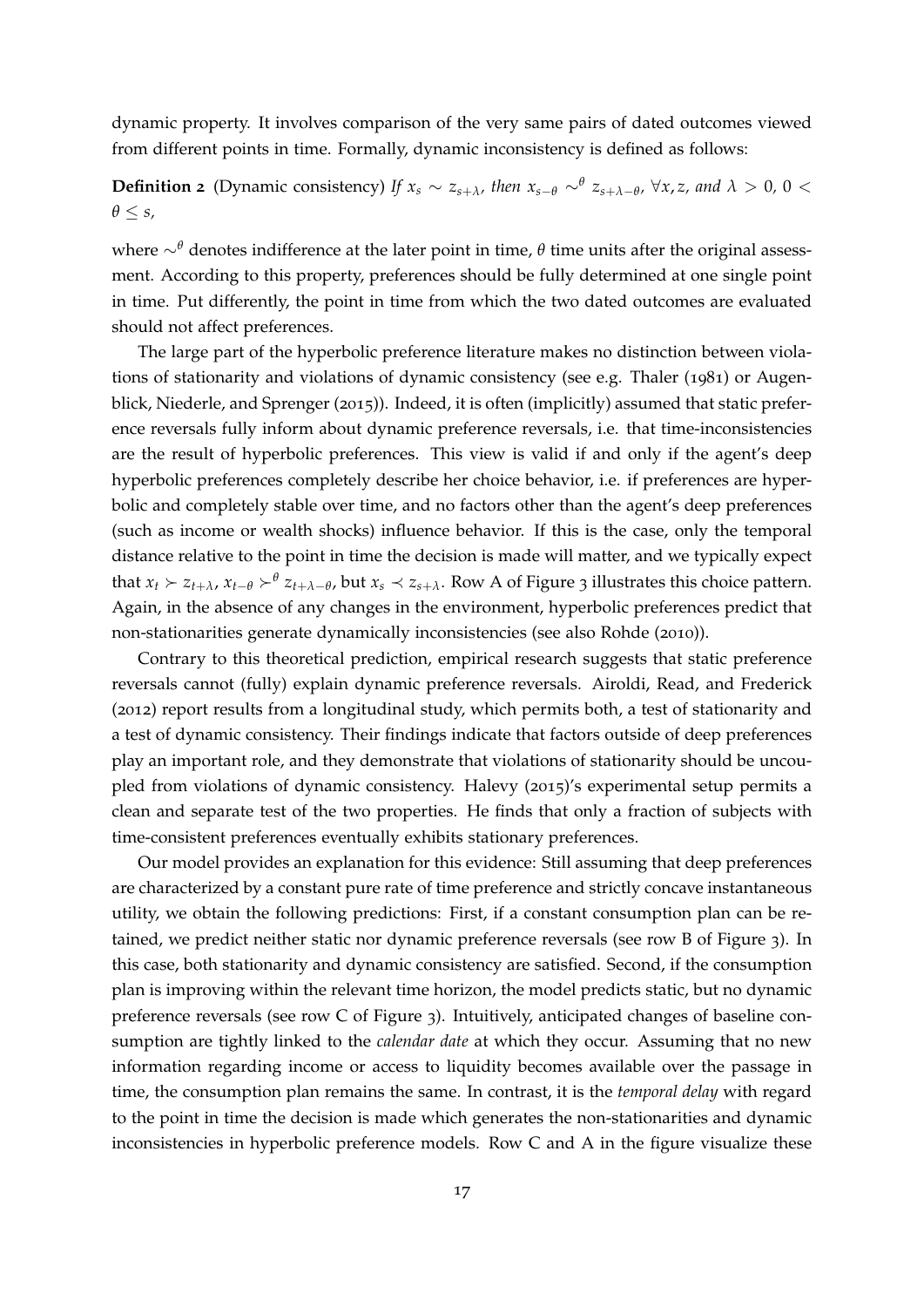<span id="page-18-0"></span>

The figure depicts static and dynamic preference reversals under three different setups. *Stationarity* posits that revealed preferences do not revert between column 1 and column 2. *Dynamic consistency* posits that revealed preferences do not revert between column 2 and column 3.

**Row A** shows predictions for a hyperbolic preferences model with narrow bracketing. The agent exhibits excessive short-run discounting and prefers the smaller sooner payment over the larger later payment when confronted with the choice between two near-present outcomes (indicated by ∗ in **Panel A1**). She prefers the larger later payment, however, when the two outcomes are shifted into the future while keeping their temporal distance constant (∗ in **Panel A2**). Her preference reverts when reconsidering this choice at some later point in time (**Panel A3**), and she again favors the smaller sooner over the larger later payment. It is only the delay relative to the point in time the decision is made which matters for such preferences. As a consequence, hyperbolic preferences predict a tight link between violations of stationarity and violations of dynamic consistency.

**Row B** illustrates predictions for standard preferences where the agent can retain a smooth consumption path. The agent prefers the larger later payment (∗ in **Panel B1**). The same is the case when moving the payments into the future while keeping the temporal distance between the two fixed (∗ in **Panel B2**). **Panel B3** depicts the situation where the agent is reconsidering the choice she made in the past (see Panel B2). Behavior does not change in this setup. An exponential preferences model with narrow bracketing yields equivalent predictions.

**Row C** shows predictions for standard preferences and an improving consumption plan. The agent picks the smaller sooner payment (\* in **Panel C1**) which permits her to, at least partially, compensate for the relatively low consumption periods in the near present. Confronted with the choice between the same two payments in the more distant future (**Panel C2**), she opts for the larger later option (as in Panel B2). The agent *appears* to violate stationarity. However, she won't revert her choice when reconsidering it at some later point in time **(Panel C3)** as her consumption plan remains stable. This result requires that news becoming available over time do not systematically change the agent's plan. Our approach therefore untangles the link between non-stationarity and dynamic inconsistency postulated by the hyperbolic discounting literature.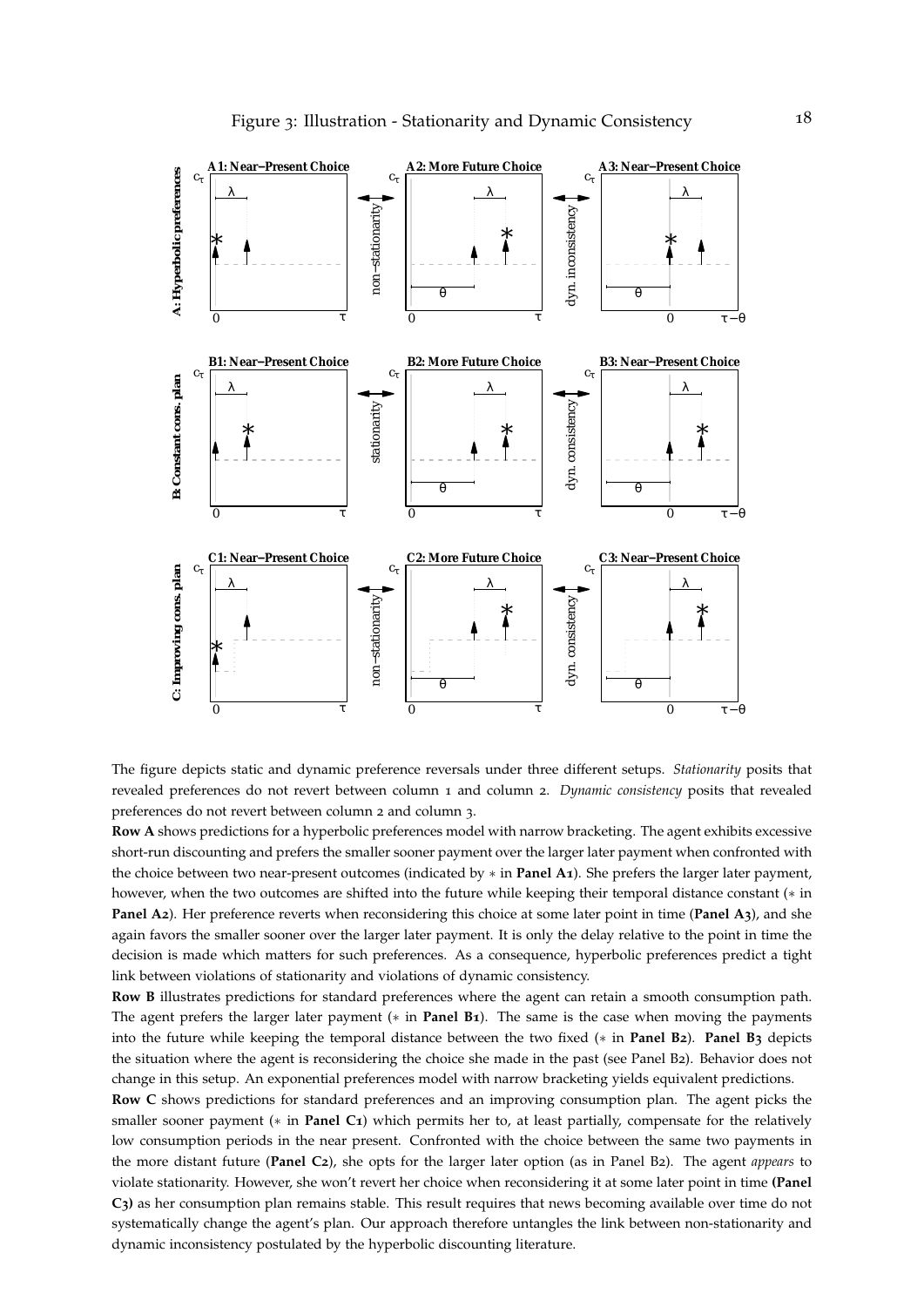predictions and show that they differ in important ways between the model outlined in the present paper and hyperbolic preference models. Finally, if the ex-ante consumption plan is constant over the relevant time horizon, but new information about substantial and systematic changes in future income or liquidity constraints becomes available over the course in time, the model is able to predict dynamic preference reversals (not depicted in Figure  $3$ ).<sup>[31](#page-19-0)</sup> Our model can therefore generate all possible combinations of static and dynamic preference reversals, and it remains an empirical question whether it is able to explain the results documented by [Halevy](#page-37-1) ([2015](#page-37-1)). It is also noteworthy that our model predicts time-inconsistencies as a result of a preference for consumption smoothing (i.e. concavity of the utility function) rather than a feature of the discount function. Directly related to this finding, our approach is able to generate violations of separability between outcomes and time (for recent nonparametric evidence see [Echenique, Imai, and Saito](#page-36-5) ([2015](#page-36-5)) and [Ericson and Noor](#page-37-5) ([2015](#page-37-5))). Once again, this is the case as the consumption plan is linked to the calendar date, or, put differently, the argument of the utility function does not only depend on the magnitude of the outcome, but also on the point in time it arrives.

Our approach can also provide an explanation for why many studies find a substantial fraction of subjects exhibiting discount rates increasing in time horizon (see for instance [Read,](#page-40-1) [Frederick, Orsel, and Rahman](#page-40-1) ([2005](#page-40-1)); [Sayman and](#page-40-2) Öncüler ([2007](#page-40-2)); [Airoldi, Read, and Freder](#page-35-2)[ick](#page-35-2) ([2012](#page-35-2)); [Abdellaoui, Attema, and Bleichrodt](#page-35-3) ([2010](#page-35-3)); [Epper, Fehr-Duda, and Bruhin](#page-37-2) ([2011](#page-37-2)); [Abdellaoui, Bleichrodt, and l'Haridon](#page-35-4) ([2013](#page-35-4)); [Attema, Bleichrodt, Gao, Huang, and Wakker](#page-35-5) ([2016](#page-35-5))). If a(n) (relatively poor) agent expects her income to decline substantially in the not so distant future, but is unable to accumulate sufficient liquid assets to overcome the anticipated low-consumption periods, she will exhibit increasing discount rates. The story is the same as before, but here the agent is limited with respect to the accumulation of liquid assets. The predicted effects are once again asymmetric, but they have the opposite sign. Intuitively, opting for new alternatives materializing during future low-consumption periods may help her to partially overcome these limitations. As a result, predicted discount rates will lie below the agent's pure rate of time preference. To the best of our knowledge, our approach is the first providing a possible explanation for this puzzling finding. We hypothesize that agents with close to no liquid assets and substantial negative expectations are most likely to exhibit such behavior.[32](#page-19-1)

#### <span id="page-19-2"></span>**3.2 Outcome Magnitude**

Our second set of predictions concerns the magnitude effect, i.e. the empirical regularity that smaller outcomes are discounted at a higher rate than larger ones. This effect is a direct consequence of the agent's temporal allocation of new cash inflows at dates where marginal

<span id="page-19-0"></span><sup>&</sup>lt;sup>31</sup>To provide an illustrative example: An agent may prefer a healthy apple over a bar of chocolate right after a meal, but prefer the chocolate over the apple after a longer time of no caloric intake. While such revealed preferences appear to be dynamically inconsistent, they are barely the result of time-inconsistent *deep preferences*, but more plausibly the consequence of a change in the constraints (i.e. the actual caloric requirement).

<span id="page-19-1"></span><sup>&</sup>lt;sup>32</sup>These agents will exhibit a marginal propensity to consume out of their cash-on-hand close to one (see also [Kaplan and Violante](#page-38-4) ([2014](#page-38-4)) for further elaborations).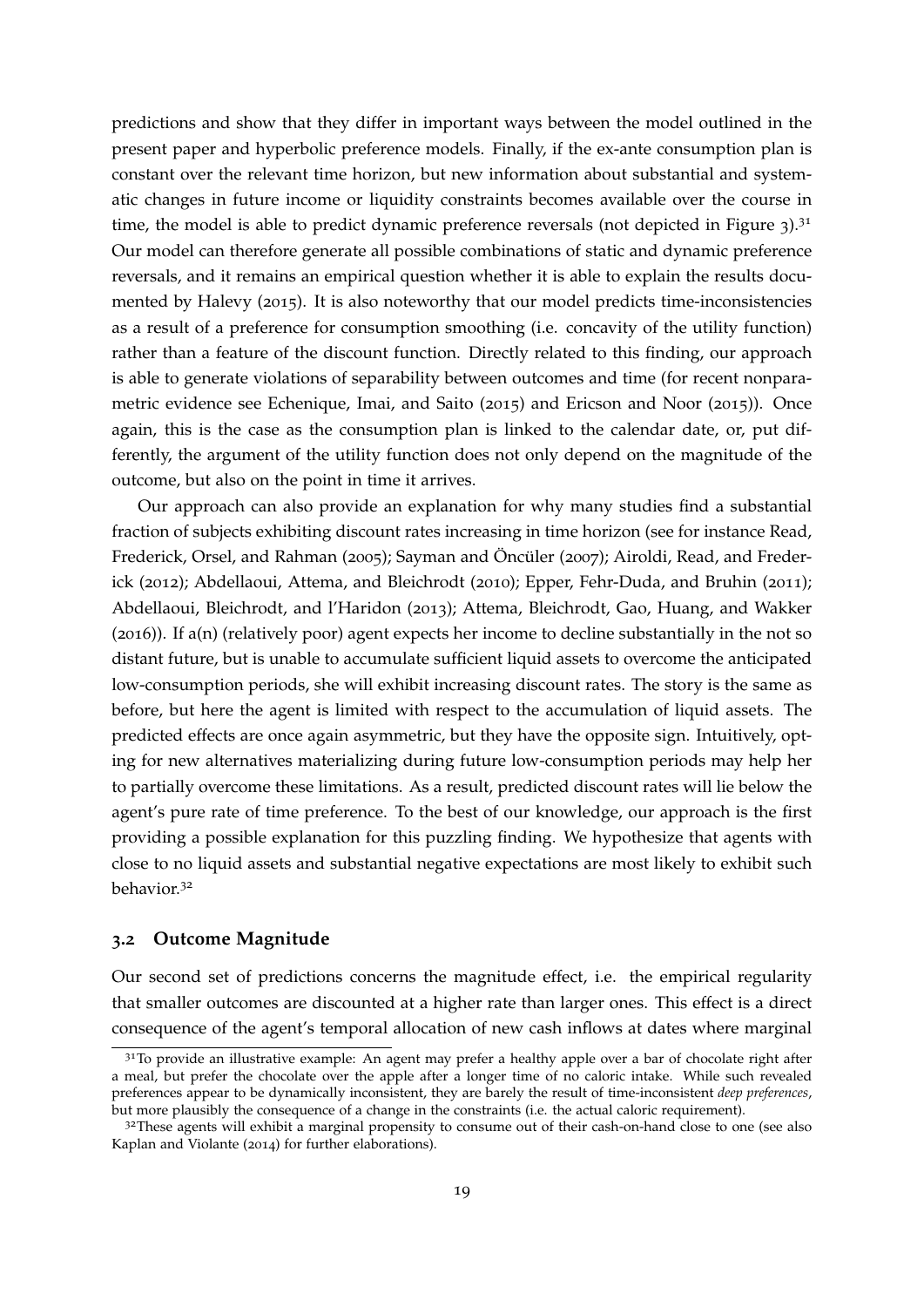utility is largest. As a given absolute change in baseline consumption has a higher impact on smaller outcomes compared to larger outcomes, ceteris paribus, predicted discount rates will decline in outcome magnitude. Intuitively, the larger the outcomes become relative to the anticipated increase in baseline consumption, the smaller the difference in marginal utility between the sooner and later allocations. The effect is largely governed by the marginal rate of intertemporal substitution between future and present consumption, and it is more pronounced the stronger baseline consumption is expected to grow, ceteris paribus. Negligible or very distant positive changes in baseline consumption are unlikely to result in significant magnitude-dependency, however.

To see this, consider the derivative of predicted discount rates *η*ˆ with respect to the outcome magnitude *x*:

$$
\frac{\partial \hat{\eta}}{\partial x} = -\frac{1}{t} \left[ \underbrace{\frac{\delta^t u'(g_t + x_t)}{u'(z_0)}}_{\text{MRS}_{t,0}} \frac{1}{\hat{z}_0} - \frac{1}{x_t} \right]. \tag{8}
$$

<span id="page-20-0"></span>Recall that the predicted present equivalent is equal to  $\hat{z}_0 = u^{(-1)}(\delta^t(u(g_t + x_t) - u(g_t)))$ . The size of the magnitude effect largely depends on how much the agent expects her consumption to rise during the relevant time horizon, i.e. the size of *g*. The first term in square brackets, the product of the marginal rate of intertemporal substitution between future and present consumption  $MRS_{t,0}$  and the reciprocal of the present equivalent  $1/\hat{z}_0$ , rises as  $g_t$ grows larger.

The following comparative static proves the magnitude effect and its dependence on *g<sup>t</sup>* . Consider two dated outcomes with  $\bar{x}_t > \underline{x}_t > 0$ .  $u' > 0$  implies that  $\hat{z}_0(\bar{x}_t) > \hat{z}_0(\underline{x}_t)$ , ceteris paribus. From  $u'' < 0$  it follows that  $(u^{(-1)})'' > 0$  and  $z''_0 > 0$ . As a result, the discount fraction  $\hat{z}_0(\overline{x}_t)/\overline{x}_t$  is larger than the discount fraction  $\hat{z}_0(\underline{x}_t)/\underline{x}_t$ . Since  $\hat{\eta}_{\overline{x}_t}<\hat{\eta}_{\underline{x}_t}$ , predicted discount rates decrease as *x<sup>t</sup>* grows larger. Following the same argument, it is easily shown that the effect becomes more pronounced when  $g_t$  increases, holding  $x_t$  and all other things fixed.

Some additional results emerge from Equation [8](#page-20-0). First, anticipated changes in baseline consumption do not take effect if *u* is a linear function of its argument, i.e. if marginal utility is constant. For this case, we thus predict no magnitude effect. Similar results are obtained for  $g_t = 0$  and isoelastic *u*. In this case, the first term in square brackets reduces to  $1/x_t$ , which is the lower bound of the product in this term given that  $g_t \geq 0$  and  $u'' < 0$ . Second, predicted discount rates converge to rates constant in outcome magnitude as *x* tends towards infinity, ceteris paribus, since  $\lim_{x_t \to \infty} \partial \hat{\eta}/\partial x_t = 0$ . Similarly, the magnitude effect diminishes as the time horizon grows towards infinity, since  $\lim_{t\to\infty} \frac{\partial \hat{\eta}}{\partial x_t} = 0$ . This result, once again, indicates that the two effects, the time horizon effect and the magnitude effect, are closely intertwined, a prediction not made by prevalent models proposed in the literature (we discuss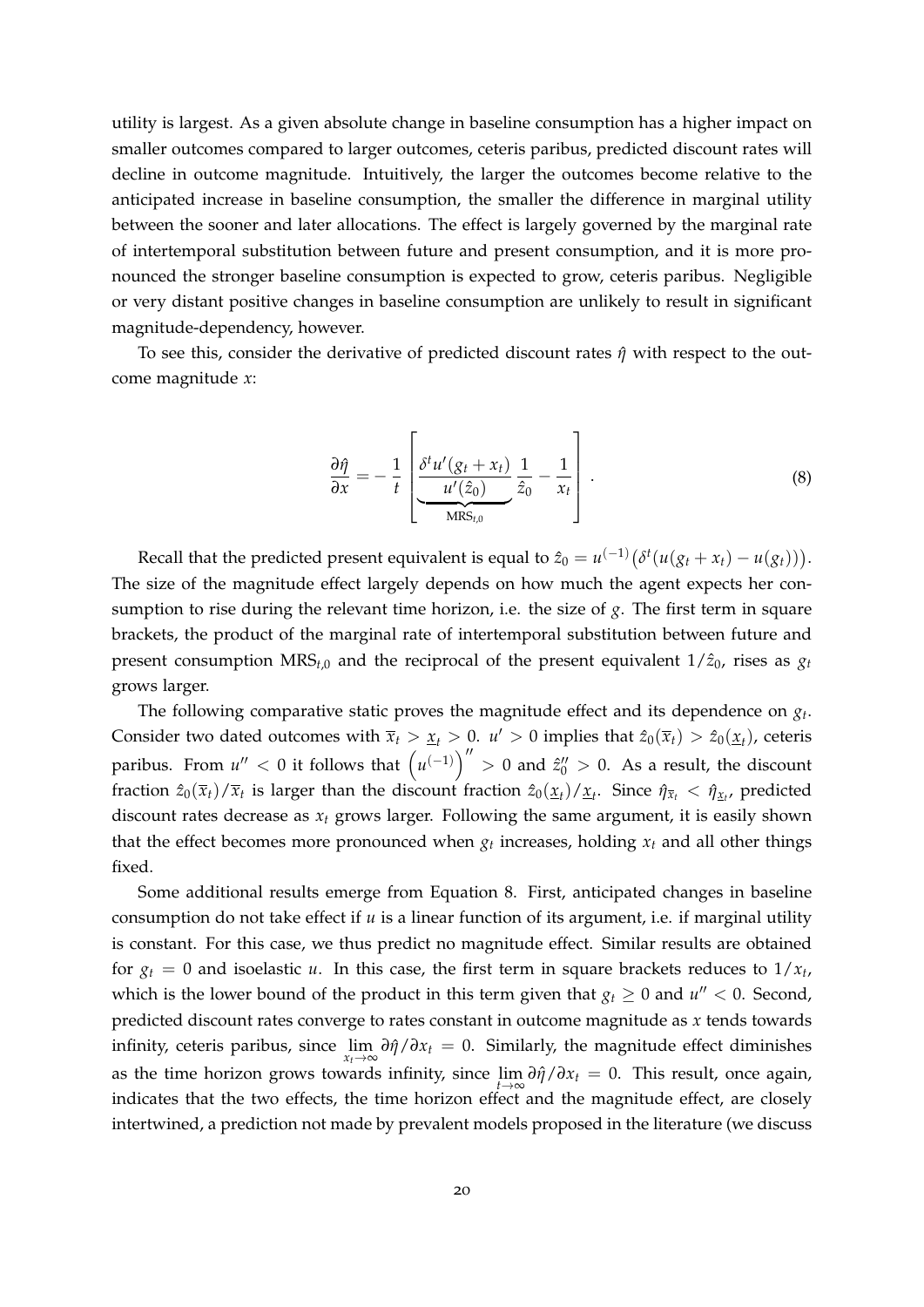some exceptions below).

Panel B of Figure [2](#page-15-0) illustrates these findings. For a liquidity-constrained, relatively impatient agent with positive income expectations, predicted discount rates are substantially larger for small outcomes as compared to large outcomes, but they decline as the stake size increases (solid curve). This is not the case for an agent who is able to sustain a smooth consumption path (dashed line). Such an agent is not sensitive to changes in outcome magnitude, but reveals predicted discount rates constant in stake size. We also predict a magnitude effect for losses, i.e. consumption reductions. Again, due to concavity of the utility function the effect is predicted to be less pronounced in this domain. Details follow in the next subsection.

Our predictions dovetail nicely with the empirical evidence provided by numerous studies [\(Thaler,](#page-41-8) [1981](#page-41-8); [Loewenstein,](#page-39-11) [1987](#page-39-11); [Benzion, Rapoport, and Yagil,](#page-35-11) [1989](#page-35-11); [Holcomb and Nelson,](#page-38-8) [1992](#page-38-8); [Raineri and Rachlin,](#page-40-12) [1993](#page-40-12); [Shelley,](#page-41-9) [1993](#page-41-9); [Green, Fristoe, and Myerson,](#page-37-12) [1994](#page-37-12); [Green,](#page-37-13) [Myerson, Lichtman, Rosen, and Fry,](#page-37-13) [1996](#page-37-13); [Kirby and Marakovic,](#page-38-9) [1995](#page-38-9); [Kirby,](#page-38-10) [1997](#page-38-10); [Kirby,](#page-38-11) [Petry, and Bickel,](#page-38-11) [1999](#page-38-11); [Halevy,](#page-37-1) [2015](#page-37-1)). For positive outcomes, [Thaler](#page-41-8) ([1981](#page-41-8)) not only finds that median discount rates decrease in outcome magnitude, but also that *"subjects' actions are closer to the normative model, the larger are the stakes"* (p.206). Similar results, although much less pronounced, are reported for losses [\(Thaler,](#page-41-8) [1981](#page-41-8); [Benzion, Rapoport, and Yagil,](#page-35-11) [1989](#page-35-11); [Shelley,](#page-41-9) [1993](#page-41-9); [Chapman,](#page-36-0) [1996](#page-36-0)).

Despite its prevalence and its relevance for understanding choices over small and large stakes, most discounting models, such as hyperbolic preference models, fail to predict a magnitude effect. Some exceptions exist. [Loewenstein and Prelec](#page-39-2) ([1992](#page-39-2)) propose a descriptive reference-dependent model which imposes specific assumptions on the elasticity of the utility function to accommodate the magnitude effect. [Noor](#page-39-9) ([2011](#page-39-9)) postulates a magnitudedependent discount factor and derives hyperbolic preferences as a special case. [Epper and](#page-36-13) [Fehr-Duda](#page-36-13) ([2015](#page-36-13)b) demonstrate that the presence of a per-period risk to get less than a promised reward can produce magnitude-dependent discounting. [Holden](#page-38-12) ([2014](#page-38-12)) presents a theory of "mental zooming" which accommodates both the magnitude effect and hyperbolic discounting. [Noor](#page-39-9) ([2011](#page-39-9)), [Epper and Fehr-Duda](#page-36-13) ([2015](#page-36-13)b) and [Holden](#page-38-12) ([2014](#page-38-12)) are all able to produce interaction effects between magnitude and delay, although they all consider very different mechanisms generating the effects.<sup>[33](#page-21-0)</sup>

The magnitude effect and its interaction with delay is relevant as it can provide a better understanding of durable goods purchase decisions. When different durables are evaluated, the comparatively small, recurring costs often get too little weight compared to the relatively large, up-front purchasing price. Importantly, in such situations, magnitude dependency is hardly separable from time horizon effects and gain-loss asymmetries. Another example is provided by [Noor](#page-39-9) ([2011](#page-39-9)): In sequential bargaining games, equilibrium predictions differ fundamentally in the presence of the magnitude effect as compared to when it is absent. Under magnitude-dependent preference, there exist multiple equilibria, in some of which the first mover receives a smaller share even though she is the more patient of the two players. [Ericson](#page-37-5)

<span id="page-21-0"></span><sup>&</sup>lt;sup>33</sup>[None of these papers does analyze the sign effect and the list of additional patters we discuss below, however.](#page-37-5)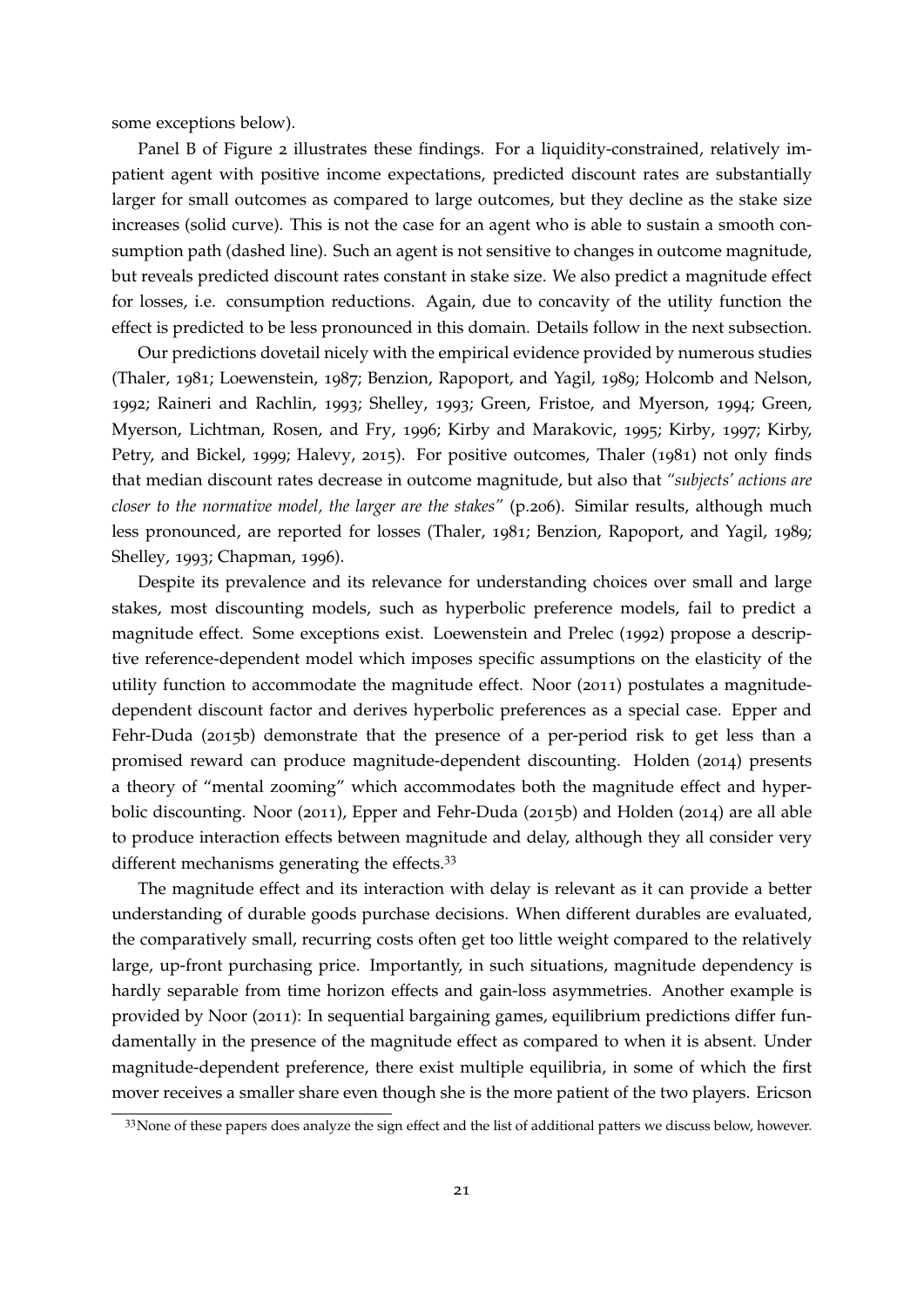[and Noor](#page-37-5) ([2015](#page-37-5)) also make clear that violations of separability, as generated by magnitude dependency, are crucial when extrapolating from small stake evidence to large stake behavior.

#### <span id="page-22-0"></span>**3.3 Outcome Sign**

So far, we found that subjective income expectations can induce asymmetric discounting behavior with respect to differently signed outcomes. The sign effect, i.e. the regularity that gains are discounted more heavily than losses, is thus predicted for typical agents in our model. The intuition is as follows: Due to concavity of the instantaneous utility function, sacrificing consumption always hurts more than increasing consumption by the same absolute quantity yields pleasure. It follows from the previously examined effects that the difference between domain-specific discount rates diminishes as the time horizon or the absolute outcome magnitude becomes larger. As a result, behavior is predicted to be more symmetric between gains and losses the further in the future the outcomes materialize and the larger these outcomes are, ceteris paribus.

The formal derivation straightforwardly follows from the above results. The sign effect emerges from applying Jensen's inequality to the gain-loss difference of predicted discount rates ∆*η*ˆ = *η*ˆ <sup>+</sup> − *η*ˆ <sup>−</sup>. Under typical assumptions, it holds that lim*t*→<sup>∞</sup> *∂* [∆*η*ˆ] /*∂t* = 0 and  $\lim_{x\to\infty} \partial [\Delta \hat{\eta}] / \partial x_t = 0.$ 

Panel C of Figure [2](#page-15-0) depicts our predictions by plotting the difference of the domainspecific discount rates against time horizon. Agents with improving consumption plans exhibit asymmetric discounting behavior (solid curve). The asymmetry between gains and losses is largest for short time horizons, but diminishes the farther in the future the outcome materializes. Symmetric behavior is predicted for an agent who can sustain a constant consumption path (dashed line). Similarly, the sign effect vanishes as stakes grow larger.

Empirical studies such as [Yates and Watts](#page-41-10) ([1975](#page-41-10)), [Thaler](#page-41-8) ([1981](#page-41-8)), [Loewenstein](#page-39-11) ([1987](#page-39-11)), [Loewenstein](#page-39-12) ([1988](#page-39-12)), [Benzion, Rapoport, and Yagil](#page-35-11) ([1989](#page-35-11)), [MacKeigan, Larson, Draugalis, and](#page-39-13) [Bootman](#page-39-13) ([1993](#page-39-13)), and [Chapman](#page-36-0) ([1996](#page-36-0)), all find that gains are discounted more heavily than losses. Evidence also seems to suggest that this effect diminishes as the time horizon and the outcome magnitude grow larger (see e.g. the results reported in [Thaler](#page-41-8) ([1981](#page-41-8))).

Most discounting models do not predict sign-dependency. A notable exception is [Loewen](#page-39-2)[stein and Prelec](#page-39-2) ([1992](#page-39-2)).[34](#page-22-1) In this reference-dependent model the sign effect arises by ex-ante assuming different elasticities of the utility function for gains and losses. [Walther](#page-41-11) ([2010](#page-41-11)) follows a different route and derives the sign effect as a consequence of disappointment aversion. Hyperbolic preferences alone, however, cannot generate a gain-loss asymmetry, simply because such predictions lie outside of the scope of the model. Nevertheless, a better understanding of this effect is crucial for interpreting choices where both, costs and benefits come into play, such as in investment decisions or the purchase of durables.

<span id="page-22-1"></span><sup>34</sup>See [Abdellaoui, Bleichrodt, and l'Haridon](#page-35-4) ([2013](#page-35-4)) for an experimental examination of this model.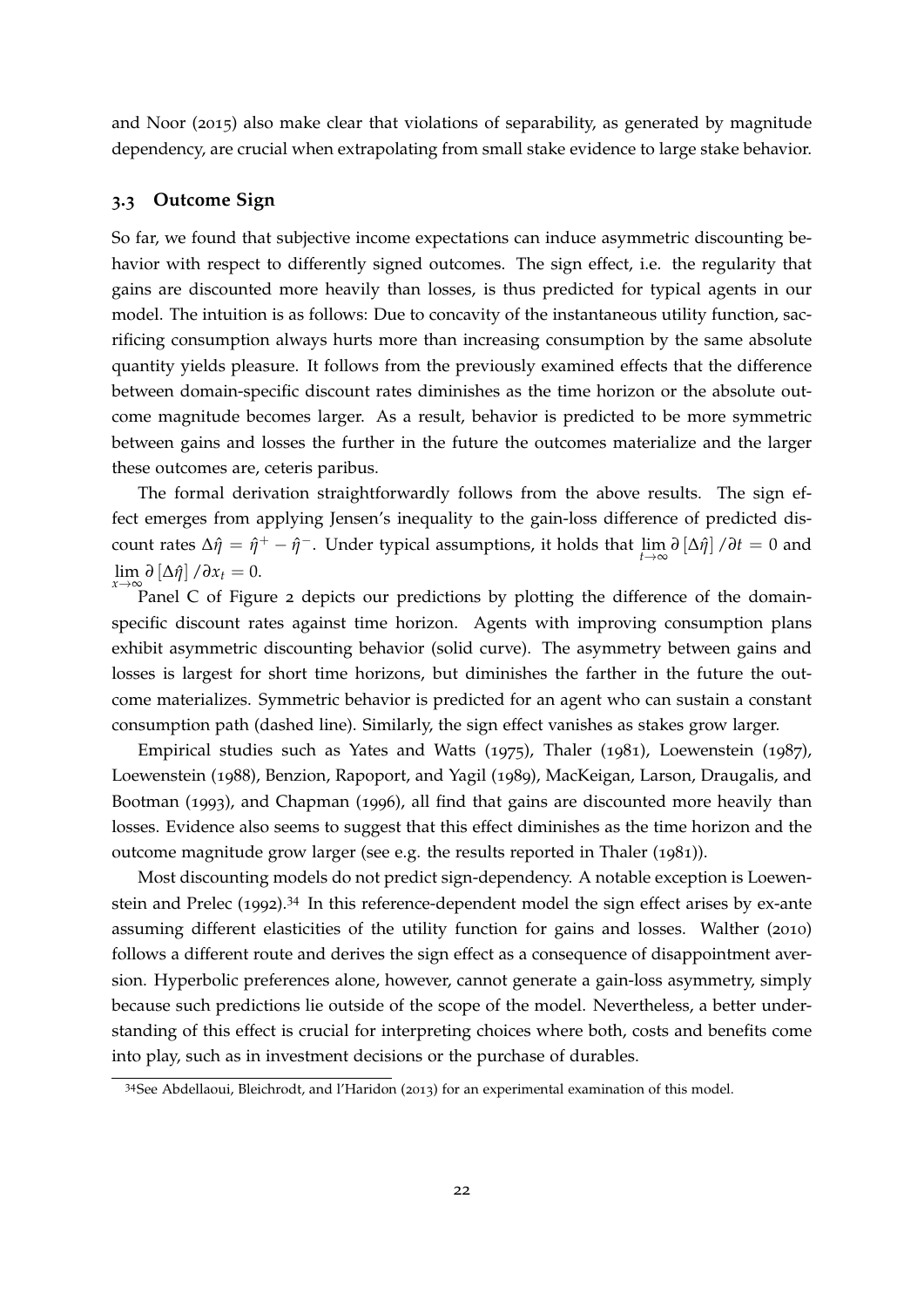#### <span id="page-23-1"></span>**3.4 Further Predictions**

Our model makes a series of additional predictions beside the stylized facts we discussed so far. Some of these predictions have, to the best of our knowledge, not yet been examined in detail so far.

The formal derivation of the above "anomalies" has shown that they are inextricably linked with each other. The reason for this is that they all originate from the agent's allocation of new cash inflows at dates where baseline consumption is comparatively low. Put differently, they are all the result of one and the same mechanism. We therefore expect the extent of departures from exponential discounting with respect to time horizon, outcome magnitude and outcome sign to be strongly and positively correlated across subjects. We are not aware of any existing test of this prediction.

A few remarks are in order. First, note that we only predict interaction effects for shorter time horizons and modest stake sizes. If these conditions are not met, the two effects and their interaction should be rather hard to detect. This prediction has important implications for applications of discounting models. For instance, it suggests that exponential discounting may be a good approximation for evaluating strategies mitigating global warming even when financial resources are very limited and substantial technological progress can be expected. This is the case since such decisions are typically characterized by long time horizons and large stake sizes.

Second, that one common mechanism drives various distortions of discount rates can be exploited to falsify our model, and the very same prediction can also be used to test the model against alternative approaches. Hyperbolic preference models, for example, attribute decreasing discount rates to deep preferences, but fail to predict magnitude- and sign-dependency. The extended model introduced by [Loewenstein and Prelec](#page-39-2) ([1992](#page-39-2)) attempts to capture every single anomaly separately by imposing specific assumptions on the discount function and the utility function. These models therefore do neither predict an interaction between "anomalies", nor violations of separability, whereas the approach proposed here does.

Third, we predict the "anomalies" to be most pronounced for agents with improving consumption plans, or, more specifically, for agents facing binding liquidity constraints and having positive income expectations. Earlier in this article, we reviewed some literature which is in line with this prediction. The dependence of discount rates on these factors can be used to test our model against models assuming narrow bracketing. Moreover, as a preference for consumption smoothing is crucial for predicting the "anomalies", we also expect a correlation between the preference for consumption smoothing (i.e. the curvature of the utility function) and the degree of departures from exponential discounting.[35](#page-23-0)

As agents differ with respect to their preferences, their access to liquidity and their income expectations, the above mechanism may also provide an explanation for the huge variation within and between studies (as e.g. documented by [Frederick, Loewenstein, and O'Donoghue](#page-37-0) ([2002](#page-37-0))). While most behavioral models assume that heterogeneity is solely driven by interper-

<span id="page-23-0"></span><sup>&</sup>lt;sup>35</sup>Note that our model does not predict the "anomalies" if utility is linear or convex.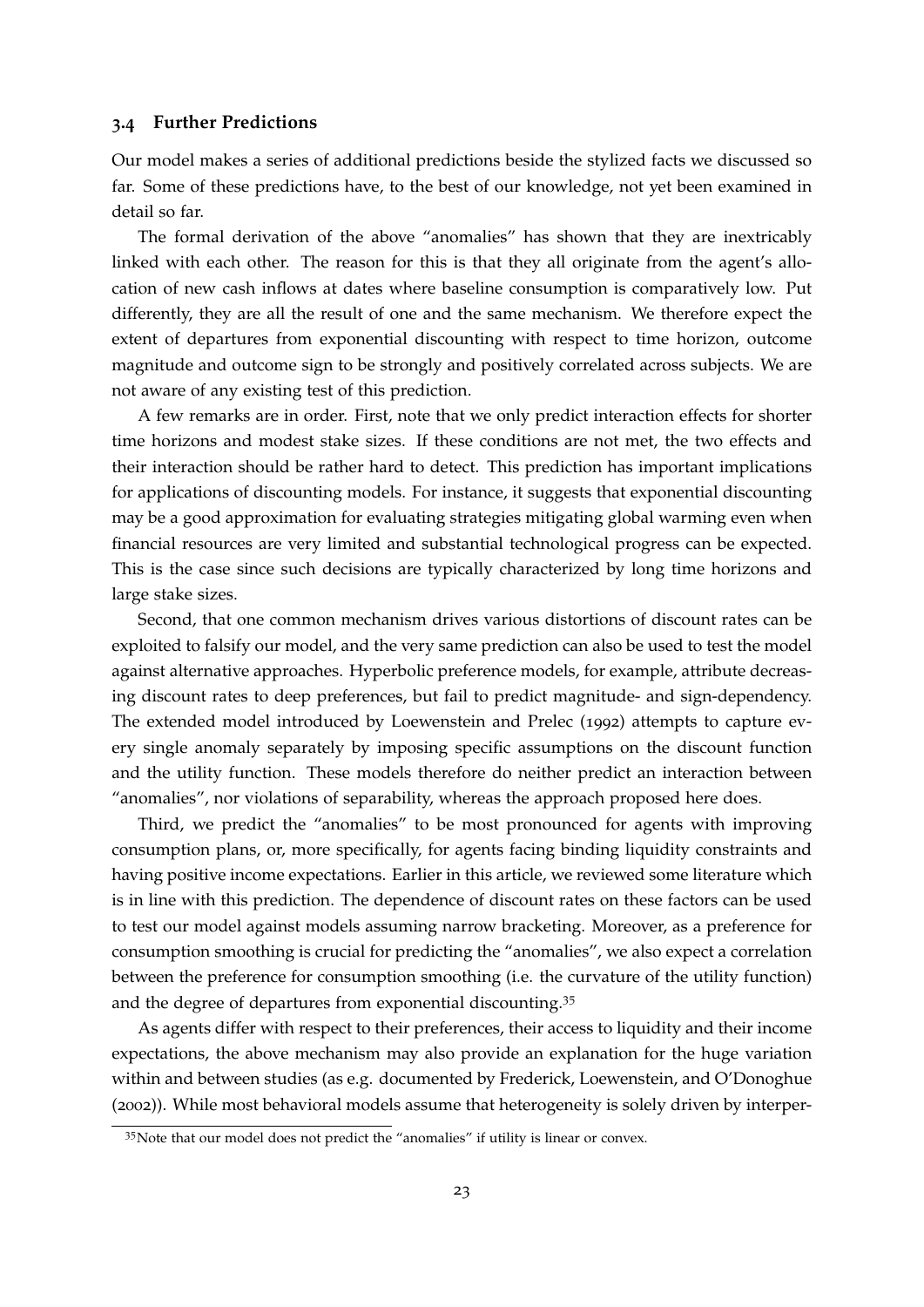sonal differences in deep preferences, our analysis reveals the importance of environmental factors and expectations for understanding the vast behavioral variation. Beside the direct evidence on the link between liquidity constraints, income expectations and time discounting listed in the first section of this paper, this could also explain why poorer subjects typically exhibit much higher discount rates (see e.g. [Tanaka, Camerer, and Nguyen](#page-41-12) ([2010](#page-41-12))). Moreover, it also points at difficulties of using discount rates elicited from typical (laboratory) subjects to predict behavior of broader populations, or to even rely on such calibrations when formulating policy recommendations. Students, for example, are likely to exhibit stronger violations of exponential discounting than typical subjects from the general population. This is the case as the latter group typically had more opportunities to accumulate liquidity in the past and, hence, has less problems accessing fresh capital (see e.g. [Epper, Fehr-Duda, and Schubert](#page-37-4) ([2011](#page-37-4)) for some evidence).

The very same mechanism may also help to explain a number of related findings. First, there are well-documented differences in discount rates across regions. [Tanaka and Munro](#page-41-1) ([2014](#page-41-1)), for example, recognize that *"[r]isk attitudes and discount rates are not merely reflection of personal preferences but represent economic and other conditions of the individuals and households"* (p.152). They find that farmers in more favorable agro-climatic zones discount future outcomes less steeply than others. A plausible explanation for this finding is that these farmers accumulated more liquid wealth, and, as a result, that they are less likely to face liquidity constraints as compared to farmers operating in harsher environments. It would therefore be interesting to know whether farmers' expectations indeed correlate with their discount rates, as predicted by our model. While it is evident that institutional factors, such as market frictions, underdeveloped capital markets or the lack of (micro-)credit, may explain differences of discount rates across developing and developed countries, we are not aware of elaborate studies examining the effect of these economics factors on intertemporal choices. A notable exception is [Wang, Rieger, and Hens](#page-41-13) ([2016](#page-41-13)) who find considerably more present bias in developing economies as opposed to developed economies. This finding can potentially be explained by the different development of financial and capital markets. Also, taking the GDP per capita as a proxy for wealth indicates a strong and significant correlation with present bias, which again is consistent with our theory.

Second, the very same argument may be put forward to explain differences in time discounting across commodities, such as between monetary and primary outcomes. [Chapman](#page-36-0) ([1996](#page-36-0)), for example, reports anomalies for both, choices involving money and choices involving health. However, she finds no evidence for a correlation of discount rates between the two domains. In addition to this result, average discount rates for health improvements typically exceed those for monetary gains (see e.g. [Chapman](#page-36-0) ([1996](#page-36-0))). Related to this finding, [Augenblick, Niederle, and Sprenger](#page-35-1) ([2015](#page-35-1)) find only very limited evidence for decreasing discount rates for money, but a rather pronounced present bias in an effort task. The key for understanding these behavioral differences between monetary and primary rewards may be characteristics of the good (or bad) under consideration: Money is fungible and it is typically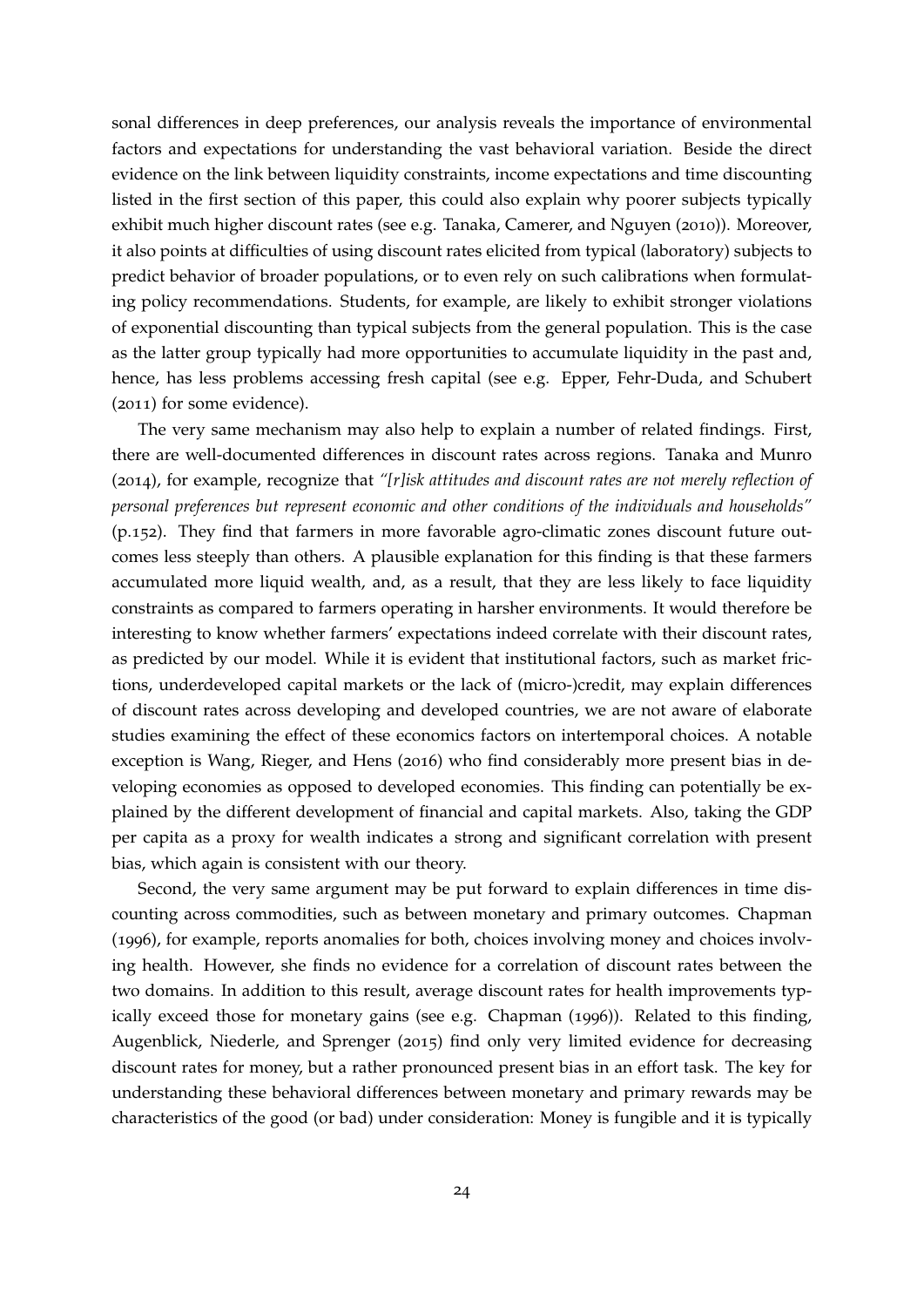relatively easily transferrable back and forth in time, assuming that the agent has unrestricted access to the capital market. This is not the case for health or real effort. While it is clearly not possible to buy or borrow quantities of health in exchange to money or future units of health, it also seems very unlikely that people in the [Augenblick, Niederle, and Sprenger](#page-35-1) ([2015](#page-35-1)) real effort experiments hired others to do their work. Choices involving primary outcomes may therefore appear very similar to choices involving monetary outcomes in the presence of (liquidity) constraints. Hence, it is plausible that differences in the characteristics of the commodities (e.g. the existence of markets or possibilities to intertemporally reallocate quantities of the commodity) and not deep preferences are the most fundamental drivers of the behavioral differences we observe. The evidence presented by [Carvalho, Meier, and Wang](#page-36-3) ([2016](#page-36-3)) is in line with this reasoning: The low-income household participants they survey exhibit present bias in a real effort task, irrespective of whether they are asked before or after the paycheck arrived. However, these participants only show present-biased behavior for monetary outcomes prior to the wage payment, but not afterwards. Obviously, receiving the salary only relaxes the constraint for money, but not the one for effort.

Many important questions remain yet to be answered. One is the question of causality. Specifically, do people end up in poverty because of the institutional deficiencies they face (e.g. the lack of a functioning credit/capital market or substantial transaction costs) or do they select into poverty because they are notoriously impatient? The present model suggests that the former mechanism may play the prevalent role. A better understanding of this causality is relevant for developing redistributional policies, for which it typically matters whether wealth inequality originates from preference heterogeneity or differences in (exogenous) constraints. Unfortunately, the existing empirical literature does not permit a unanimous conclusion on this causal link.[36](#page-25-1)

### <span id="page-25-0"></span>**4 Discussion**

We now present two model extensions and discuss some possible directions for distinguishing between different models. So far, we have demonstrated that many well-documented findings reported in the literature can be produced by fully rational agents with limited access to liquidity. In the next two subsections we weaken the rationality assumption in two ways, and obtain (possibly more plausible) conditions yielding qualitatively similar conclusions. The first extension (Section [4](#page-26-0).1) relaxes the assumption of full asset integration. The second extension (Section [4](#page-26-1).2) relaxes the assumption of rational expectations. A further extension is deferred to the appendix. It demonstrates that our predictions remain intact if the agent is uncertain about her future consumption opportunities, given that certain conditions regarding her expectations are met. The last part of this section (Section [4](#page-28-0).3) outlines some key implications of two boundary cases of a generalized version of our model and compare these implications to those of hyperbolic preferences.

<span id="page-25-1"></span> $36$ On the theoretical side, a possible future extension could be to formulate a model which fully endogenizes liquidity constraints and impatience.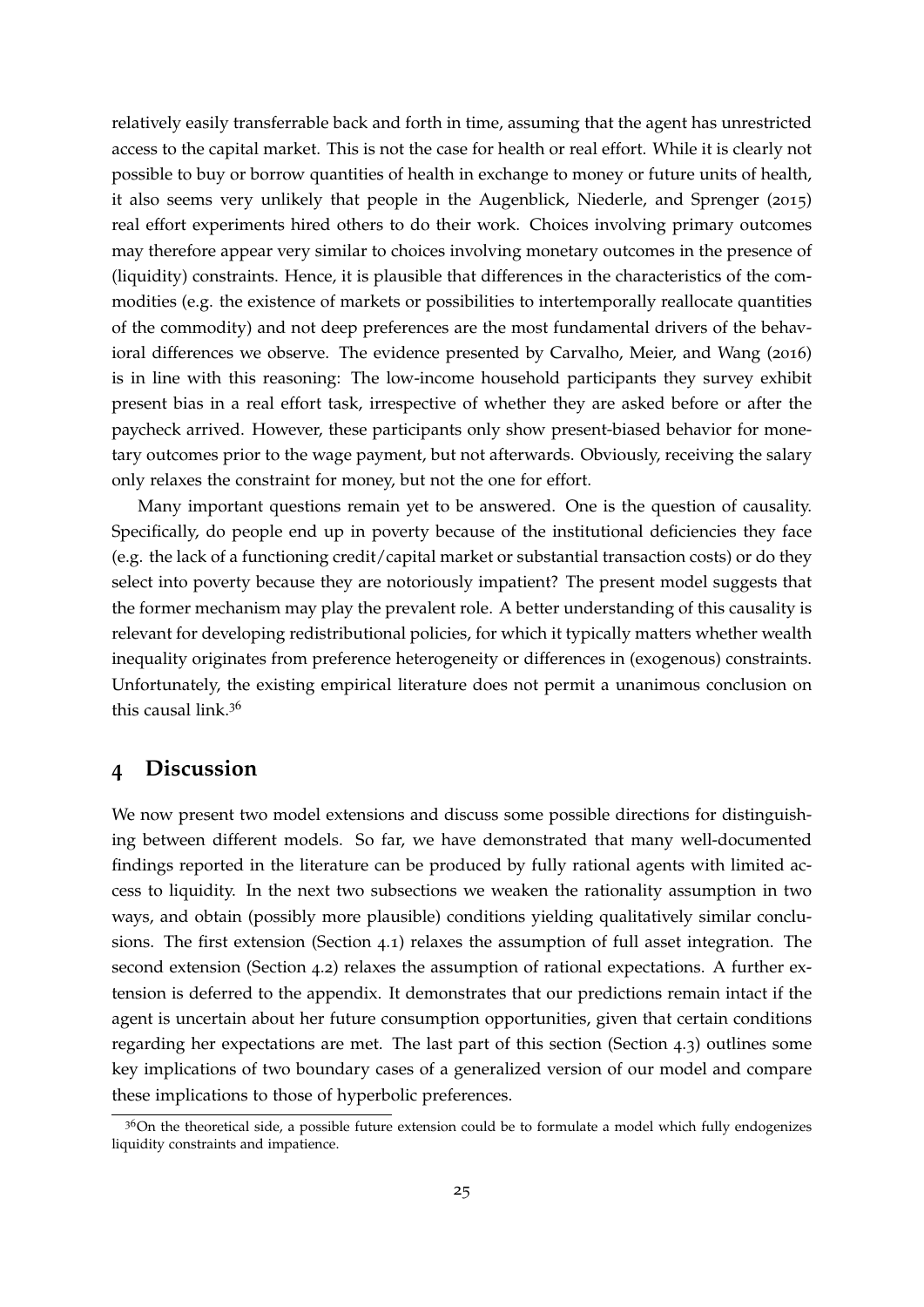#### <span id="page-26-0"></span>**4.1 Extension I: Partial Asset Integration**

It is straightforward to extend the above model to accommodate partial asset integration. When doing so, the predictions remain qualitatively intact. However, as compared to the case of full asset integration, the effects turn out to be comparatively less pronounced. For the extreme case of narrow bracketing (i.e. no asset integration), we predict no departure from exponential discounting.

Consider the following (modified) valuation function:

<span id="page-26-2"></span>
$$
U_0(x_t) = \mathbb{E}\left[\delta^t \left(u(\kappa g_t + x_t) - u(\kappa g_t)\right) \Big| I_0\right], \tag{9}
$$

where  $\kappa \in [0,1]$  denotes the (asset) integration parameter. This model contains two notable edge cases. First,  $\kappa = 1$  represents the case where the agent performs *full asset integration*. In this case, the model coincides with the rational model we introduced before. Second, *κ* = 0 represents the case of *narrow bracketing*. In this case, the model collapses with the exponential discounted utility model used as a benchmark in most of the empirical work on time discounting. It essentially says that consumption opportunities outside of the current choice bracket or situation (e.g. the laboratory) are completely disregarded by the agent. We refer to the intermediate case with  $\kappa \in (0,1)$  as *partial asset integration*.

From Equation [9](#page-26-2) it is straightforward to see that our predictions remain intact as long as *κ* > 0. However, putting less attention on changes in baseline consumption (i.e. a comparatively smaller integration parameter *κ*) also means that the "anomalies" will be less pronounced, ceteris paribus. This is the case since the term representing the anticipated changes, *κg<sup>t</sup>* , becomes comparatively smaller if *<sup>κ</sup>* decreases.[37](#page-26-3) It follows from Equation [9](#page-26-2) that choice behavior will typically be more informative about subjective expectations than deep preferences if  $\kappa > 0$ . In contrast, observed behavior will fully reflect deep preferences if  $\kappa = 0$ .

[Epper](#page-36-2) ([2010](#page-36-2)), Section 3, presents some evidence for the model introduced in this paper, and shows that aggregate departures from exponential discounted utility can be explained to a large part by the rational liquidity-constraints mechanism proposed here. Partial asset integration may give a reason for the remaining gap between the rational model's predictions and actual observations. However, it is important to understand that the results reported by [Epper](#page-36-2) ([2010](#page-36-2)), [Epper, Fehr-Duda, and Schubert](#page-37-4) ([2011](#page-37-4)), [Ambrus, Asgeirsdottir, Noor, and San](#page-35-9)[dor](#page-35-9) ([2015](#page-35-9)), [Dean and Sautmann](#page-36-1) ([2016](#page-36-1)) and [Carvalho, Meier, and Wang](#page-36-3) ([2016](#page-36-3)) are not in line with narrow bracketing, as this would imply that out-of-study constraints and expectations were not correlated with choices in the experiment or survey.

#### <span id="page-26-1"></span>**4.2 Extension II: Bounded Rationality**

There is a second mechanism through which subjective income expectations can translate into the above behavioral patterns, and this mechanism does not necessarily require liquidity constraints to be present nor does it require that the agent's pure rate of time preference

<span id="page-26-3"></span> $37$ In the appendix we show that uncertainty in the consumption plan can have very similar effects.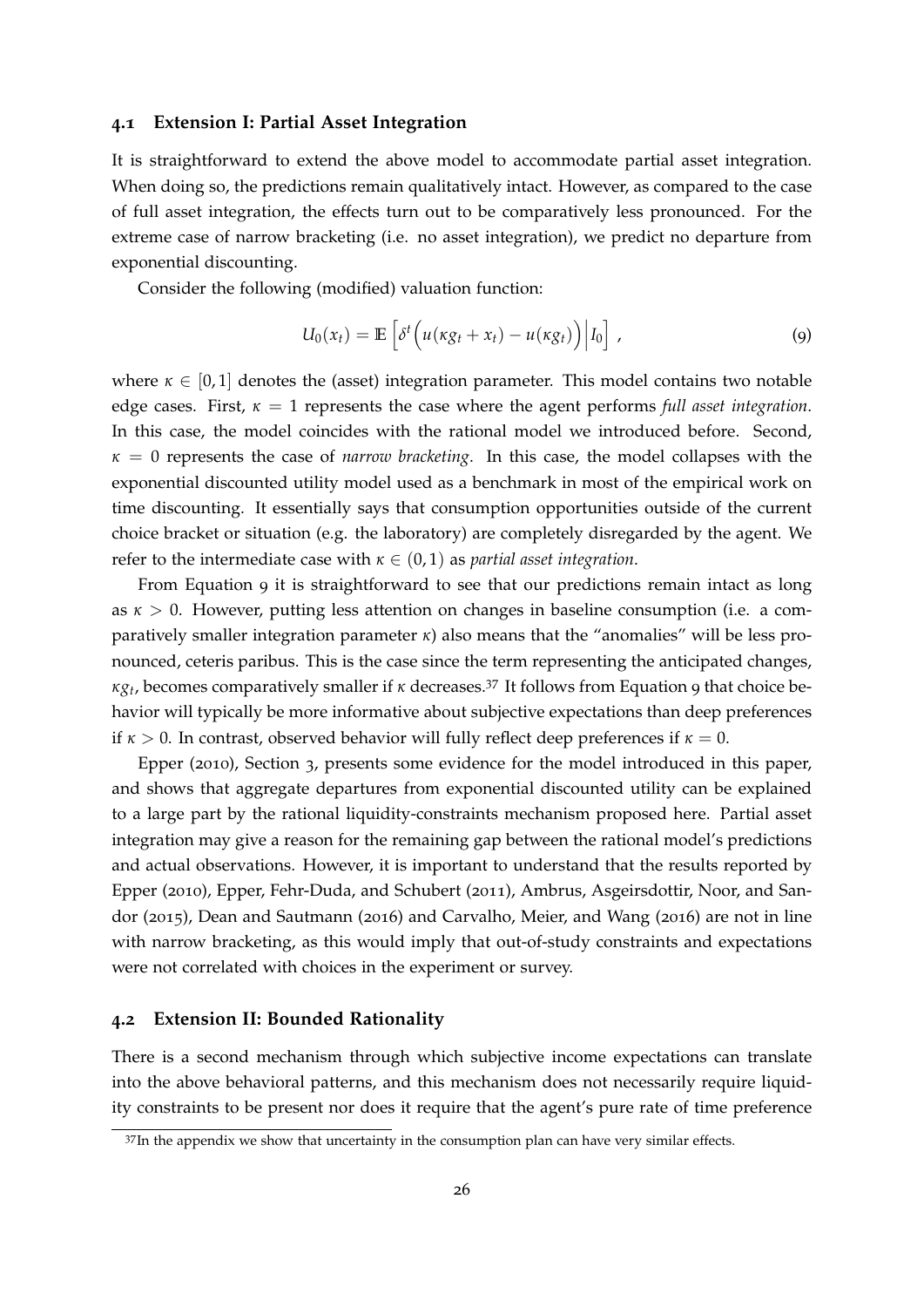exceeds the market interest rate. Instead, this mechanism substitutes the rational expectation assumption by optimistically biased expectations. More specifically, an agent prone to optimistic bias expects her consumption opportunities in the future to be better than they actually are. Such biased beliefs can be easily accommodated by our model, and there is sound empirical evidence that they play an important role in the type of choice situations we consider here. Again, the key predictions remain intact when such considerations come into play, two notable exceptions being our predictions on dynamic consistency and potentially the dependence of discounting behavior on scarce liquidity.

Empirical evidence reports that subjects are often too optimistic when it comes to evaluating future life events [\(Weinstein,](#page-41-2) [1980](#page-41-2), [1987](#page-41-3); [Armor and Taylor,](#page-35-8) [2002](#page-35-8)). They typically overestimate their future earnings [\(Dominitz,](#page-36-6) [1998](#page-36-6)) and their ability to resist future temptations [\(Nordgren, van Harreveld, and van der Pligt,](#page-39-4) [2009](#page-39-4)). For our setting, this means that future income is systematically overestimated, such that  $\mathbb{E}[\hat{y}_t - y_t] > 0$  for any point in time  $t$ , where  $\hat{y}$  is the income predicted by the agent and  $y$  is the eventually realized income. In the most extreme case, an optimistically biased agent would completely ignore any possibility to intertemporally transfer income back and forth in time by saving, dissaving or borrowing, and, consequently, she would use new cash inflows for instantaneous consumption. If this is the case, income  $y$  is equivalent to consumption  $c$ , i.e. the marginal propensity to con-sume is equal to one.<sup>[38](#page-27-0)</sup> Now set  $c_0 = 0$ , as baseline consumption is completely irrelevant for this agent.  $g_t > 0$  in our original model (see Equation [4](#page-10-4)) can then be interpreted as the *optimistic bias*. As this optimistic bias will be strictly positive, the agent's beliefs about the future imply that marginal utility derived from consumption today is always larger than the marginal utility derived from consumption at some future point in time, irrespective of her pure rate of time preference. Even if there is no (rationally) anticipated increase in baseline consumption over the relevant time horizon, the key anomalies prevail. Nevertheless, there are some important exceptions as well as differences to the above rational model which allow to distinguish the two mechanisms. We discuss some of points in detail below.

The model in which the agent completely ignores any outside consumption plan or outside opportunity is likely too extreme. A more plausible model could be one which is close to the rational model above, but still allows for some degree of overoptimism. One way to incorporate this idea is to postulate that *g<sup>t</sup>* does not fully measure rationally anticipated change in baseline consumption, but is instead a convex combination of rational anticipations and optimism. For example, let  $g_t$  in our original model be  $g_t = \lambda h_t + (1 - \lambda) b_t$ , where  $h_t$  measures the rational change in baseline consumption during the relevant time period and  $b<sub>t</sub>$  measures optimism expressed in monetary terms.  $\lambda \in [0,1]$  denotes the weight the agent attributes to rational changes of consumption, and, hence, it can be interpreted as a rationality index. According to this extended model, optimistic bias can have the reverse effects of partial asset integration, and, hence, amplify the "anomalies" as long as  $b_t > h_t$  and  $\lambda \in [0, 1)$ . In this case,

<span id="page-27-0"></span> $3<sup>8</sup>$ Note that the predictions we obtain are very different from the rational model, where the change in marginal utility is linked to the calendar date and not the temporal distance from the present. As we show below, there are ways to distinguish between alternative explanations for excessive short-run discounting.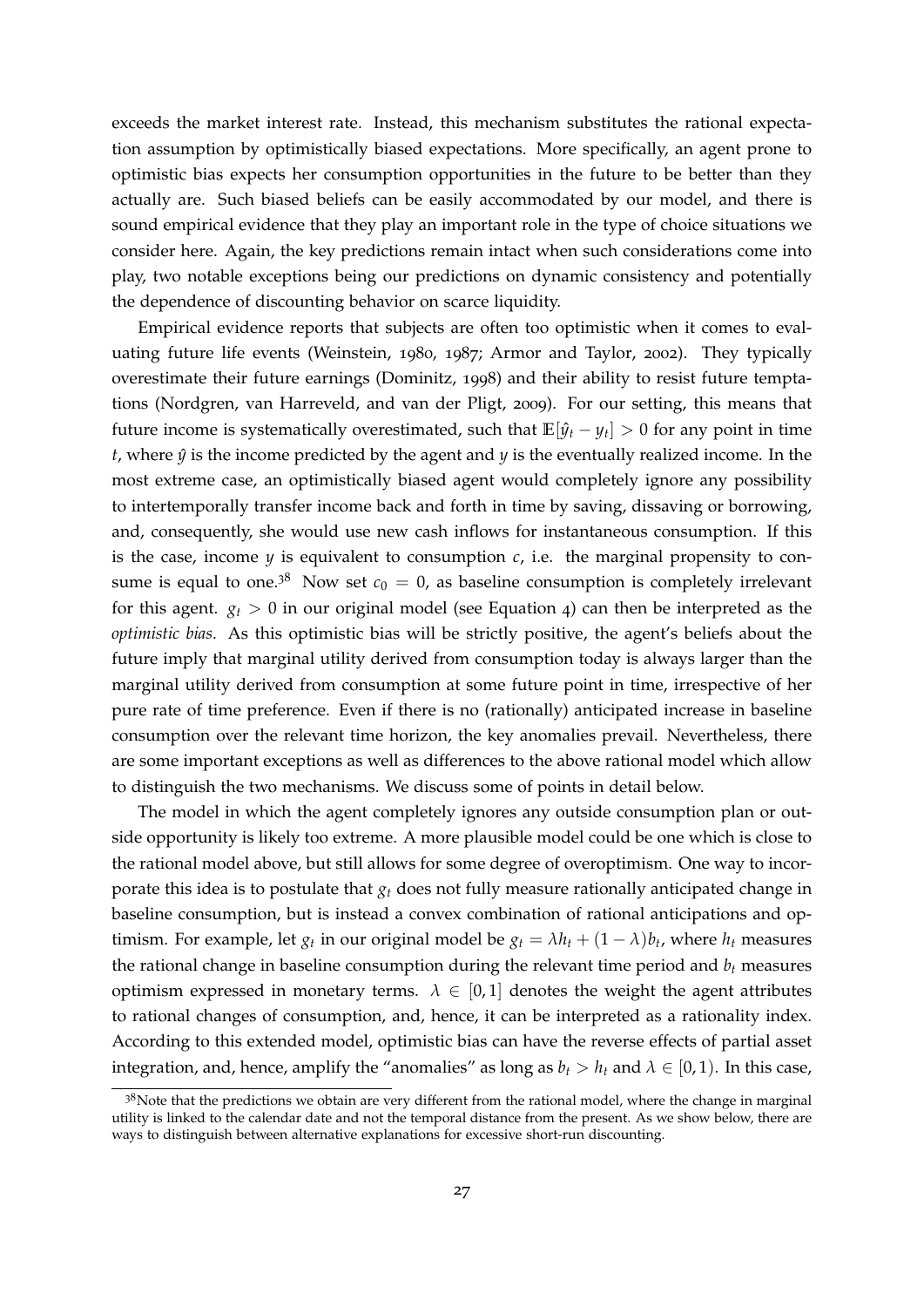non-stationarities are again coupled to dynamic inconsistencies. One application for which such an extended model could be useful is given by recent empirical evidence showing that schooling makes subjects' expectations more rational [\(Shenoy,](#page-41-14) [2015](#page-41-14)). We therefore expect *λ* to increase with schooling, and, consequently, dynamic inconsistencies to be more prevalent among subjects with lower education.

#### <span id="page-28-0"></span>**4.3 Further Remarks**

There are ways to distinguish between different mechanisms generating anomalies in intertemporal choice. Here we outline some possible directions which empirical researchers may exploit. We focus on three models. First, our *rational model* in which departures from exponential discounting are generated by an interplay of liquidity constraints and (rational) income expectations. This model corresponds to the model we introduced in the main part of the paper (Section [2](#page-7-0)). Second, an *optimism model* in which these departures are generated solely by the agent's overly positive outlook. This model corresponds to the extension introduced in the previous subsection with  $\lambda = 0$ . The typical agent in this model abstracts from integrating new alternatives into her existing consumption plan. However, we suspect that, to some degree, the current economic situation may still affect overall optimism. Third, we compare these models' predictions to those of a *hyperbolic preference model* which attributes decreasing discount rates fully to deep preferences, i.e. a hyperbolic discount function. This model assumes narrow bracketing and, hence, independence of choice from constraints and expectations.

The three models make a series of distinct predictions and these predictions have different implications. The predictions permit researchers to discriminate among the three mechanisms, i.e. they enable an understanding of whether *preferences*, *beliefs* or *constraints* govern distortions of discount rates. The models' implications, on the other hand, are relevant for policy makers who want to implement measures counteracting actions with potentially negative welfare effects. It is noteworthy that the boundedly rational model introduced in the last subsection, i.e. the model with  $\lambda \in (0,1)$ , can make predictions somewhere in between the rational model and the optimism model. For instance, it can predict that both, stationarity and dynamic consistency are violated, despite the agent taking into account her shortage of liquidity. The boundedly rational model is easier to distinguish from hyperbolic preferences than the pure optimism model as it relaxes the bracketing assumption inherent in the latter two.

Both, the rational model and the optimism model, are able to predict the entire set of "anomalies" as well as their interactions. Contrary to this, hyperbolic preferences alone are not able to generate the magnitude effect, the sign effect and the other patterns we outlined in Section [3](#page-23-1).4. Instead, this class of models predicts excessive short-run discounting only. However, there are two ways to extend hyperbolic preference models such that they can accommodate outcome- and sign-dependence. A first possibility is to impose additional restrictions on the utility function. [Loewenstein and Prelec](#page-39-2) ([1992](#page-39-2)) pursue this route and assume the utility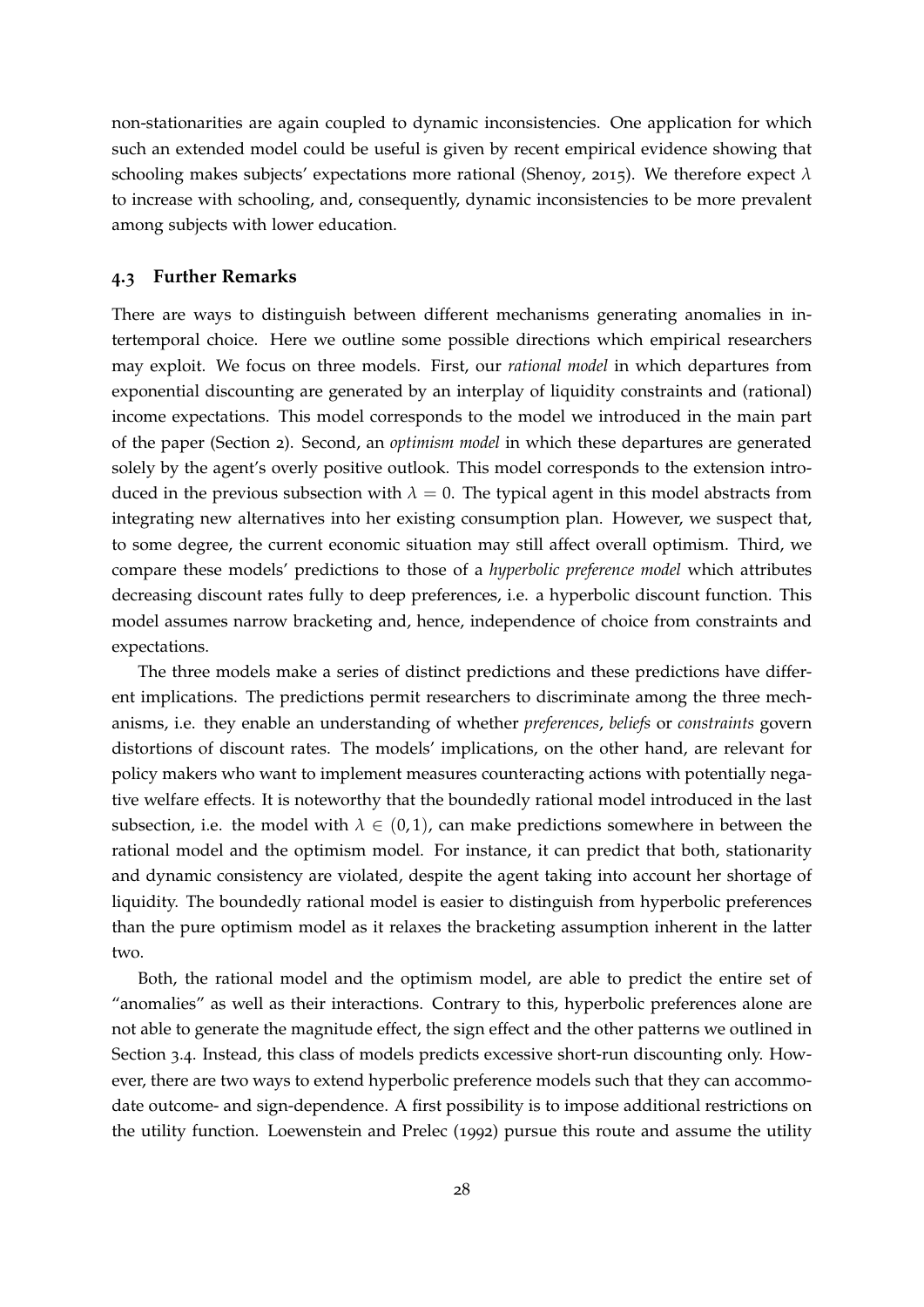function to be more elastic for outcomes that are larger in absolute magnitude (generating the magnitude effect) and to be more elastic for losses than for gains (generating the sign effect). Still, as in this model all the anomalies are a result of separate preference assumptions, either affecting the utility function *or* the discount function this approach does not to predict interactions between "anomalies".[39](#page-29-0) A second possibility to capture the magnitude and sign effect is to let the discount function to depend on outcome magnitude and outcome sign. Using a calibrations theorem, [Noor](#page-39-9) ([2011](#page-39-9)) argues that this route should be favored over explanations involving concavity of utility, and, hence, the [Loewenstein and Prelec](#page-39-2) ([1992](#page-39-2)) approach.<sup>[40](#page-29-1)</sup> He axiomatizes a model in which the discount factor depends on the magnitude of outcomes and demonstrates that hyperbolic discounting is contained as a special case in this representation. It directly follows from this specification that his magnitude-dependent model also predicts an interaction between time horizon effects and magnitude effects. While [Noor](#page-39-9) ([2011](#page-39-9)) does not discuss the sign effect, his analysis could be extended in this direction.

The most often used hyperbolic preference models (see [Frederick, Loewenstein, and](#page-37-0) [O'Donoghue](#page-37-0) ([2002](#page-37-0)) for a review) cannot reconcile the fact that a considerable fraction of subjects typically exhibits discount rates increasing in time horizon (see our literature review in Section [1](#page-1-0)). [Bleichrodt, Rohde, and Wakker](#page-36-12) ([2009](#page-36-12)) propose two discount functions which resolve this limitation. Such discount functions are very useful for descriptive purposes as they are flexible enough to characterize a wide range of discounting patterns. Once again, however, without imposing additional assumptions on the utility function or discount function, these discount functions cannot reconcile the other anomalies. In addition, it is still not clear where increasing discount rates originate from. Our model fills this gap and yields a series of novel and testable predictions. More specifically, our rational model predicts that such behavior is due to subjects holding relatively few liquid assets and expecting a decline in income during the relevant time horizon. The optimism model, on the other hand, predicts that pessimistic beliefs about the future drive such behavior.

Another possibility to distinguish the different models is to consider static and dynamic preference reversals. The three models make distinct predictions when it comes to stationarity and dynamic consistency, and when it comes to the link between these two properties. As we have seen before, the rational model uncouples non-stationarities from dynamic inconsistencies and it is able to generate various combinations of static and dynamic preference reversals. In contrast, these two kinds of preference reversals are one and the same in the optimism model and in the hyperbolic preference model. There is one notable exception, however: If the agent is aware of her dynamically inconsistent deep preferences or her notoriously optimistic beliefs, she might be willing to prevent dynamic preference reversals by commitment. A possible commitment strategy for sophisticated agents is to allocate wealth in illiquid assets in order to inhibit future selves from consuming "too much".[41](#page-29-2) An agent

<span id="page-29-1"></span><span id="page-29-0"></span><sup>39</sup>In other words, this model retains separability in the outcome and time domain.

<sup>40</sup>[Noor](#page-39-9) ([2011](#page-39-9))'s calibration critique affects [Loewenstein and Prelec](#page-39-2) ([1992](#page-39-2)), but not our approach (see our discussion in Section [3](#page-19-2).2 and Footnote [26](#page-14-1)).

<span id="page-29-2"></span><sup>41</sup>While sophisticated agents gained some attention in the theoretical literature (see e.g. [O'Donoghue and Rabin](#page-39-14) ([1999](#page-39-14))), there appears to be only very limited demand for commitment in both, real-world and experimental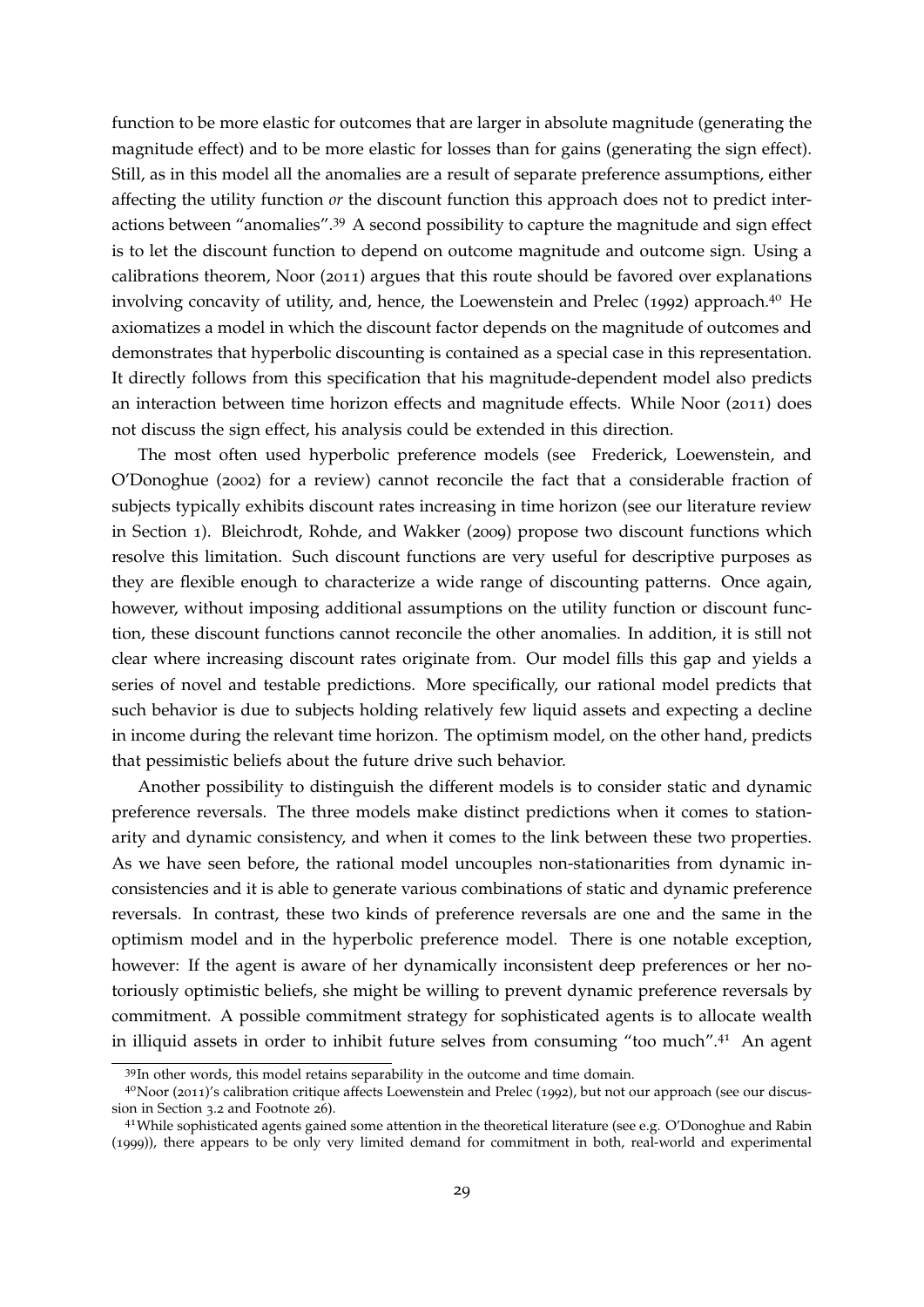in the rational model would never engage in such actions. Similar predictions arise for naive hyperbolic discounters or agents not aware of their systematically overoptimistic beliefs.

Experimental tests may also exploit the bracketing assumptions underlying the three models. The rational model predicts that variables outside of the actual choice situation matter and that newly available information is fully integrated into existing plans. We expect similar, but less pronounced responses for the optimism model, where the subject's mood and atti-tude may be influenced by economic factors or recent changes in the environment.<sup>[42](#page-30-0)</sup> Also, we suspect the degree of departures from exponential preferences to be correlated with optimism scores (such as those obtained by psychological questionnaires on optimism, see e.g. [Scheier,](#page-40-13) [Carver, and Bridges](#page-40-13) ([1994](#page-40-13))). The hyperbolic preference model considered here, however, relies on narrow bracketing and, hence, it does not predict a relationship between discount rates and outside factors. The empirical evidence we reviewed in the beginning of this paper suggests that there is indeed a correlation between discount rates and liquidity constraints, and between discount rates and income expectations. In particular, the results reported in [Carvalho, Meier, and Wang](#page-36-3) ([2016](#page-36-3)) and [Epper](#page-36-2) ([2010](#page-36-2)) indicate that an interaction between constraints and expectations is an important determinant of the patters we observe. While we are not aware of any study exploring the correlation between discount rates and overoptimism, there appears to be strong evidence for the basic mechanism we motivate here. Future research may also make use of the fact that rational agents respond to new information about systematic changes in future income by integrating this information into their existing consumption plan. Experimenters may therefore recover the underlying consumption plan by confronting subjects with a sequence of intertemporal choices in which each single decision is being paid out.

The fact that distinct causal mechanisms are at work in the three models may help to identify the actual mechanism. Positive attitudes drive anomalously-looking behavior in the optimism model. Possibly more interestingly, the rational model and the hyperbolic preference model make opposing causal claims with regard to the link between decreasing discount rates and liquidity constraints. While notorious overconsumption due to hyperbolic preferences might expose agents to further shortages in liquidity and eventually guide them into poverty, the rational model argues that it is these limitations which ultimately produce hyperbolically-shaped discounting behavior. It is an important empirical question which mechanism is more relevant in explaining the co-occurrence of present bias and liquidity constraints. Our analysis led to a number of novel predictions, all of which are testable. For example, we predict that experimental manipulations of expectations and income or wealth shocks may help identifying the underlying mechanism.

After all, we believe that the role of the institutional environment cannot be neglected. Access to (micro-)credit, as an example, might assist agents to get out of (transitory) liquidity

settings [\(Laibson,](#page-38-13) [2015](#page-38-13)). [Laibson](#page-38-13) ([2015](#page-38-13)) argues that in many cases the cost of commitment are just too high, such that commitment does not pay off for the decision maker. Consistent with this conclusion, [Augenblick, Niederle,](#page-35-1) [and Sprenger](#page-35-1) ([2015](#page-35-1)) only find low willingness to pay for commitment. Nevertheless a considerable fraction of subjects seems to be willing to commit if commitment comes at no charge.

<span id="page-30-0"></span> $42$ For related results in the domain of choice under risk see [Fehr-Duda, Epper, Bruhin, and Schubert](#page-37-14) ([2011](#page-37-14)).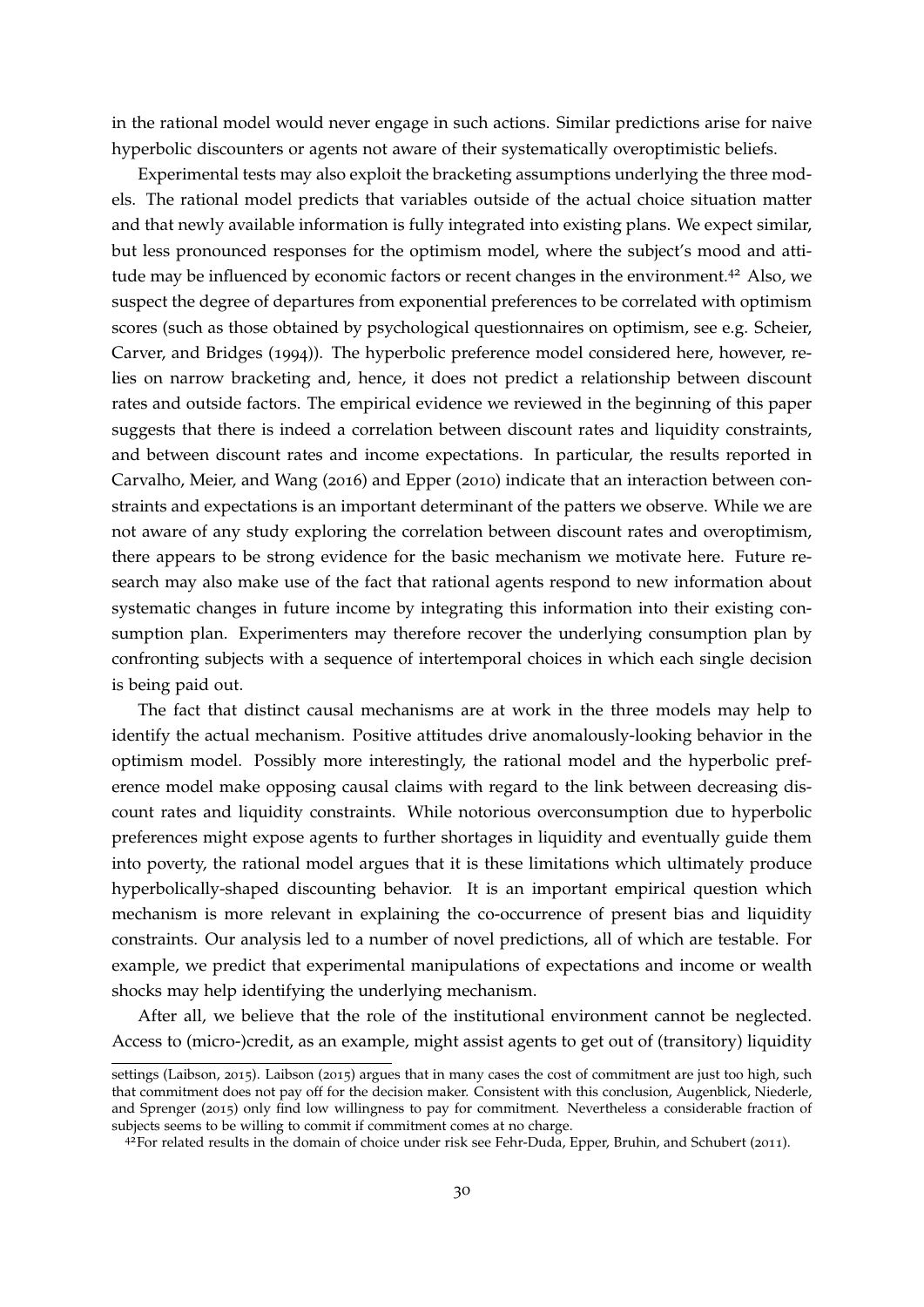shortages which were caused by severe wealth shocks in their past. Facilitated access to liquidity might thus be crucial for rational agents to find their way out of poverty.<sup>[43](#page-31-1)</sup> To provide another example, people are often reluctant to purchase energy-efficient durables. The temporal shortage of liquidity can be one reason for why they are not willing to consider the long-run cost savings of choosing more efficient alternatives (see e.g. [Epper, Fehr-Duda,](#page-37-4) [and Schubert](#page-37-4) ([2011](#page-37-4))). If this is the case, providing further information, e.g. in the form of energy labels, will not help encouraging energy-efficient investments. Providing alternative ways to finance the investments, on the other hand, could resolve the problem.

This brings us back to the question which of the three competing mechanisms is the most plausible. In the previous section, we reviewed evidence in favor of the rational model. We do not conjecture that this model explains all the available evidence, but suspect that a boundedly rational model with  $\lambda$  closer to one than zero is possibly best in line with the empirical findings we reviewed earlier. While there is ample evidence for optimistic bias, the nature of static and dynamic preference reversals clearly speaks in favor of the hypothesis that some aspects captured by the rational model are relevant.

If departures from exponential discounting are predominantly driven by optimism, then one may reason that it does not matter whether we model intertemporal choices as the outcome of *beliefs* (as in the optimism model) or as the outcome of *preferences* (as in hyperbolic preference models). However, our results demonstrate that hyperbolic preferences may only be suited well as a reduced form when the focus lies on excessive short-run discounting, but significant variation in outcome magnitude or changes in outcome sign can be ruled out. Further direct tests of the above mechanisms are ultimately needed before drawing a definite conclusion, however.

### <span id="page-31-0"></span>**5 Conclusion**

We introduced a unifying rationalization of anomalies in intertemporal choice. Subjective expectations can have substantial impact on agents' discounting behavior and they can drive systematic departures from exponential discounting beyond those predicted by alternative approaches. For this understanding, the interaction between liquidity constraints and expectations is key. We are, to the best of our knowledge, the first formalizing this interplay and investigating its implications.

In the first part of the paper, we explored the case of a fully rational agent with standard preferences, and we have shown that all the apparently puzzling behavioral patterns can naturally occur as the result of an interplay between liquidity constraints and income expectations. The assumptions required for our predictions to hold are plausible for typical participants in studies reporting the anomalies, and the mechanism is also operative when stakes are comparatively small. The empirical findings reported in the literature are in line

<span id="page-31-1"></span><sup>43</sup>On the other hand, eased access to credit may guid hyperbolic agents into consuming "too much" (see e.g. [Laibson](#page-38-1) ([1997](#page-38-1)) who argues that financial innovation in the US in the form of the introduction of credit cards was instrumental for the overconsumption patterns we observe in data).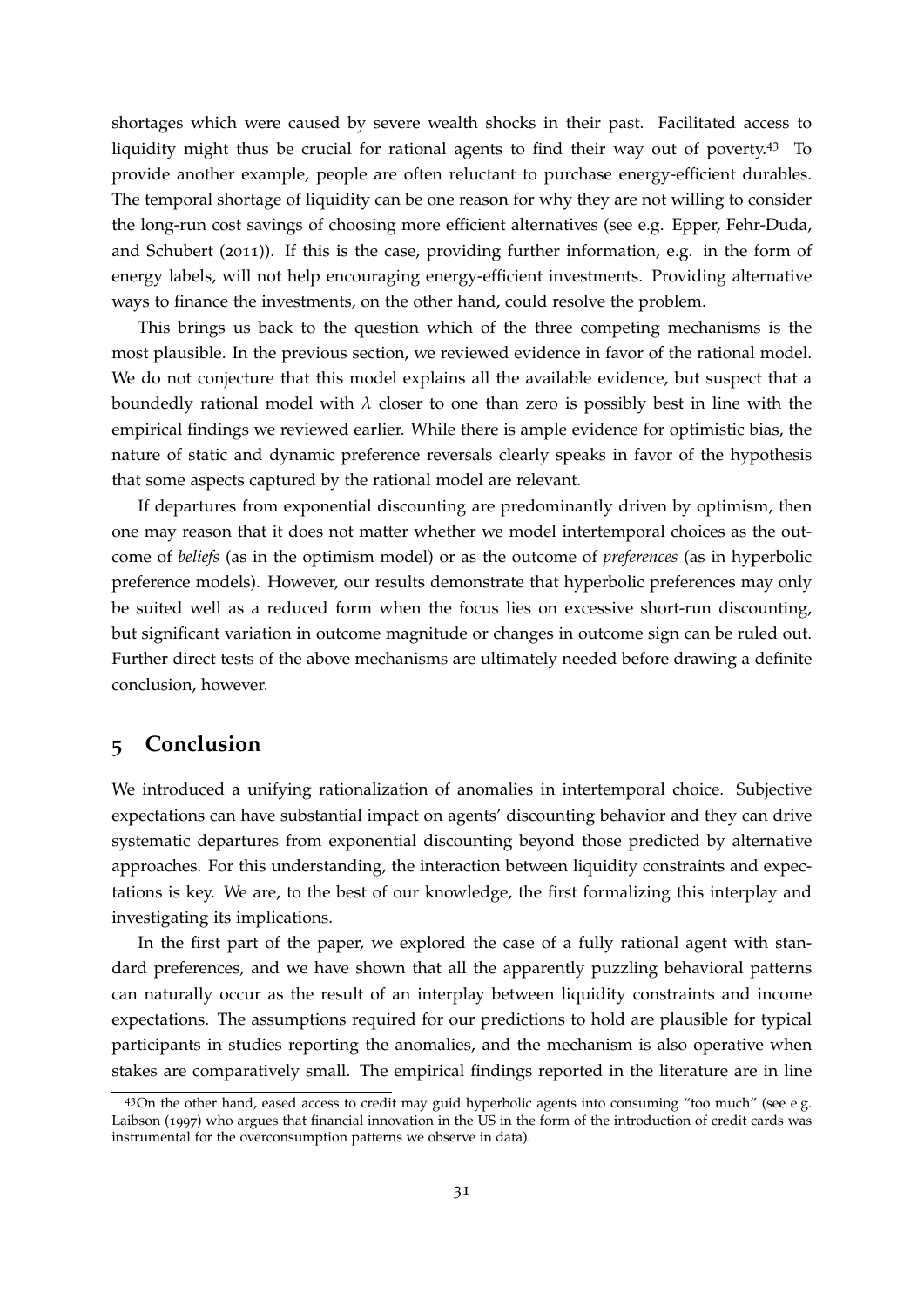with our predictions and they provide very direct evidence for our model. Moreover, we also obtained a series of novel and testable predictions, which can be used to falsify our approach.

In the second part of the paper, we relaxed the strict rationality assumptions of our main model, and we have shown that our key predictions remain intact for the cases of partial asset integration and bounded rationality. There are many ways to distinguish hyperbolic preferences from optimistic bias and our rational mechanism, and this is important as all three models have very different economic implications.

Our approach differs from previous attempts to accommodate anomalies in intertemporal choice. For instance, the usual procedure in behavioral economics is to directly contrast observed behavior with standard preferences. In the domain of intertemporal choice, this means that elicited discount rates are compared to exponential preferences. Other important drivers of behavior outside of deep preferences are usually not explicitly considered, however. This can be problematic since the interaction of constraints and expectations can fundamentally distort discount rates. One can therefore not refute economic theories without considering all the primitives they build upon. Indeed, taking into account the characteristics of the commodities in question, such as the existence of markets and the possibility to intertemporally reallocate units of the good may be key for understanding differences in choices involving monetary and primary outcomes. Similarly, there are many behavioral patterns which are hard to reconcile by stable hyperbolic preferences alone. One example is people's reluctance to buy health insurance when they are in a good state of health, but their willingness to spend a very large part (or all) of their wealth for health care once they have diagnosed a life-threatening disease. It seems more plausible that this change in revealed preferences is driven by a change in constraints rather than the instability of deep preferences.

The fact that anomalously-appearing behavior is not necessarily driven by irrational types with time-inconsistent preferences, but might well be caused by fully rational, liquidityconstrained agents poses important challenges for applied economics and policy making. It suggests that constant discount rates are not the proper criterion for identifying rationality, and that it can be dangerous to attribute all departures from exponential discounting to exotic deep preferences. In addition, hyperbolic preferences and the rational liquidity-constraints model make opposing claims on why people end up in poverty or undersave for retirement. Policy makers should thus have an interest to uncover the actual mechanism at play before determining which measure to implement.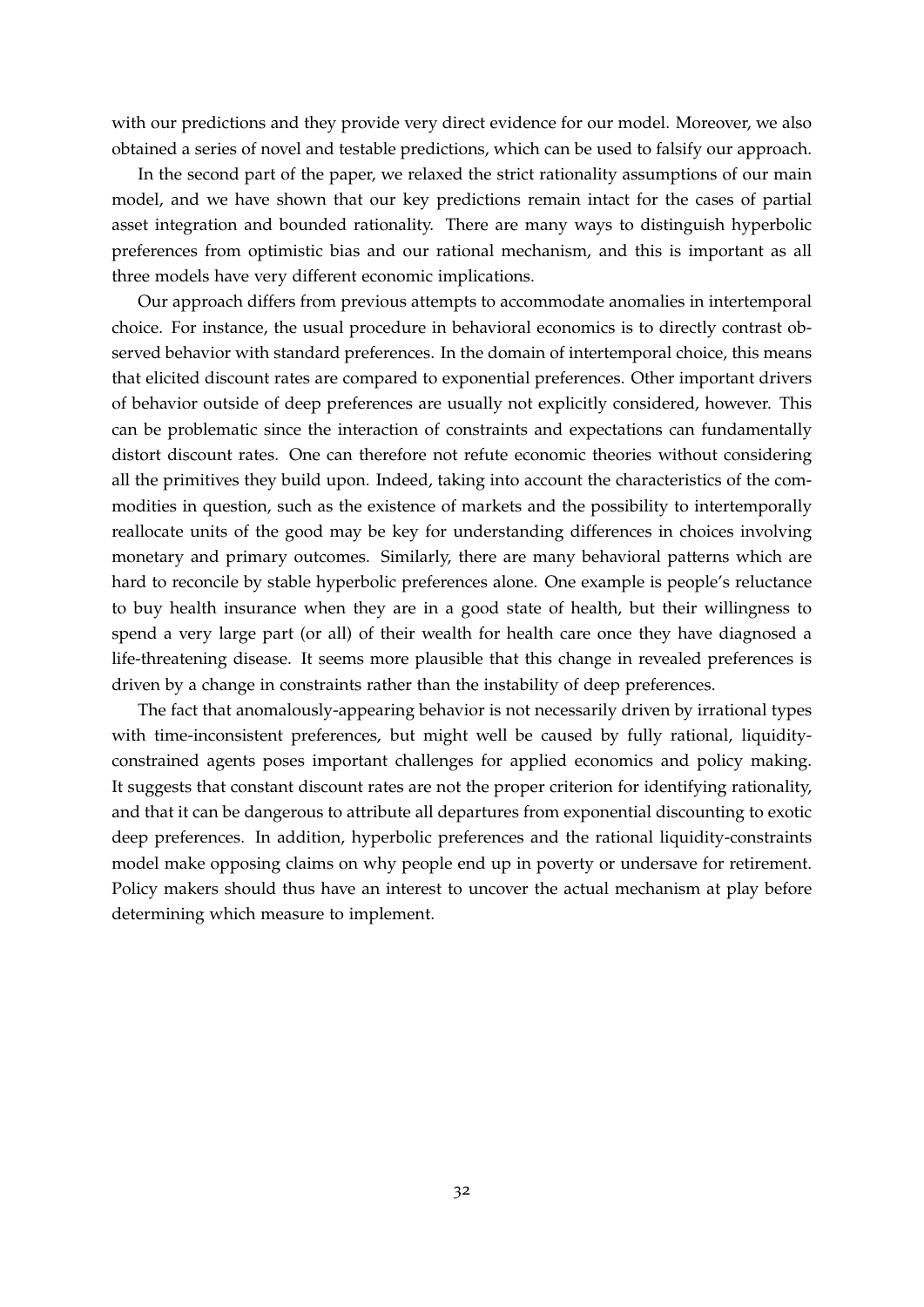## **A Appendix**

#### **A.1 Extension III: Stochastic Consumption Plans**

In the main text we assume that future consumption is *a priori* known. As shown in this appendix, our qualitative predictions remain robust if we allow for uncertainty in the consumption plan. This extension potentially leads a series of new comparative static results which are beyond the scope of the model in the paper.

There are two reasons for a stochastic component in future consumption. First, future income is always subject to some uncertainty.[44](#page-33-0) For example, a student searching for a job does not exactly know the wage offers she will receive in the future. Similarly, many employment contracts contain a variable wage component, such as tips, bonuses or other performancedependent compensations, making it impossible to perfectly predict future labor income. Furthermore, an employee may have a chance to get promoted and, hence, she may assign a positive likelihood to move into a higher wage bracket. Likewise, she may envisage the possibility of getting unemployed.

Second, unanticipated and substantial changes in wealth can alter the agent's access to liquidity. Examples are positive wealth shocks, such as inheritance, or negative wealth shocks, such as a large and unexpected loss of (uninsured) assets. The fear of wealth and income shocks should therefore be reflected in the agent's consumption plan, and, hence, her discount rate (see e.g. [Haushofer, Schunk, and Fehr](#page-38-5) ([2013](#page-38-5)) for some related empirical evidence).

There are different ways to incorporate uncertainty in our model. The possibly most straightforward approach is to recognize that, for any uncertain (ex-ante) consumption plan, there exists a certainty-equivalent consumption plan making the agent indifferent. Formally, suppose that for any point in time *t*, there is a stochastic consumption level  $\tilde{g}_t = g_t + \varepsilon$ with  $\mathbb{E}[\varepsilon \mid g_t] = 0$  and  $\varepsilon$  being independently and identically distributed noise. Then, the agent is indifferent between the degenerate consumption level (i.e. the certainty equivalent) *q*<sup>t</sup> and the stochastic consumption level (i.e. the random variable)  $\tilde{g}_t$ , such that  $q_t \sim \tilde{g}_t$ . To make one further assumption explicit, we presume that both, risk aversion and consumption smoothing are entailed in the instantaneous utility function *u*. We do this for simplicity, and to demonstrate the effect the introduction of risk and risk aversion have on discounting behavior.

We now consider the situation where a newly available and certain alternative  $x_t$  is evaluated against the ex-ante consumption plan.[45](#page-33-1) Under the above assumptions, the following equivalency holds:

<span id="page-33-2"></span>
$$
U_0(x_t) = \delta^t \left( u(q_t + x_t) - u(q_t) \right) \equiv \mathbb{E} \left[ \delta^t \left( u(\tilde{g}_t + x_t) - u(\tilde{g}_t) \right) \middle| I_0 \right]. \tag{10}
$$

<span id="page-33-1"></span><span id="page-33-0"></span><sup>44</sup>Even long-run contractual agreements are always to some degree incomplete.

<sup>45</sup>We do not discuss the case where *<sup>x</sup><sup>t</sup>* is risky, as this has been done before. [Epper and Fehr-Duda](#page-36-13) ([2015](#page-36-13)b), [Epper](#page-36-14) [and Fehr-Duda](#page-36-14) ([2015](#page-36-14)a) and [Epper and Fehr-Duda](#page-36-15) ([2016](#page-36-15)) analyze this situation theoretically, and [Epper, Fehr-](#page-37-2)[Duda, and Bruhin](#page-37-2) ([2011](#page-37-2)) and [Andreoni and Sprenger](#page-35-13) ([2012](#page-35-13)b) provide empirical evidence. A more complicated, but potentially promising future direction is where both *xt* and *ct* are stochastic and their combination reduces the agent's risk exposure (i.e. one is a hedge against the other).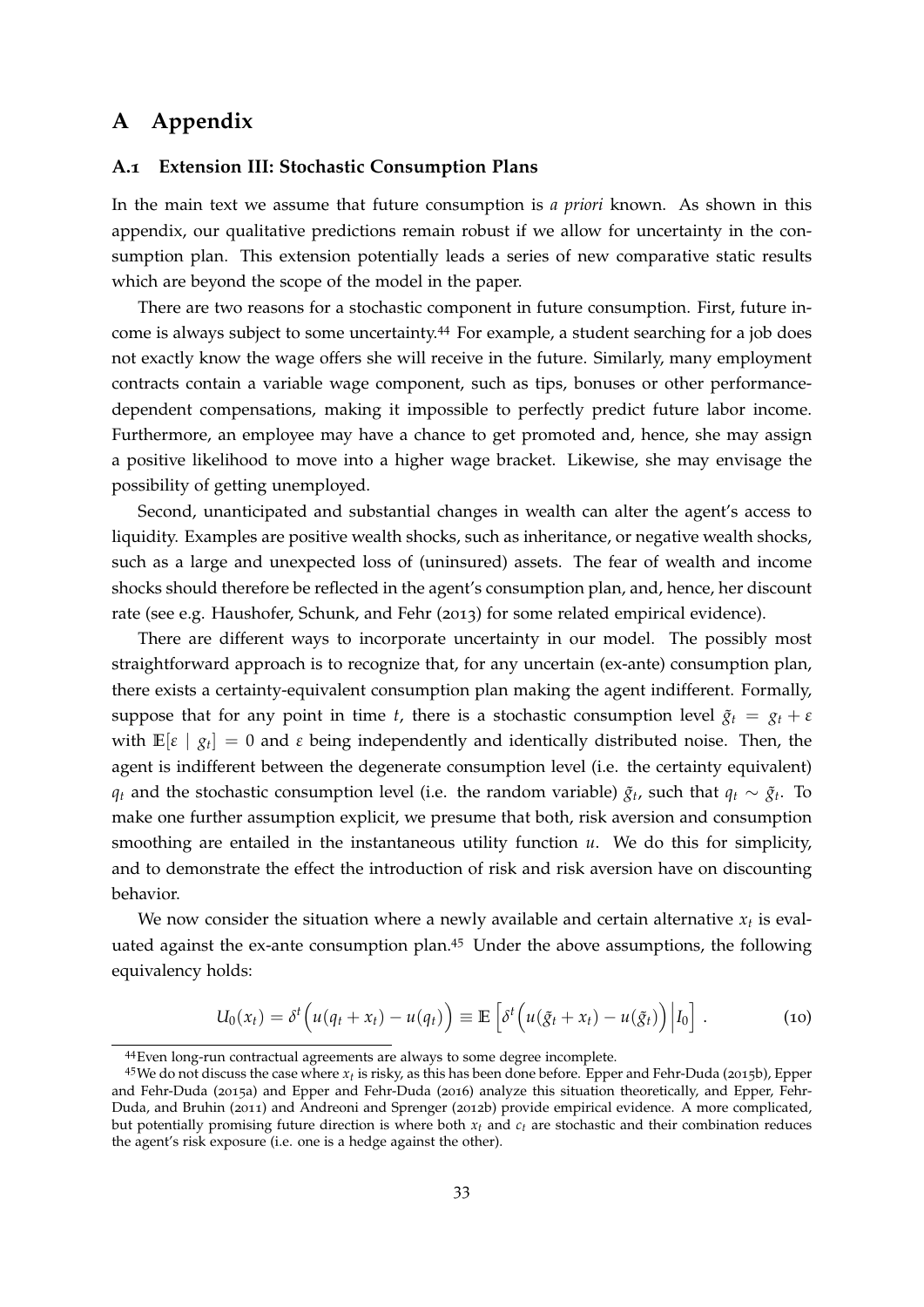A risk averse agent is willing to accept a certainty-equivalent consumption plan which lies below the expectation of the stochastic consumption plan. That is, for any point in time *t*, we have  $q_t \leq \mathbb{E}[\tilde{g}_t]$ .  $q_t$  gets smaller, the comparatively more risk averse the agent is, i.e. the more the agent dislikes spread in consumption across states of nature, ceteris paribus. Similarly, holding risk preferences fixed, increasing risk in the sense of [Rothschild and Stiglitz](#page-40-14) ([1970](#page-40-14)) has comparable effects, i.e.  $q_t$  shrinks as  $\tilde{q}_t$  gets more risky, ceteris paribus.

The following key results naturally emerge from Equation [10](#page-33-2) and the application of Jensen's inequality. First, holding all other things fixed, comparatively more risk averse agents will exhibit less pronounced changes in the certainty-equivalent consumption plan than others. This is the case as the evaluation of new alternatives involves consumption changes relative to the point in time the decision is made. Only today is certain, but future consumption is always subject to uncertainty. Risk aversion, however, lets *q<sup>t</sup>* diminish, such that the effect on discount rates and the above discussed "anomalies" are comparatively less pronounced.

Second, increases in risk, by means of adding more noise to *g<sup>t</sup>* , have similar effect. More uncertainty in the consumption plan means less pronounced declines in discount rates, a less pronounced magnitude effect and a less pronounced sign effect, ceteris paribus. These results contrast the findings in [Epper and Fehr-Duda](#page-36-13) ([2015](#page-36-13)b) who examine the risk of ending up with an outcome lower than the one promised (survival risk) and the risk attached to receiving the outcome itself (prospect risk). Survival risk together with Allais common ratio violations can generate hyperbolic-shaped discounting, the magnitude effect as well as many other important interaction effects between time and risk. Risk in outcomes can generate or amplify these effects, while risk in the consumption plan has the opposite (i.e. compressing) effect. The effect of anticipated changes in consumption are therefore very different from the expectation of potential income or wealth shocks. Accumulation of sufficient wealth, i.e. precautionary savings, can help the agent to overcome both, anticipated low-income periods and unanticipated fluctuations in income. Borrowing money against future labor income or the purchase of insurance are ways to resolve such issues, when no sufficiently large bufferstock/liquid assets, but illiquid assets exists.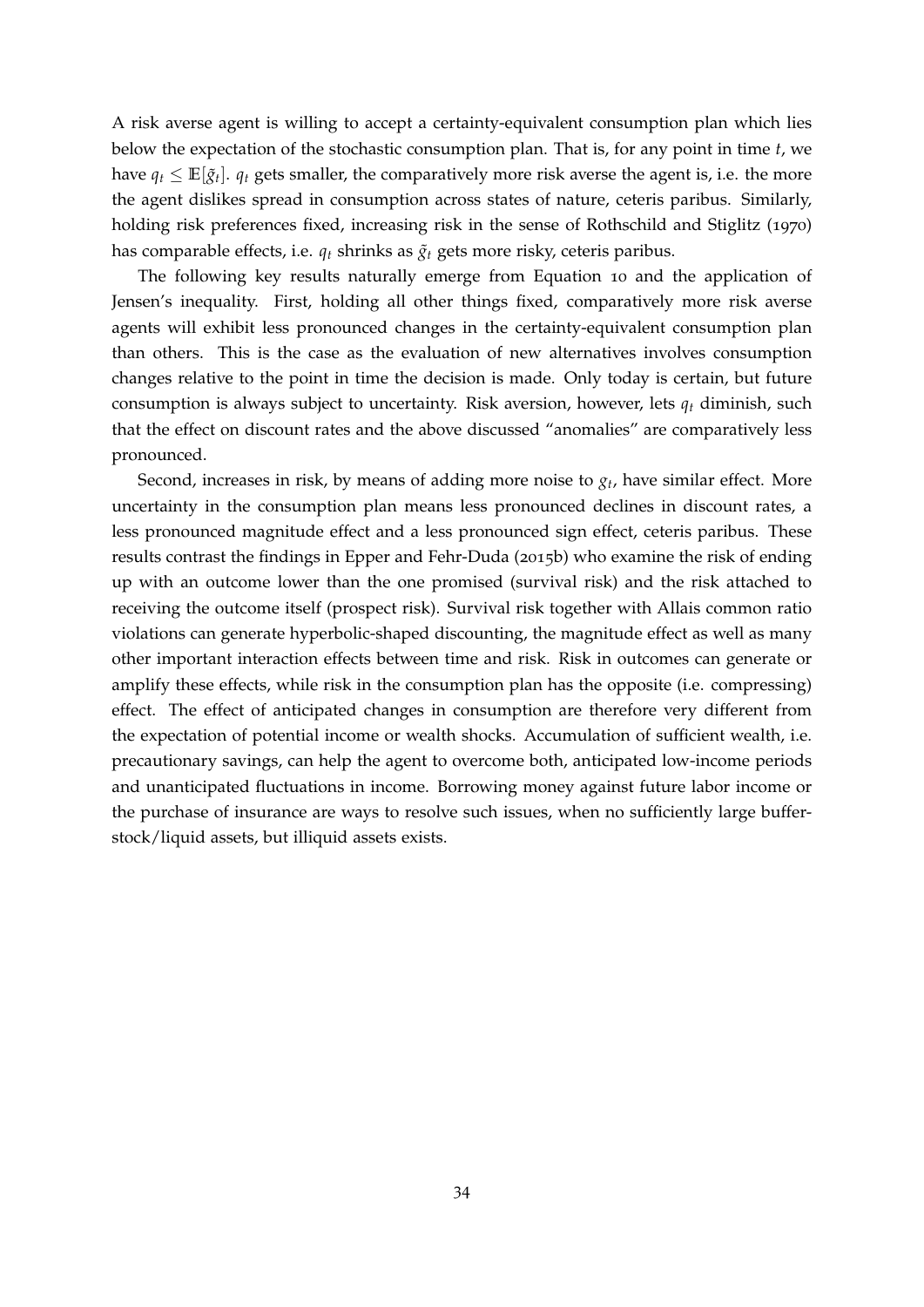### **References**

- <span id="page-35-3"></span>ABDELLAOUI, M., A. ATTEMA, AND H. BLEICHRODT (2010): "Intertemporal Tradeoffs for Gains and Losses: An Experimental Measurement of Discounted Utility," *Economic Journal*, 120(545), 845–866.
- <span id="page-35-4"></span>ABDELLAOUI, M., H. BLEICHRODT, AND O. L'HARIDON (2013): "Sign-dependence in Intertemporal Choice," *Journal of Risk and Uncertainty*, 47, 225–253.
- <span id="page-35-0"></span>Ainslie, G. (1975): "Specious Reward: A Behavioral Theory of Impulsiveness and Impulse Control," *Psychological Bulletin*, 82, 463–469.
- <span id="page-35-2"></span>Airoldi, M., D. Read, and S. Frederick (2012): "Four Days Later in Cincinnati: Longitudinal Tests of Hyperbolic Discounting," *Acta Psychologica*, 140(2), 177–185.
- <span id="page-35-10"></span>Altonji, J., and A. Siow (1987): "Testing the Response of Consumption to Income Changes with (Noisy) Panel Data," *Quarterly Journal of Economics*, 102(2), 293–328.
- <span id="page-35-9"></span>AMBRUS, A., T. L. ASGEIRSDOTTIR, J. NOOR, AND L. SANDOR (2015): "Compensated Discount Functions - An Experiment on Integrating Rewards with Expected Income," *mimeo*.
- <span id="page-35-7"></span>Andreoni, J., and C. Sprenger (2012a): "Estimating Time Preferences from Convex Budgets," *American Economic Review*, 102(7), 3333–3356.
- <span id="page-35-13"></span>(2012b): "Risk Preferences Are Not Time Preferences," *American Economic Review*, 102(7), 3357–3376.
- <span id="page-35-8"></span>Armor, D. A., and S. E. Taylor (2002): "When Predictions Fail: The Dilemma of Unrealistic Optimism," *in Gilovich, Thomas (2002). Heuristics and Biases: The Psychology of Intuitive Judgment. Cambridge (UK); Cambridge University Press*.
- <span id="page-35-5"></span>Attema, A. E., H. Bleichrodt, Y. Gao, Z. Huang, and P. P. Wakker (2016): "Measuring Discounting without Measuring Utility," *American Economic Review*, 106(6), 1476–1494.
- <span id="page-35-6"></span>ATTEMA, A. E., H. BLEICHRODT, K. I. ROHDE, AND P. P. WAKKER (2010): "Time-Tradeoff Sequences for Analyzing Discounting and Time Inconsistency," *Management Science*, 56(11), 2015–2030.
- <span id="page-35-1"></span>Augenblick, N., M. Niederle, and C. Sprenger (2015): "Working over Time: Dynamic Inconsistency in Real Effort Tasks," *Quarterly Journal of Economics*, 130(3), 1067–1115.
- <span id="page-35-12"></span>Balakrishnan, U., J. Haushofer, and P. Jakiela (2015): "How Soon Is Now? Evidence of Present Bias from Convex Time Budget Experiments," *mimeo*.
- <span id="page-35-11"></span>BENZION, U., A. RAPOPORT, AND J. YAGIL (1989): "Discount Rates Inferred from Decisions: An Experimental Study," *Management Science*, 35(3), 270–284.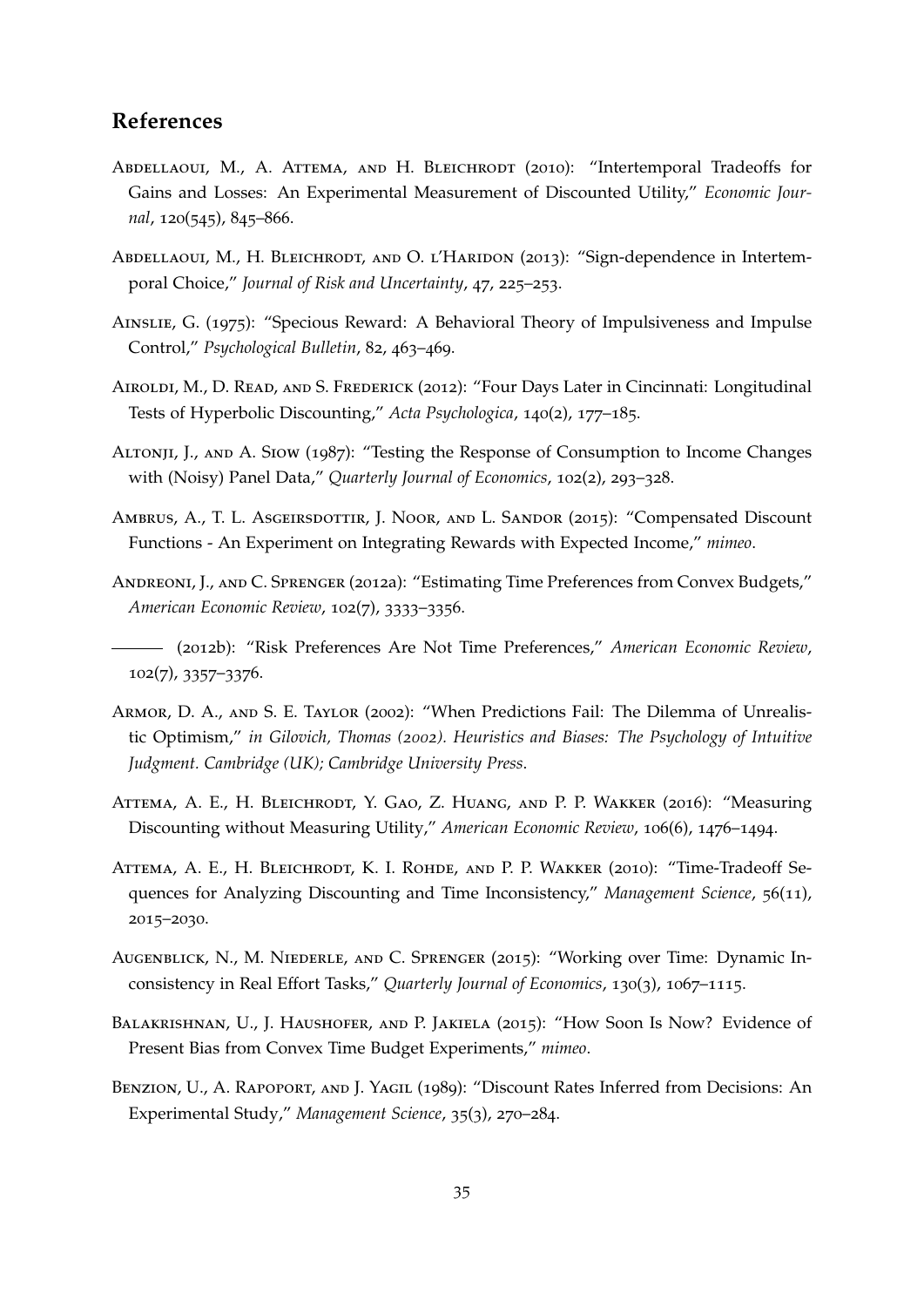- <span id="page-36-8"></span>Bewley, T. (1977): "The Permanent Income Hypothesis: A Theoretical Formulation," *Journal of Economic Theory*, 16(2), 252–292.
- <span id="page-36-12"></span>BLEICHRODT, H., K. I. M. ROHDE, AND P. WAKKER (2009): "Non-Hyperbolic Time Inconsistency," *Games and Economic Behavior*, 66, 27–38.
- <span id="page-36-10"></span>Browning, M., and T. F. Crossley (2001): "The Life-Cycle Model of Consumption and Saving," *Journal of Economic Perspectives*, 15(3), 3–22.
- <span id="page-36-3"></span>Carvalho, L., S. Meier, and S. Wang (2016): "Poverty and Economic Decision-Making: Evidence from Changes in Financial Resources at Payday," *American Economics Review*, 106(2), 260–284.
- <span id="page-36-0"></span>Chapman, G. (1996): "Temporal Discounting and Utility for Health and Money," *Journal of Experimental Psychology*, 22(3), 771–791.
- <span id="page-36-11"></span>CHAPMAN, G., AND A. S. ELSTEIN (1995): "Valuing the Future: Temporal Discounting of Health and Money," *Medical Decision Making*, 15(4), 373–386.
- <span id="page-36-7"></span>Cubitt, R. P., and D. Read (2007): "Can Intertemporal Choice Experiments Elicit Time Preferences for Consumption?," *Experimental Economics*, 10(4), 369–389.
- <span id="page-36-1"></span>DEAN, M., AND A. SAUTMANN (2016): "Credit Constraints and the Measurement of Time Preferences," *mimeo*.
- <span id="page-36-4"></span>Deaton, A. (1991): "Saving and Liquidity Constraints," *Econometrica*, 59(5), 1221–1248.
- <span id="page-36-6"></span>Dominitz, J. (1998): "Earnings Expectations, Revisions, and Realizations," *Review of Economics and Statistics*, 80(3), 374–388.
- <span id="page-36-9"></span>Drakos, K. (2002): "Myopia, Liquidity Constraints, and Aggregate Consumption: The Case of Greece," *Journal of Economic Development*, 27(1).
- <span id="page-36-5"></span>ECHENIQUE, F., T. IMAI, AND K. SAITO (2015): "Testable Implications of Models of Intertemporal Choice: Exponential Discounting and Its Generalizations," *mimeo*.
- <span id="page-36-2"></span>Epper, T. (2010): "Rational Planners or Myopic Fools? Liquidity Constraints, Positive Expectations and Anomalies in Intertemporal Choice," *mimeo*.
- <span id="page-36-14"></span>Epper, T., and H. Fehr-Duda (2015a): "Comment on 'Risk Preferences Are Not Time Preferences': Balancing on a Budget Line," *American Economic Review*, 105(7), 2261–2271.
- <span id="page-36-13"></span>Epper, T., and H. Fehr-Duda (2015b): "The Missing Link: Unifying Risk Taking and Time Discounting," *mimeo*.
- <span id="page-36-15"></span>EPPER, T., AND H. FEHR-DUDA (2016): "A Tale of Two Tails: On the Coexistence of Overweighting and Underweighting of Rare Extreme Events," *mimeo*.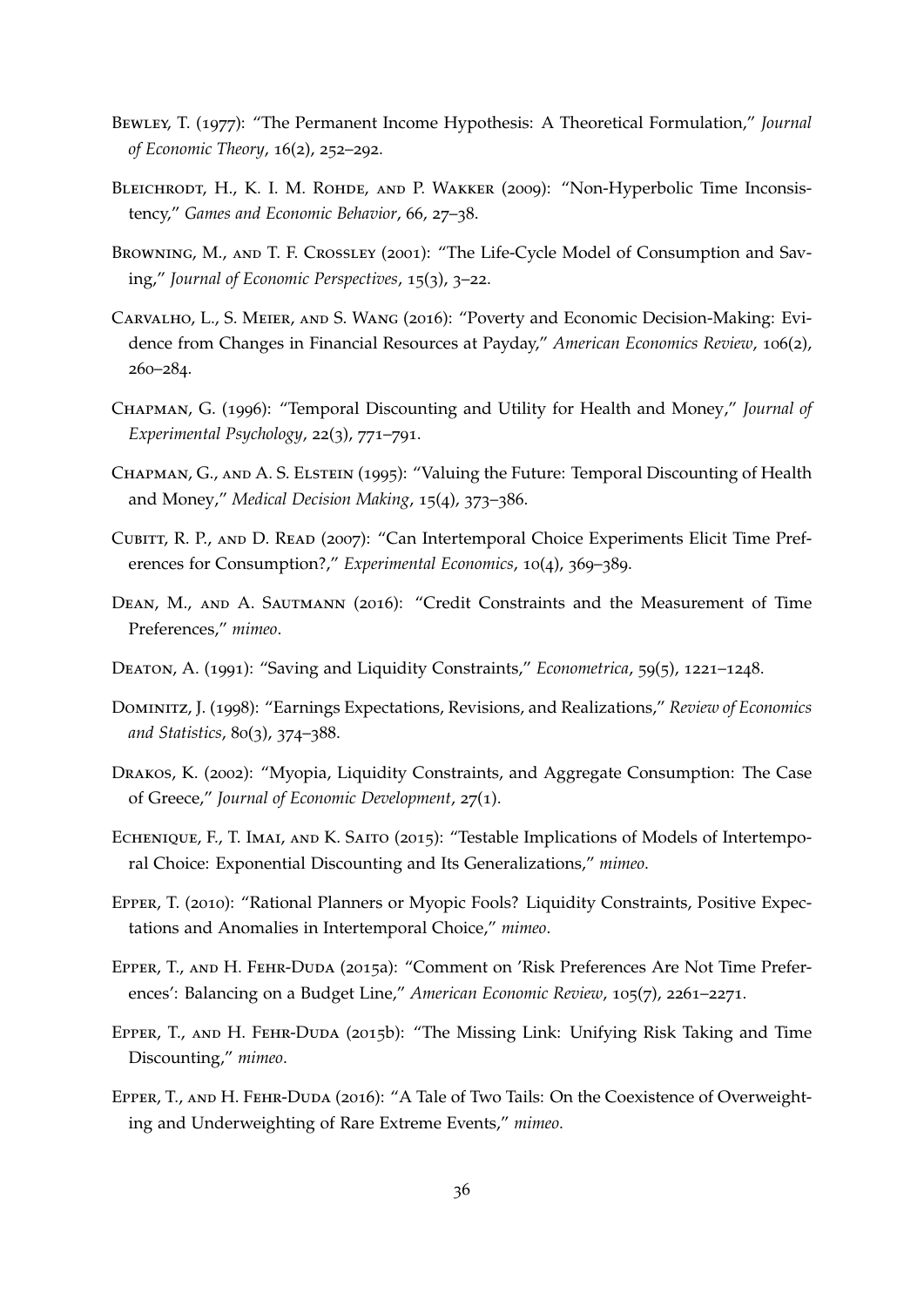- <span id="page-37-2"></span>EPPER, T., H. FEHR-DUDA, AND A. BRUHIN (2011): "Viewing the Future through a Warped Lens: Why Uncertainty Generates Hyperbolic Discounting," *Journal of Risk and Uncertainty*, 43(3), 169–203.
- <span id="page-37-4"></span>Epper, T., H. Fehr-Duda, and R. Schubert (2011): "Energy-Using Durables: The Role of Time Discounting in Investment Decisions," *Swiss Federal Office of Energy, Publication No. 290417*.
- <span id="page-37-5"></span>Ericson, K. M., and J. Noor (2015): "Delay Functions as the Foundations of Time Preferences: Testing for Separable Discounted Utility," *mimeo*.
- <span id="page-37-11"></span>ETCHART-VINCENT, N., AND O. L'HARIDON (2011): "Monetary Incentives in the Loss Domain and Behavior Toward Risk: an Experimental Comparison of Three Reward Schemes Including Real Losses," *Journal of Risk and Uncertainty*, 42, 61–83.
- <span id="page-37-14"></span>Fehr-Duda, H., T. Epper, A. Bruhin, and R. Schubert (2011): "Risk and Rationality: The Effect of Incidental Mood on Probability Weighting," *Journal of Economic Behavior and Organization*, 78, 14–24.
- <span id="page-37-8"></span>Fishburn, P., and A. Rubinstein (1982): "Time Preference," *International Economic Review*, 23(3), 677–694.
- <span id="page-37-3"></span>Frederick, S. (1999): "Discounting, Time Preference, and Identity," *Department of Social and Decision Sciences, Carniege Mellon University, Ph.D Dissertation*.
- <span id="page-37-0"></span>Frederick, S., G. F. Loewenstein, and T. O'Donoghue (2002): "Time Discounting and Time Preference: A Critical Review," *Journal of Economic Literature*, 40(2), 351–401.
- <span id="page-37-9"></span>Friedman, M. (1957): *A Theory Of The Consumption Function*. Princeton University Press.
- <span id="page-37-6"></span>Fudenberg, D., and D. K. Levine (2006): "A Dual-Self Model of Impulse Control," *American Economic Review*, 96(5), 1449–1476.
- <span id="page-37-7"></span>GERBER, A., AND K. I. ROHDE (2015): "Eliciting Discount Functions when Baseline Consumption changes over Time," *Journal of Economic Behavior and Organization*, 116, 56–64.
- <span id="page-37-12"></span>Green, L., N. Fristoe, and J. Myerson (1994): "Temporal Discounting and Preference Reversals in Choice Between Delayed Outcomes," *Psychonomic Bulletin and Review*, 1(3), 383–389.
- <span id="page-37-13"></span>Green, L., J. Myerson, D. Lichtman, S. Rosen, and A. Fry (1996): "Temporal Discounting in Choice Between Delayed Rewards: the Role of age and Income," *Psychology and aging*,  $11(1), 79-84.$
- <span id="page-37-1"></span>Halevy, Y. (2015): "Time Consistency: Stationarity and Time Invariance," *Econometrica*, 83(1), 335–352.
- <span id="page-37-10"></span>HALL, R. E., AND F. S. MISHKIN (1982): "The Sensitivity of Consumption to Transitory Income: Estimates from Panel Data on Households," *Econometrica*, 50(2), 461–481.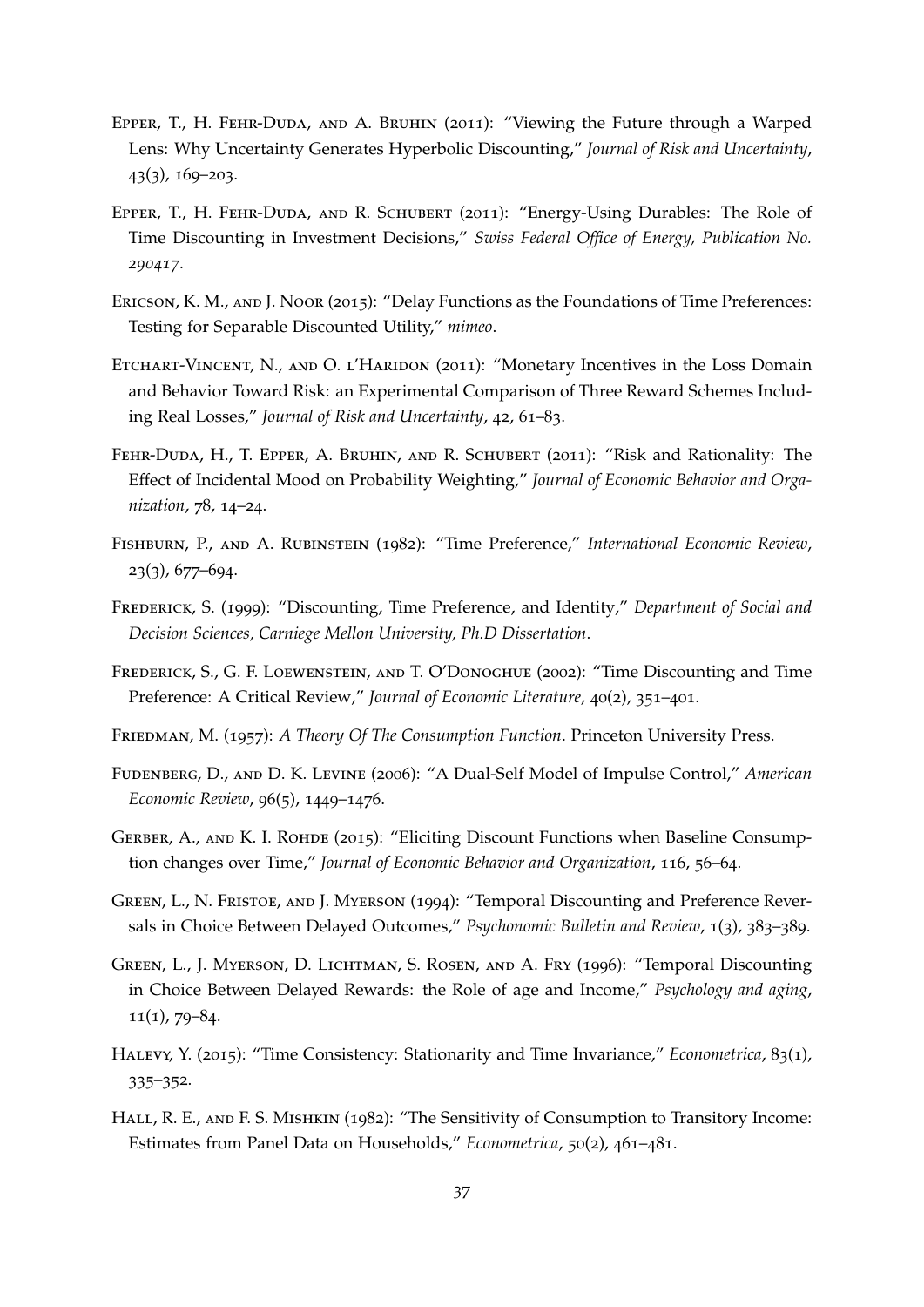- <span id="page-38-2"></span>HARRIS, C., AND D. LAIBSON (2001): "Dynamic Choices of Hyperbolic Consumers," *Econometrica*, 69(4), 935–957.
- <span id="page-38-5"></span>HAUSHOFER, J., D. SCHUNK, AND E. FEHR (2013): "Negative Income Shocks Increase Discount Rates," *mimeo*.
- <span id="page-38-0"></span>Herrnstein, R. (1981): "Self-Control as Response Strength," *in Quantification of Steady-State Operant Behavior. Christopher M. Bradshaw, Elmer Szabadi and C. F. Lowe, eds. Elsevier/North-Holland*.
- <span id="page-38-8"></span>Holcomb, J., and P. Nelson (1992): "Another Experimental Look at Individual Time Preference," *Rationality and Society*, 4(2), 199–220.
- <span id="page-38-3"></span>HOLDEN, S., B. SHIFERAW, AND M. WIK (1998): "Poverty, Market Imperfections and Time Preferences: Of Relevance for Environmental Policy?," *Environment for Development, Discussion Paper Series*, 3, 105–130.
- <span id="page-38-12"></span>HOLDEN, S. T. (2014): "Explaining Anomalies in Intertemporal Choice: A Mental Zooming Theory," *Working paper, Centre for Land Tenure Studies, Norwegian University of Life Sciences,*  $As, Norway.$
- <span id="page-38-6"></span>Inada, K.-I. (1963): "On a Two-Sector Model of Economic Growth: Comments and a Generalization," *Review of Economic Studies*, 30(2), 119–127.
- <span id="page-38-7"></span>Jappelli, T. (1990): "Who is Credit Constrained in the U. S. Economy?," *Quarterly Journal of Economics*, 105(1), 219.
- <span id="page-38-4"></span>Kaplan, G., and G. L. Violante (2014): "A Model of the Consumption Response to Fiscal Stimulus Payments," *Econometrica*, 82(4), 1199–1239.
- <span id="page-38-10"></span>Kirby, K. N. (1997): "Bidding on the Future: Evidence Against Normative Discounting of Delayed Rewards," *Journal of Experimental Psychology*, 126(1), 54–70.
- <span id="page-38-9"></span>Kirby, K. N., and N. N. Marakovic (1995): "Modeling Myopic Decisions: Evidence for Hyperbolic Delay-Discounting within Subjects and Amounts," *Organizational Behavior and Human Decision Processes*, 64(1), 22–30.
- <span id="page-38-11"></span>Kirby, K. N., N. Petry, and W. Bickel (1999): "Heroin Addicts Have Higher Discount Rates for Delayed Rewards than Non-Drug-Using Controls," *Journal of Experimental Psychology: General*, 128(1), 78–87.
- <span id="page-38-1"></span>Laibson, D. (1997): "Golden Eggs and Hyperbolic Discounting," *Quarterly Journal of Economics*, 112(2), 443–477.
- <span id="page-38-13"></span>(2015): "Why Don't Present-Biased Agents Make Commitments?," *American Economic Review Paper and Proceedings*, 105(5), 267–272.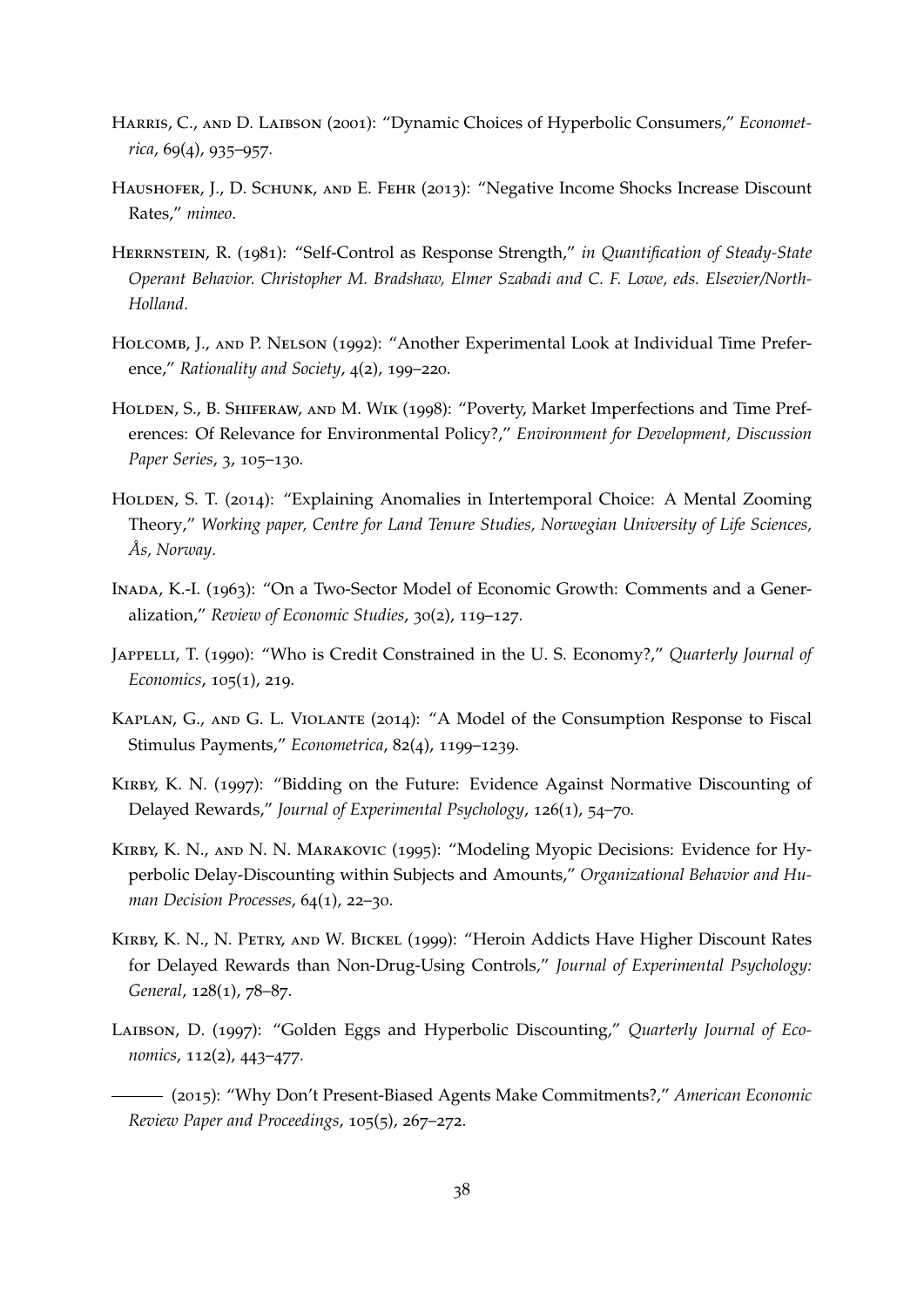- <span id="page-39-1"></span>Loewenstein, G., and R. Thaler (1989): "Anomalies: Intertemporal Choice," *Journal of Economic Perspectives*, 3(4), 181–193.
- <span id="page-39-11"></span>Loewenstein, G. F. (1987): "Anticipation and the Valuation of Delayed Consumption," *Economic Journal*, 97(387), 666–684.

<span id="page-39-12"></span>(1988): "Frames of Mind in Intertemporal Choice," *Management Science*, 34(2), 200–214.

- <span id="page-39-2"></span>Loewenstein, G. F., and D. Prelec (1992): "Anomalies in Intertemporal Choice: Evidence and an Interpretation," *Quarterly Journal of Economics*, 107(2), 573–597.
- <span id="page-39-13"></span>MacKeigan, L., L. Larson, J. Draugalis, and J. Bootman (1993): "Time Preference for Health Gains Versus Health Losses.," *Pharmacoeconomics*, 3(5), 374–386.
- <span id="page-39-7"></span>Manzini, P., and M. Mariotti (2009): "Choice over Time," *Oxford Handbook of Raitonal and Social Choice, Oxford University Press; P. Anand, P. Pattanaik and C. Puppe (eds.)*, p. 10.
- <span id="page-39-0"></span>Mazur, J. E. (1987): "An Adjustment Procedure for Studying Delayed Reinforcement," *The Effect of Delay and Intervening Events on Reinforcement Value. Commons, M.L., Mazur, E.M. and Rachlin, H. (eds.), Hillsdale, NJ: Erbaum*.
- <span id="page-39-5"></span>Meier, S., and C. Sprenger (2010): "Present-Biased Preferences and Credit Card Borrowing," *American Economic Journal: Applied Economics*, 2(1), 193–210.
- <span id="page-39-8"></span>MODIGLIANI, F., AND R. BRUMBERG (1954): "Utility Analysis and the Consumption Function: An Interpretation of Cross-Section Data," *Post-Keynesian Economics. New Brunswick, N.J.; Rutgers University Press; Kurihara, K.K. (ed.)*.
- <span id="page-39-6"></span>Noor, J. (2009): "Hyperbolic discounting and the standard model: Eliciting discount functions," *Journal of Economic Theory*, 144, 2077–2083.
- <span id="page-39-9"></span>(2011): "Intertemporal Choice and the Magnitude Effect," *Games and Economic Behavior*, 72(1), 255–270.
- <span id="page-39-4"></span>Nordgren, L., F. van Harreveld, and J. van der Pligt (2009): "The Restraint Bias: How the Illusion of Self-Restraint Promotes Impulsive Behavior," *Psychological Science*, 20(12), 1523–1528.
- <span id="page-39-14"></span>O'Donoghue, T., and M. Rabin (1999): "Doing It Now or Later," *American Economic Review*, 89(1), 103–124.
- <span id="page-39-3"></span>Pender, J. (1996): "Discount Rates and Credit Markets: Theory and Evidence from Rural India," *Journal of Development Economics*, 50, 257–296.
- <span id="page-39-10"></span>PRELEC, D. (2004): "Decreasing Impatience: A Criterion for Non-stationary Time Preference and 'Hyperbolic' Discounting," *Scandinavian Journal of Economics*, 106(3), 511–532.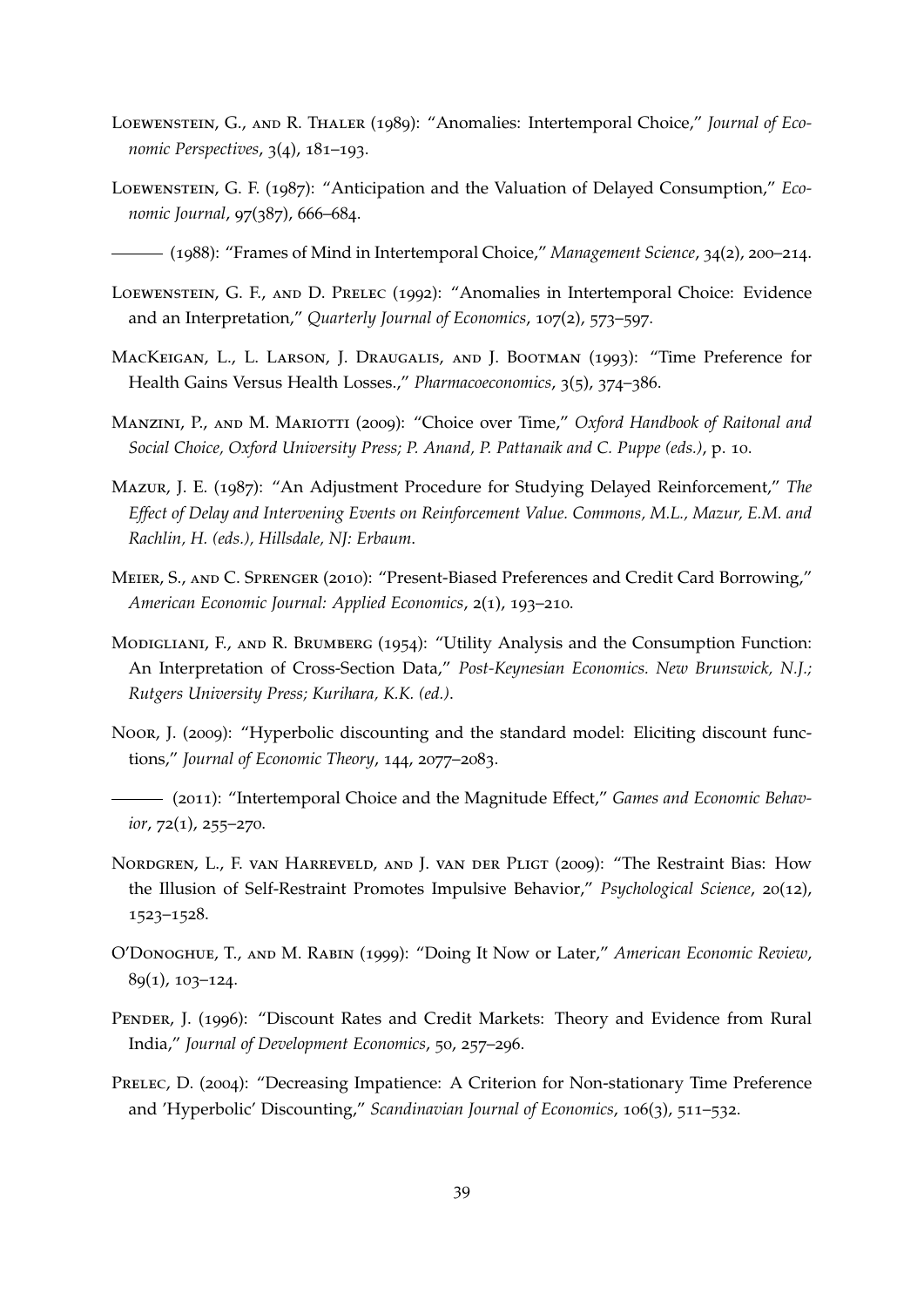- <span id="page-40-9"></span>Rabin, M. (2000): "Risk Aversion and Expected-Utility Theory: A Calibration Theorem," *Econometrica*, 68(5), 1281–1292.
- <span id="page-40-5"></span>RABIN, M., AND G. WEIZSÄCKER (2009): "Narrow Bracketing and Dominated Choices," Ameri*can Economic Review*, 99(4), 1508–1543.
- <span id="page-40-12"></span>RAINERI, A., AND H. RACHLIN (1993): "The Effect of Temporal Constraints on the Value of Money and Other Commodities," *Journal of Behavioral Decision Making*, 6(2), 77–94.
- <span id="page-40-4"></span>Read, D., M. Airoldi, and G. Loewe (2005): "Intertemporal Tradeoffs Priced in Interest Rates and Amounts: a Study of Method Variance," *London School of Economics and Political Science Department, Working Paper*, 05.77.
- <span id="page-40-1"></span>Read, D., S. Frederick, B. Orsel, and J. Rahman (2005): "Four Score and Seven Years from Now: The Date/Delay Effect in Temporal Discounting," *Management Science*, 51(9), 1326– 1335.
- <span id="page-40-10"></span>REDELMEIER, D., AND D. HELLER (1993): "Time Preference in Medical Decision Making and Cost-Effectiveness Analysis," *Medical Decision Making*, 13, 212–217.
- <span id="page-40-0"></span>REUBEN, E., P. SAPIENZA, AND L. ZINGALES (2010): "Time Discounting for Primary and Monetary Rewards," *Economics Letters*, 106(2), 125–127.
- <span id="page-40-11"></span>Rohde, K. I. (2010): "The Hyperbolic Factor: A Measure of Time Inconsistency," *Journal of Risk and Uncertainty*, 41(2), 125–140.
- <span id="page-40-14"></span>ROTHSCHILD, M., AND J. E. STIGLITZ (1970): "Increasing Risk: I. A Definition," *Journal of Economic Theory*, 2, 225–243.
- <span id="page-40-3"></span>Rubinstein, A. (2003): "Economics and Psychology? The Case of Hyperbolic Discounting," *International Economic Review*, 44(4), 1207–1216.
- <span id="page-40-8"></span>Samuelson, P. (1937): "A Note on Measurement of Utility," *Review of Economic Studies*, 4(2), 155–161.
- <span id="page-40-2"></span>SAYMAN, S., AND A. ÖNCÜLER (2007): "An Investigation of Time-Inconsistency," Management *Science*, 55(3), 470–482.
- <span id="page-40-6"></span>Schechtman, J. (1976): "An Income Fluctuation Problem," *Journal of Economic Theory*, 12(2), 218–241.
- <span id="page-40-13"></span>SCHEIER, M., C. CARVER, AND M. BRIDGES (1994): "Distinguishing Optimism From Neuroticism (and Trait Anxiety, Self-Mastery, and Self-Esteem): A Reevaluation of the Life Orientation Test," *Journal of Personality and Social Psychology*.
- <span id="page-40-7"></span>Shea, J. (1995): "Myopia, Liquidity Constraints, and Aggregate Consumption: A Simple Test," *Journal of Money Credit and Banking*, 27(3), 798–805.